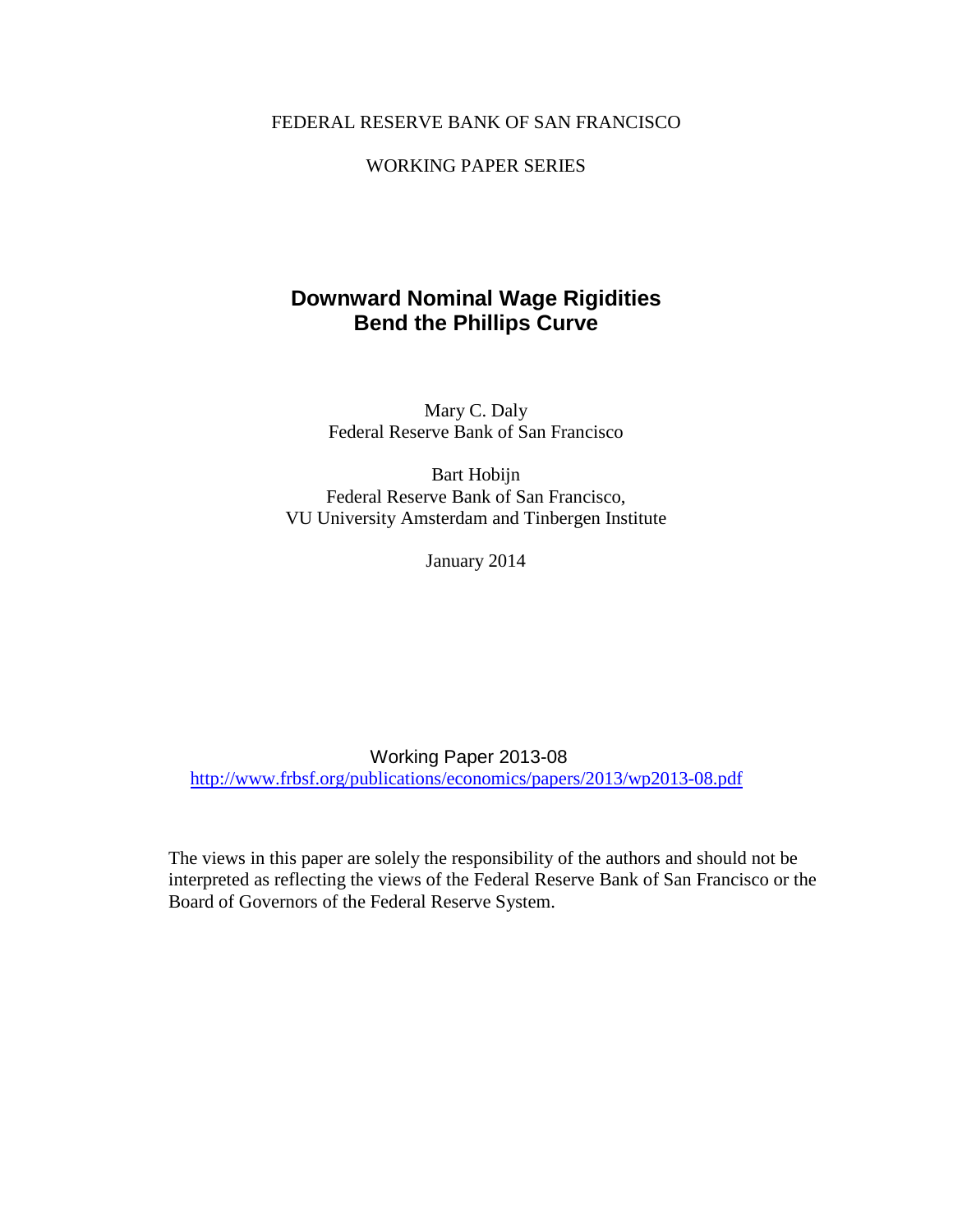# **Downward Nominal Wage Rigidities Bend the Phillips Curve**

MARY C. DALY BART HOBIJN

FEDERAL RESERVE BANK OF SAN FRANCISCO FEDERAL RESERVE BANK OF SAN FRANCISCO<sup>1</sup> VU UNIVERSITY AMSTERDAM, AND TINBERGEN INSTITUTE

*January 11, 2014.*

We introduce a model of monetary policy with downward nominal wage rigidities and show that both the slope and curvature of the Phillips curve depend on the level of inflation and the extent of downward nominal wage rigidities. This is true for the both the long-run and the short-run Phillips curve. Comparing simulation results from the model with data on U.S. wage patterns, we show that downward nominal wage rigidities likely have played a role in shaping the dynamics of unemployment and wage growth during the last three recessions and subsequent recoveries.

**Keywords:** Downward nominal wage rigidities, monetary policy, Phillips curve. **JEL-codes:** E52, E24, J3.

 $\overline{a}$ 

<sup>&</sup>lt;sup>1</sup> We are grateful to Mike Elsby, Sylvain Leduc, Zheng Liu, and Glenn Rudebusch, as well as seminar participants at EIEF, the London School of Economics, Norges Bank, UC Santa Cruz, and the University of Edinburgh for their suggestions and comments. The original version of this paper was prepared for the conference on "Fulfilling the Full Employment Mandate," on April 12-13, 2013, at the Boston Fed. The views expressed in this paper solely reflect those of the authors and not necessarily those of the Federal Reserve Bank of San Francisco, nor those of the Federal Reserve System as a whole. Corresponding author: Bart Hobijn: [bart.hobijn@sf.frb.org.](mailto:bart.hobijn@sf.frb.org)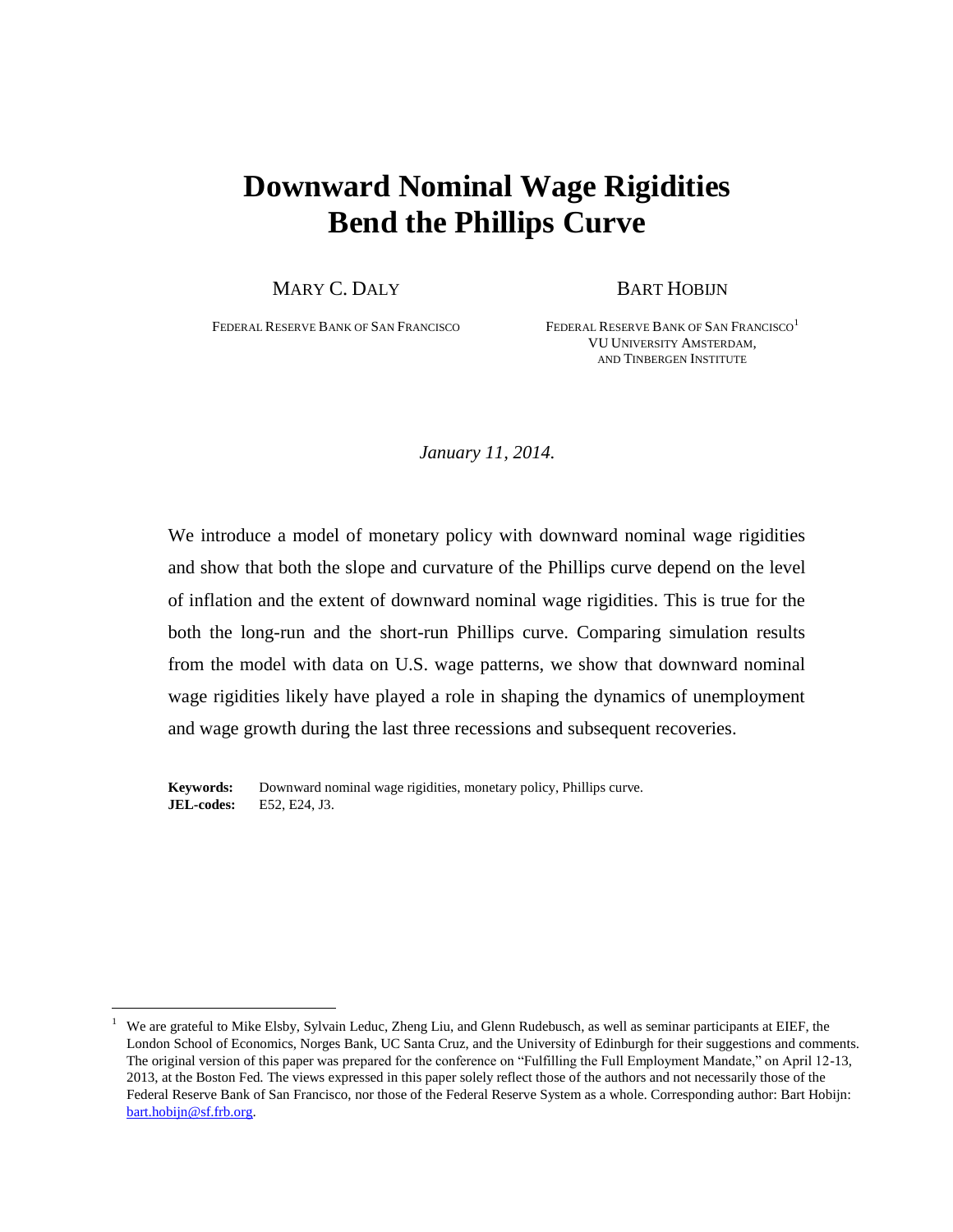# **1. Introduction**

 $\overline{a}$ 

Individual-level data on wage changes as well as survey-based evidence on wage setting show that nominal cuts to pay are rare, suggesting that wages are downwardly rigid. $2$  Tobin (1972) argued that such downward nominal wage rigidities induce a long-run, or steady-state, trade-off between inflation and unemployment. Subsequent theoretical studies have formalized Tobin's argument in the context of a long-run Phillips curve that plots average inflation against the average unemployment rate.<sup>3,4</sup> The key finding from this work is that the long-run Phillips curve is nearly vertical at high inflation and flattens out at low inflation, implying progressively larger output costs of reducing inflation. However, even at low inflation, the long-run trade-off is not very big, at least for levels of downward wage rigidities commonly observed in the U.S. (Akerlof, Dickens, and Perry, 1996, Benigno and Ricci, 2011).

In this paper we add to this literature by considering how downward nominal wage rigidities affect the *short-run* Phillips curve.<sup>5</sup> Phillips (1958) documented significant curvature in the historical relationship between money wage growth and unemployment in the U.K. He conjectured that this curvature owed to the fact that "…workers are reluctant to offer their services at less than prevailing rates when the demand for labour is low and unemployment is high so that wage rates fall only very slowly."<sup>6</sup> Here we revisit Phillips' hypothesis that downward nominal wage rigidities bend the Phillips curve and in so doing we make both an empirical and theoretical contribution to the literature.

We begin on the empirical side where we use micro data on wages from the Current Population Survey (1986-2011) to document the existence of downward nominal wage rigidities in the United

<sup>&</sup>lt;sup>2</sup> For individual-level evidence for the U.S. see Akerlof, Dickens, and Perry (1996), Kahn (1997), Card and Hyslop (1997), Altonji and Devereux (2000), Lebow, Saks, and Wilson (2003), Elsby (2009), Daly, Hobijn, and Lucking (2012). Individual-level evidence for a large number of countries is in Dickens et al. (2007). Kahnemann, Knetsch, and Thaler (1986) and Bewley (1995, 1999) provide extensive anecdotal and survey evidence on downward nominal wage rigidities in the U.S. Bonin and Radowski (2011) present survey results from Germany. Holden and Wulfsberg (2008) provide evidence from industry-level data.

 $3$  Examples of such studies are Akerlof, Dickens, and Perry (1996), Kim and Ruge-Murcia (2008), Fagan and Messina (2009), Benigno and Ricci (2011), Coibion et al. (2012).

<sup>&</sup>lt;sup>4</sup> Ball (1994) provides cross-country evidence on how the shape of the output-inflation trade-off depends on wage flexibility.

 $<sup>5</sup>$  We define long-run as the steady state and short-run as deviations from the steady state. In the empirical work, this distinction</sup> denotes plots of average inflation and the average unemployment rate (long-run) versus measured actual inflation and actual unemployment (short-run).

<sup>&</sup>lt;sup>6</sup> Samuelson and Solow (1960) replicated Phillips' results for the U.S. and found a similar curvature in the U.S. (wage) Phillips curve. However, they argued the curvature might reflect an increase in the natural rate of unemployment rather than a bending due to downward nominal wage rigidities. For the most part this latter view has been the consensus in modern macro models.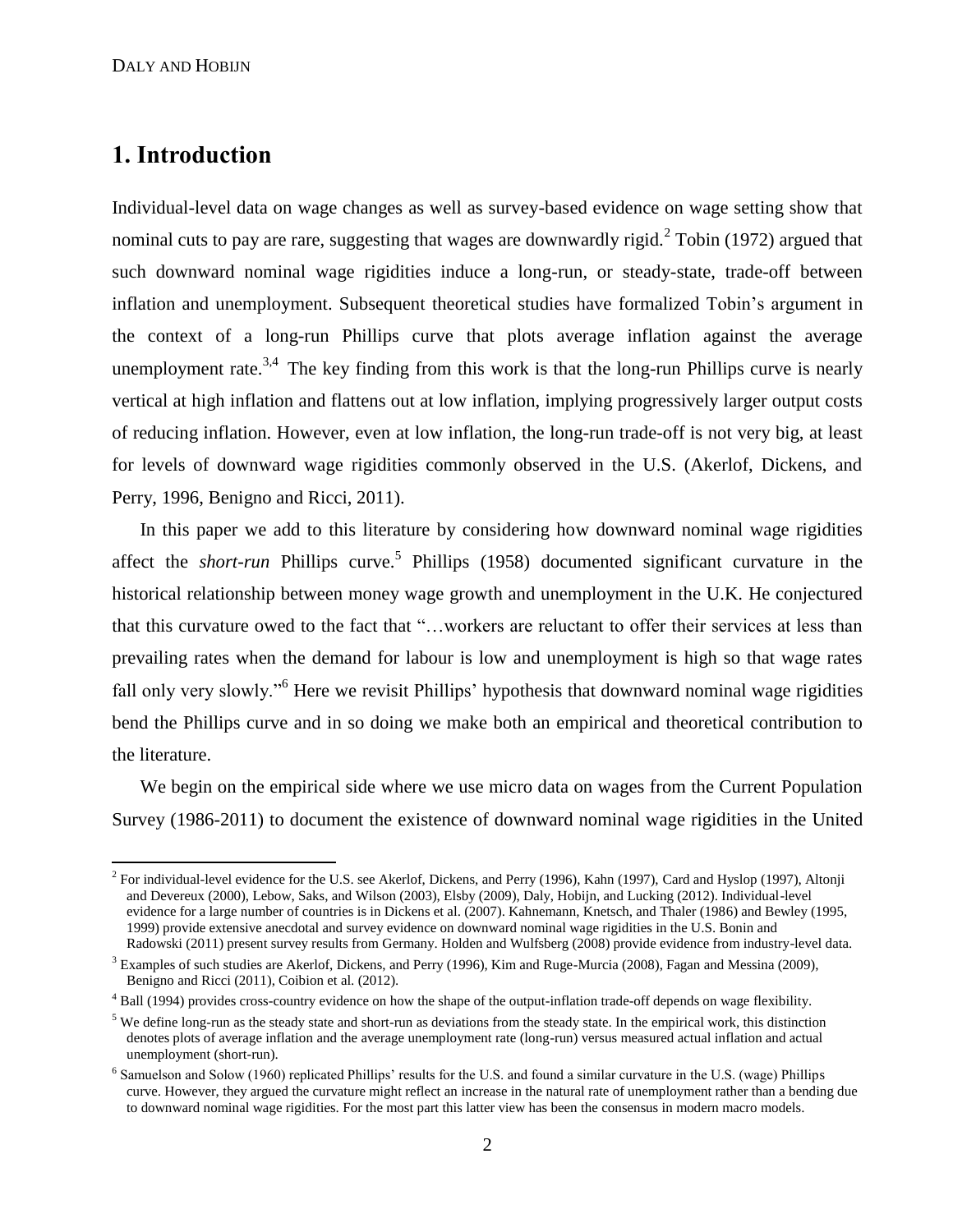States. We show that these rigidities rise substantially in recessions and remain elevated well after the unemployment rate comes down. As we point out, this pattern for nominal wage rigidities coincides with substantial curvature in the U.S. short-run Phillips curve. Specifically, during the last three recession/recoveries plots of the Phillips curve show that unemployment first rose significantly while wage growth remained flat and subsequently fell while wage growth decelerated.

To understand the coincidence of these two facts, the cyclical increase in downward nominal wage rigidities and the bending of the short-run Phillips curve, we employ a dynamic general equilibrium model of downward nominal wage rigidities and monetary policy, similar to those of Benigno and Ricci (2011) and Fagan and Messina (2009). Our main contribution relative to these authors is to solve for the full non-linear transitional dynamics of the model in response to demand and supply shocks, taking into account the evolution of the distribution of wages along the equilibrium path. Although previous studies have simulated the short-run Phillips curve (e.g., Benigno and Ricci), we are the first to focus on the joint cyclical path of unemployment and wage growth following business cycle downturns.

The results highlight the importance of our approach. Our model generates the key patterns highlighted in the data, namely the increase in downward nominal wage rigidities following recessions and the subsequent bending of the short-run Phillips curve. Importantly, these results hold for relatively conservative parameter values that generate fewer downward nominal wage rigidities than measured in U.S. data.

Overall, the model simulations show that downward nominal wage rigidities bend the Phillips curve in two ways. First, during recessions the rigidities become more binding and the labor market adjustment disproportionately happens through the unemployment margin rather than through wages. The higher the level of downward nominal wage rigidities the more this mechanism matters and the higher the short-run sacrifice ratio between unemployment and inflation. Second, downward nominal wage rigidities cause recessions to result in substantial pent up wage deflation. This leads to a simultaneous deceleration of wage inflation and a decline in the unemployment rate during the ensuing recovery period. This bending of the Phillips curve is especially pronounced in a low inflationary environment.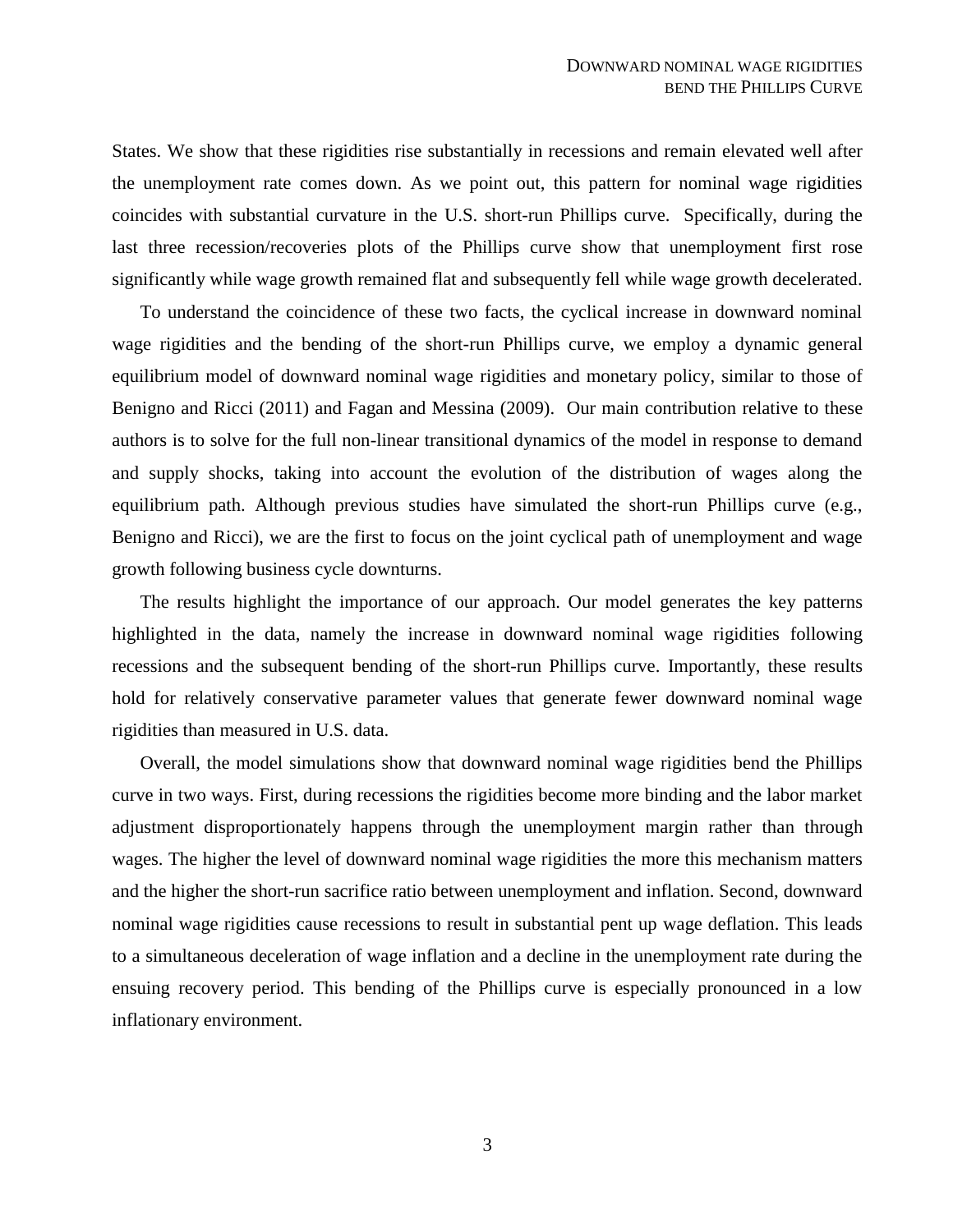$\overline{a}$ 

We interpret our empirical work and model simulations as evidence that downward nominal wage rigidities are an important force that has shaped the dynamics of unemployment, wage growth, and inflation during and after the last three U.S. recessions.

The remainder of this paper is structured as follows. In Section [2](#page-4-0) we present an update of previous evidence on downward nominal wage rigidities in the U.S. and construct the U.S. wage Phillips curve for 1986-2012. In Section [3](#page-7-0) we describe our model of downward nominal wage rigidities and monetary policy. In Section [4](#page-19-0) we present numerical results for the steady state and solve the transitional dynamics of the model. We conclude in Section [5.](#page-27-0)

# <span id="page-4-0"></span>**2. Downward nominal wage rigidities and the U.S. wage Phillips curve**

We begin by documenting the existence and importance of downward nominal wage rigidities in the U.S. as well as the dynamics of unemployment and wage growth, as captured by the wage Phillips curve. We use this evidence to establish several stylized facts about downward nominal wage rigidities, the dynamics of wage growth, and unemployment in the U.S. during the period 1986-2012. We subsequently compare these facts to the transitional dynamics of our model of downward nominal wage rigidities and monetary policy.

Empirical studies documenting the existence of downward nominal wage rigidities in the U.S. emphasize that plots of the distribution of individual log wage changes display a prominent spike at zero. We update this work in Figure [1.](#page-43-0) Following Card and Hyslop (1997), we track 12-month log changes in the nominal wages of individuals using micro data from the Current Population Survey  $(CPS)$ .<sup>7</sup> The histogram plots the distribution of wage changes in the CPS data for 2006 and 2011, reflecting the distributions in two different points in the business cycle. We take the distribution of wage changes in 2006 to represent the steady-state distribution and the distribution in 2011 to represent the additional distortions that arise in business cycle downturns.<sup>8</sup>

 $^7$  Earlier studies (Akerlof, Dickens, and Perry, 1996, Kahn, 1997, Altonji and Devereux, 2000, and Elsby, 2009) used data from the PSID for this type of analysis. However, the PSID has gone from an annual to a biannual frequency and thus does not allow for the analysis of 12-month wage changes anymore. Another data source that would allow for a similar analysis is the Survey of Income and Program Participation (SIPP). In results not shown we replicated our analysis using the SIPP. The key results were qualitatively similar to those for the CPS although the prevalence of nominal rigidities is higher in the SIPP than in the CPS (see Barattieri, Basu, and Gottschalk (2010) and Gottshalk (2005) for analyses of nominal wage rigidities using the SIPP).

<sup>&</sup>lt;sup>8</sup> Most studies of downward nominal wage rigidities focus on the wage changes of those who remain in the same job. Since our model does not distinguish between job stayers and job switchers, we present the evidence for all workers who earned a wage at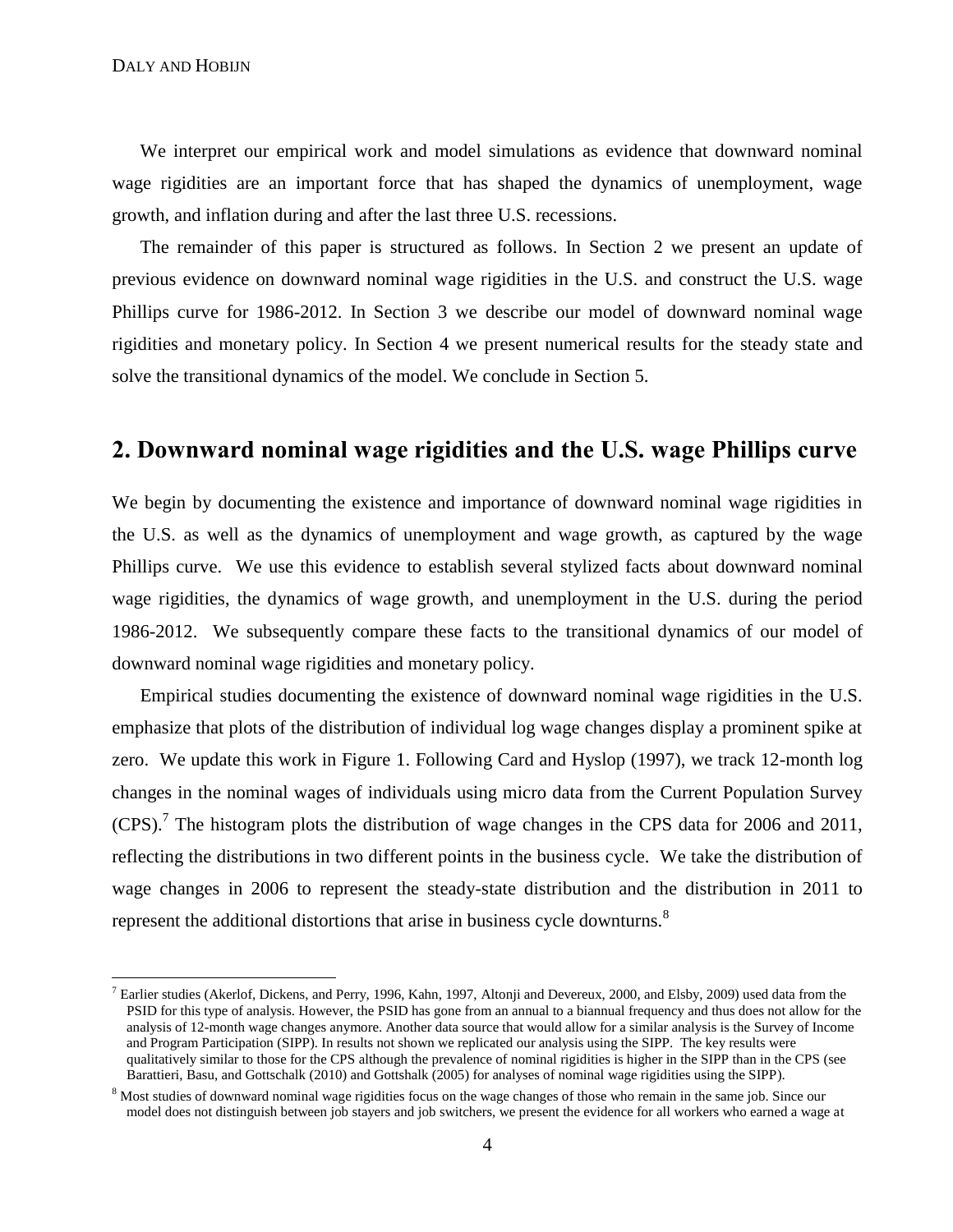As the histograms in Figure [1](#page-43-0) show, actual wage changes exhibit considerable discontinuity with a prominent spike at zero. This is true in both 2006 and 2011. Consistent with the view that individuals do not like nominal wage cuts (Kahneman et al. 1986, Bewley 1995,1999), the spike at zero is produced asymmetrically, with most of the mass coming from the left of zero rather than from the right. This suggests that a sizeable fraction of desired negative wage changes are being swept up to zero (Altonji and Devereux 2000; Card and Hyslop 1996; Kahn 1997; Lebow, Saks, Wilson 2003).

When we compare the 2006 histogram with that for 2011, three things stand out. First, the fraction of workers with no wage change increased substantially in 2011 relative to 2006. In 2006 about 12 percent of workers reported zero wage change; in 2011 the share had risen to about 16 percent. Second, the fraction of workers getting a wage increase declined noticeably over the period and the size of wage increases, conditional on getting one, was substantially lower in 2011 than in 2006. Thus, there is notable compression of wage gains near zero, suggesting that the inability to adjust nominal wages downward may influence the magnitude of wage increases. This is a point made by Elsby (2009). Finally and surprisingly, there is little difference in the fraction of workers that get wage cuts between 2006 and 2011.

Another important stylized fact, hinted at in Figure [1,](#page-43-0) is that the prevalence of zero wage changes varies over the business cycle. This can be seen in Figure [2](#page-44-0) which plots the 12-month moving average of the fraction of workers in the CPS data reporting zero nominal wage changes along with the unemployment rate. As the figure shows, there is always a non-trivial fraction of workers receiving zero wage changes in the U.S. economy. This fraction increases around business cycle downturns although with a lag relative to the unemployment rate. These two patterns: (*i*) the spike at zero wage changes lags the spike in the unemployment rate, and (*ii*) the prevalence of zero wage changes stays high well after the unemployment rate has begun to come down are two features of the data that Phillips (1958) argued could produce curvature in the wage Phillips curve.

To see if such curvature is present in the U.S. data, Figure [3](#page-44-1) plots the wage Phillips curve for the U.S. using measures of the nominal wage growth gap and unemployment gap for 1986 through 2012. The nominal wage growth gap is the percentage point difference between a composite

 $\overline{a}$ 

the beginning and end of the year. However, in other work we show that although downward nominal wage rigidities are higher for job stayers, they also are present for job changers (see: http://www.frbsf.org/economic-research/nominal-wage-rigidity).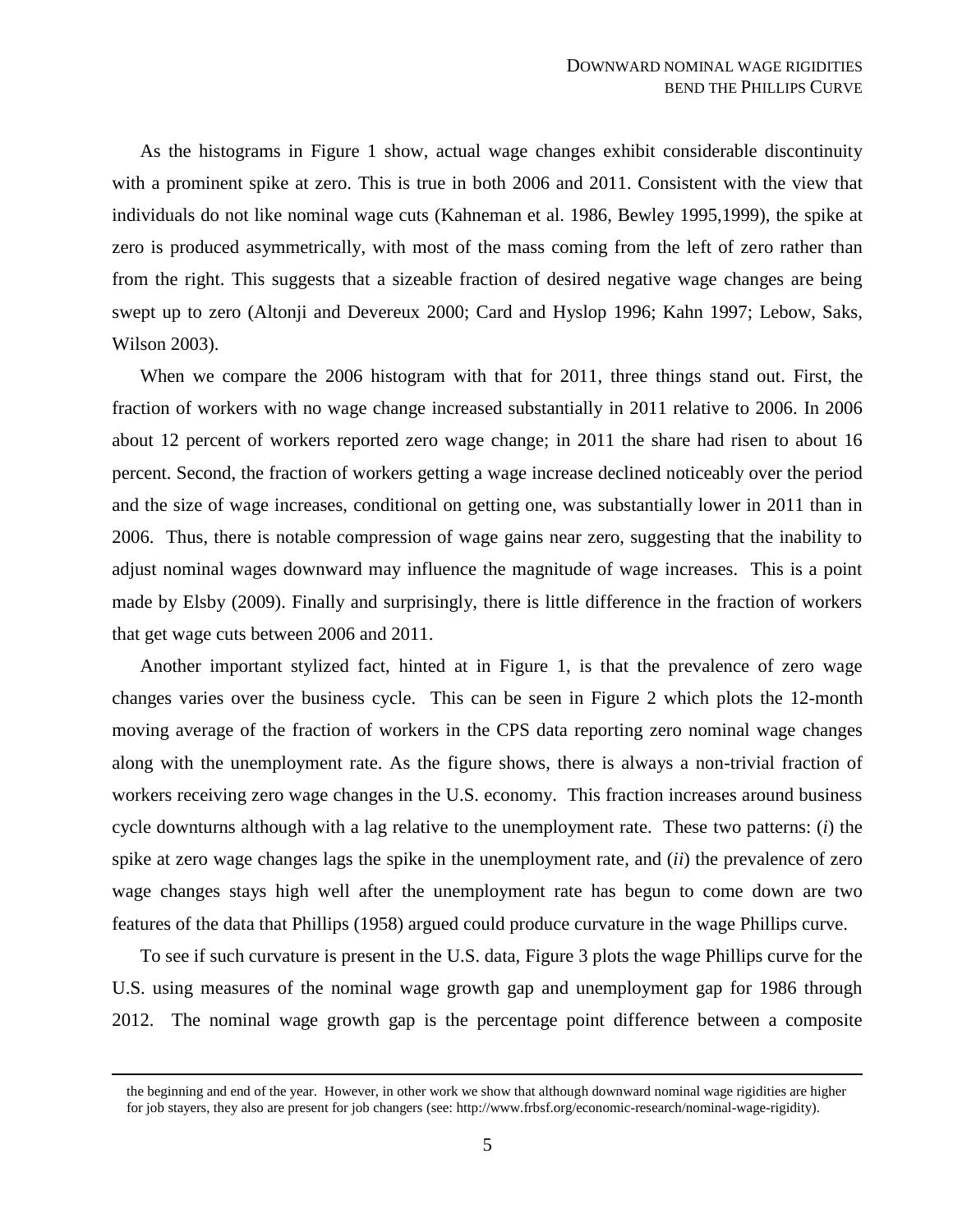measure of wage growth and 10yr-ahead inflation expectations from the Survey of Professional Forecasters. We use it to capture cyclical fluctuations in nominal wage growth rather than those due to shifts in long run inflation expectations. The composite measure of wage growth we use is the first principal component of the four major wage series for the U.S. $<sup>9</sup>$  The unemployment gap is</sup> defined as the percentage point difference between the civilian unemployment rate and the longterm natural rate of unemployment, as estimated by the Congressional Budget Office. For ease of comparison we separately plot the three recession and recovery periods in our sample. Observations for each of these three episodes are connected by arrows. The other quarters are plotted as gray points.

Figure [3](#page-44-1) shows the expected (Phillips, 1958, Solow and Samuelson, 1960, Galí, 2011) relationship between wage growth and labor market slack; higher slack means slower wage growth, lower slack means faster wage growth. The figure also shows distinct non-linearities in the curve in the three recession/recovery periods in our sample. These nonlinearities highlight the fact that as slack increases during recessions, wage growth slows but not nearly as much as a linear model would predict. As the labor market recovery begins and the unemployment rate falls, the reverse occurs As unemployment comes down, wage growth continues to decelerate. As we will show in our model, these dynamics of wage growth and unemployment during the last three recessions and recoveries are consistent with downward nominal wage rigidities preventing wage adjustments so as to bend the short-run Phillips curve.<sup>10</sup>

In the next section we describe our model of monetary policy with downward nominal wage rigidities. Solving the short-run transitional dynamics of this model we examine whether we can qualitatively match the empirical patterns just discussed including the spike at zero in no wage changes, the lag in the spike at zero of wage changes relative to the unemployment rate, and the bending of the Phillips curve that occurs in recessions and recoveries.

 $\overline{a}$ 

 $9$  Appendix [B](#page-41-0) contains a brief description of how this composite measure is constructed.

<sup>&</sup>lt;sup>10</sup> Although the prevalence of downward nominal wage rigidities and the bending of the Phillips curve are most striking for the Great Recession, the fact that it these patterns also emerged in the two previous recessions suggest that the dynamic we focus on is not due to circumstances that are specific to the 2007 recession, like monetary policy hitting the zero lower bound.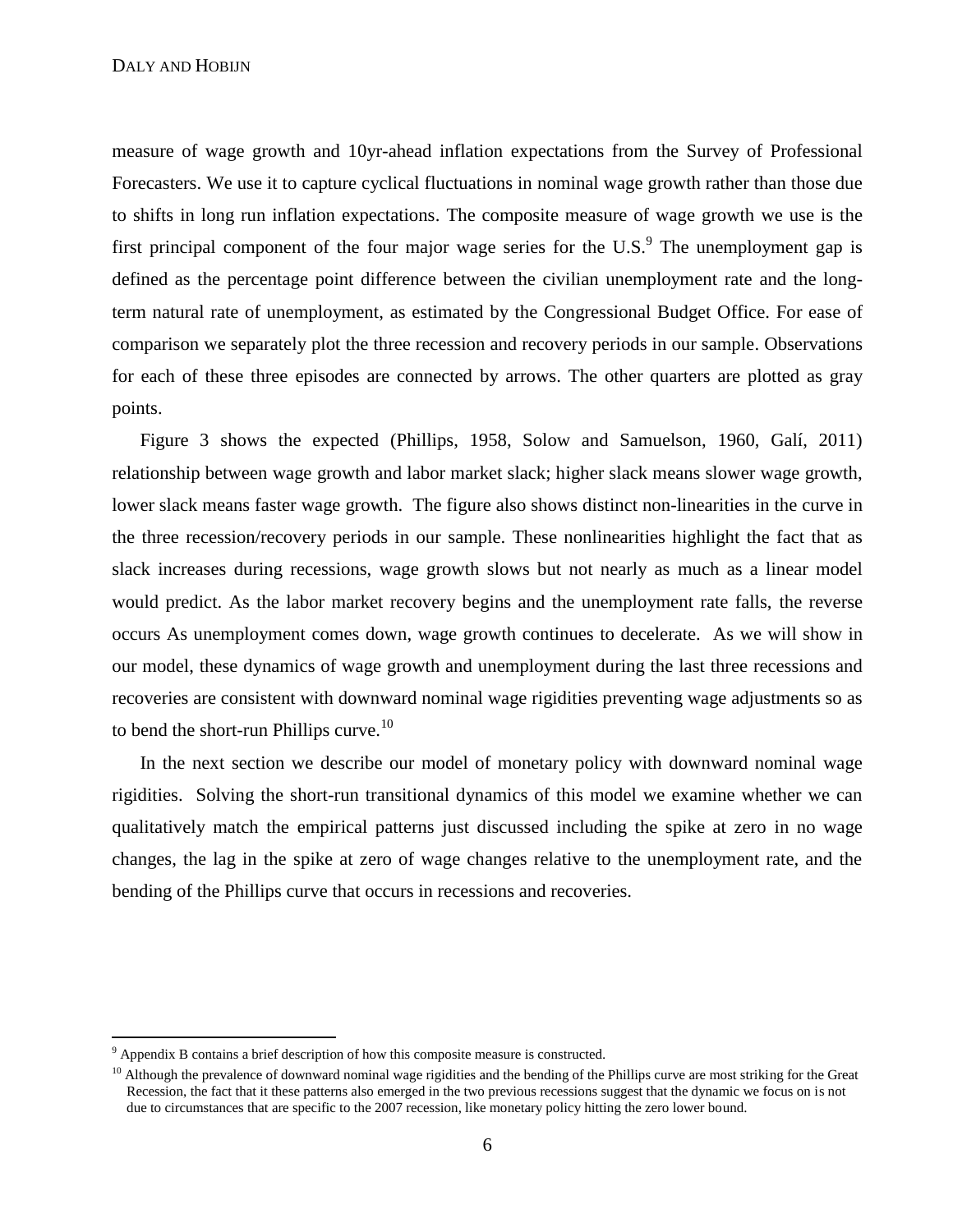# <span id="page-7-0"></span>**3. Model of monetary policy with DNWR**

We employ a simple discrete-time model, similar to those of Benigno and Ricci (2011) and Fagan and Messina (2009). Our main contribution relative to these authors is to solve for the full nonlinear transitional dynamics of the model in response to demand and supply shocks, taking into account the evolution of the distribution of wages along the equilibrium path. Although previous studies have simulated the short-run Phillips curve (e.g., Benigno and Ricci, 2011), we are the first to focus on the joint cyclical path of unemployment and wage growth following business cycle downturns. Throughout this section we point out where our model differs from those used in previous studies, either (*i*) to keep the model tractable such that we can solve for its transitional dynamics, or (*ii*) to use more general and realistic functional forms, like for the monetary policy rule.

# **Firms**

Firms operate in a perfectly competitive goods market and produce output using the production function

<span id="page-7-2"></span>
$$
Y_t = A_t L_t. \tag{1}
$$

Here,  $A_t$  is average labor productivity, which evolves exogenously, and  $L_t$  is the labor input. The latter, consists of a measure one of different types of labor. Each type is indexed by  $i$  and its typespecific input by  $L_{it}$ . Each type of labor is hired at the nominal wage rate,  $W_{it}$ . The labor aggregate,  $L_t$ , is a Dixit-Stiglitz (1977) aggregate over the different types of labor inputs and is of the form.

$$
L_t = \left[ \int_0^1 \frac{\eta - 1}{L_{it}^{\eta}} dt \right]_{\eta - 1}, \text{ where } \eta > 1.
$$
 (2)

Cost minimization by the firms results in the labor demand function

<span id="page-7-1"></span>
$$
L_{it} = \left(\frac{W_t}{W_{it}}\right)^{\eta} L_t,\tag{3}
$$

Where the nominal wage aggregate,  $W_t$ , is of the form

$$
W_t = \left[ \int_0^1 \left( \frac{1}{W_{it}} \right)^{\eta - 1} di \right]^{-\frac{1}{\eta - 1}}.
$$
 (4)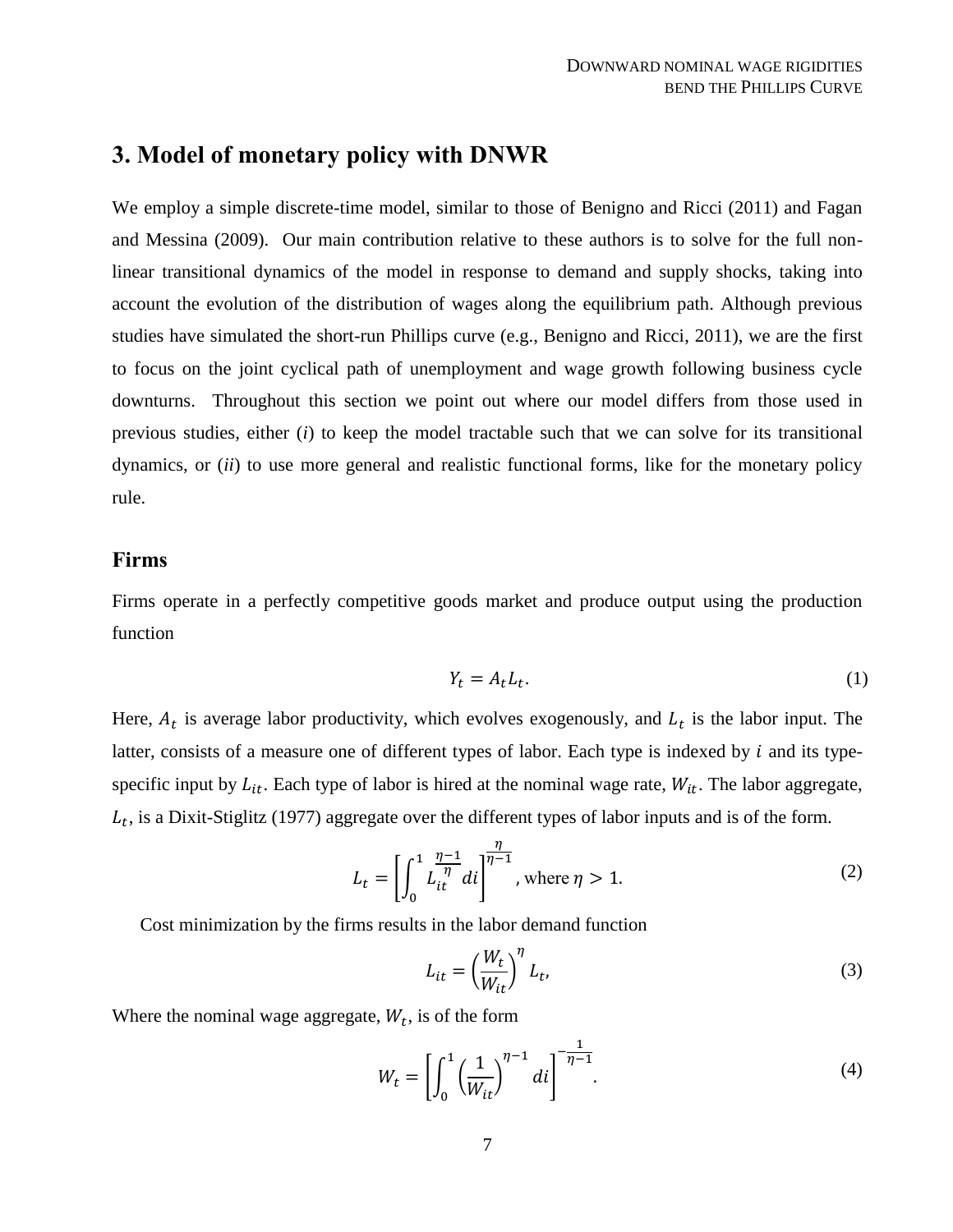Because firms operate in a perfectly competitive goods market, the equilibrium price level,  $P_t$ , equals the unit production cost,  $W_t/A_t$ . Thus, equilibrium in the goods market implies that the detrended real wage aggregate in this economy is constant and equal to one. That is,

<span id="page-8-0"></span>
$$
1 = \frac{W_t}{A_t P_t} = \left[ \int_0^1 \left( \frac{A_t P_t}{W_{it}} \right)^{\eta - 1} dt \right]^{-\frac{1}{\eta - 1}} = \left[ \int_0^1 \left( \frac{1}{W_{it}} \right)^{\eta - 1} dt \right]^{-\frac{1}{\eta - 1}}.
$$
 (5)

Here,  $w_{it} = W_{it}/A_t P_t$  is the detrended real wage rate of labor of type *i* at time *t*. Moreover, perfect competition implies that costs exhaust revenue and that there are thus no profits and markups that could contribute to the wedge between wage and price inflation.<sup>11</sup> The only factor that contributes to this wedge is the exogenous productivity growth rate,  $a_t = \frac{A}{A}$  $\frac{A_t}{A_{t-1}} - 1.$ 

### **Households**

 $\overline{a}$ 

We follow Fagan and Messina (2009) and Benigno and Ricci (2011) and model downward nominal wage rigidities based on the staggered wage setting model of Erceg, Henderson, and Levin (2000). That is, we consider a representative household in which the members share their consumption risk and individually set the wage they charge for their labor services. They then supply as much labor as is demanded by the firms.

The representative household chooses its path of consumption,  $Y_t$ ,  $^{12}$  and wages and labor supply  ${W_{it}, L_{it}}_{i=0, t=0}^{1, \infty}$  to maximize the present discounted value of the stream of utility

$$
\sum_{t=0}^{\infty} \beta^t e^{-\sum_{s=0}^{t-1} D_s} \left\{ \ln Y_t - \frac{\gamma}{\gamma+1} \int_0^1 Z_{it} L_{it}^{\frac{\gamma+1}{\gamma}} dt \right\} \text{ where } \gamma > 0.
$$
 (6)

Here  $Z_{it}$  is the disutility from working for household member *i*, which varies over time;  $D_s$  is a "shock" that affects the household's discount factor.<sup>13</sup> The household maximizes this objective function subject to five constraints.

<sup>11</sup> Most New Keynesian models with price stickiness have countercyclical markups (e.g. Galí and Gertler, 1999) . Though, recent empirical estimates by Nekarda and Ramey (2010) suggest that markups might actually be procyclical.

<sup>&</sup>lt;sup>12</sup> The absence of capital goods in the economy means that, in equilibrium, output,  $Y_t$ , equals the level of consumption of the representative household,  $C_t$ . Throughout this paper, we substitute in this equilibrium condition and use  $Y_t$ .

<sup>&</sup>lt;sup>13</sup> We put "shock" here in quotation marks because we assume that the household knows the path  $\{D_t\}_{t=0}^{\infty}$ . In addition, we assume that  $D_t$  in the long run is zero.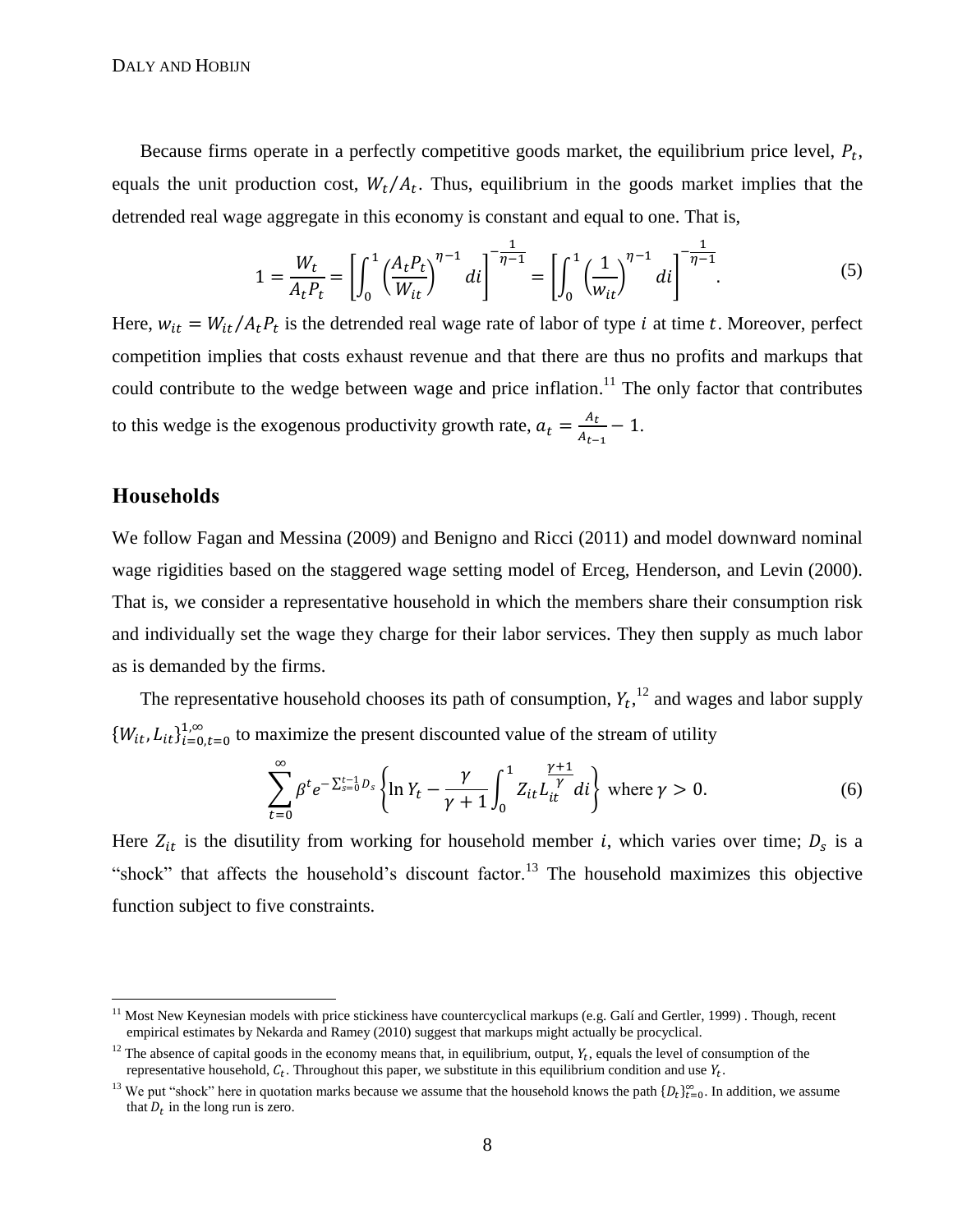The first is the budget constraint. Defining the level of nominal assets held by the household at the end of period t as  $B_t$  and the nominal interest paid during period t on the assets held at the end of period  $t - 1$  as  $i_{t-1}$ , we write this constraint as

$$
B_t = (1 + i_{t-1})B_{t-1} + \int_0^1 W_{it} L_{it} dt - P_t Y_t.
$$
\n(7)

The second constraint is that each of the members of the household sets their wage taking as given the labor demand function in equation [\(3\).](#page-7-1) Given that in equilibrium the aggregate detrended real wage equals one, this labor demand function can be written in terms of the real wage charged by household member  $i$  as

$$
L_{it} = \left(\frac{1}{w_{it}}\right)^{\eta} L_t.
$$
 (8)

The third constraint is that, because every household is infinitesimally small, it takes as given the path of the aggregate wage,  $W_t$ , and labor input,  $L_t$ , the price level,  $P_t$ , and the nominal interest rate,  $i_t$ .

The fourth constraint is that the household takes the path of its discount rate shock,  $D_t$ , productivity growth,  $a_t$ , as well as the stochastic process that drives the member-specific disutility of working,  $Z_{it}$ , as given. In particular, we assume that in each period a member's disutility from working is drawn from a log-normal distribution, where  $ln(Z) \sim N \left( -\frac{\sigma^2}{2} \right)$  $\left( \frac{\sigma^2}{2}, \sigma \right)$  such that  $E[Z] = 1$ .<sup>14</sup> This means that there is no persistence in the disutility shocks,  $Z_{it}$ . We make this assumption to keep the equilibrium dynamics of the model tractable and solvable.

The final constraint is that of downward nominal wage rigidities. Similar to Fagan and Messina (2009), we model these rigidities along the lines of the time-dependent price stickiness of Calvo (1983) commonly used in models with price rigidities. In particular, we assume that, every period, a randomly selected fraction  $\lambda \in [0,1)$  of household members is not allowed to change their nominal wage downward and have to set their wage subject to the constraint  $W_{it} \geq W_{it-1}$ .<sup>15</sup>

 $\overline{a}$ 

 $<sup>14</sup>$  Our setup with disutility shocks follows Benigno and Ricci (2011). Alternatively, one can introduce household member specific</sup> productivity shocks, as in Fagan and Messina (2009). Both these approaches lead to similar equilibrium dynamics. The latter, however, results in a more complicated expression for the aggregates in equilibrium. To keep our illustrative model as simple as possible, we chose the former. Some technical details about the log-normal distribution, which we use for our derivations, are described in Appendix [A.](#page-32-0)

<sup>&</sup>lt;sup>15</sup> In terms of the notation in Fagan and Messina (2009, equation 17), we assume that  $c_-=\infty$ , and  $c_+=c_R=0$ . Their probability p is  $\lambda$  in our notation.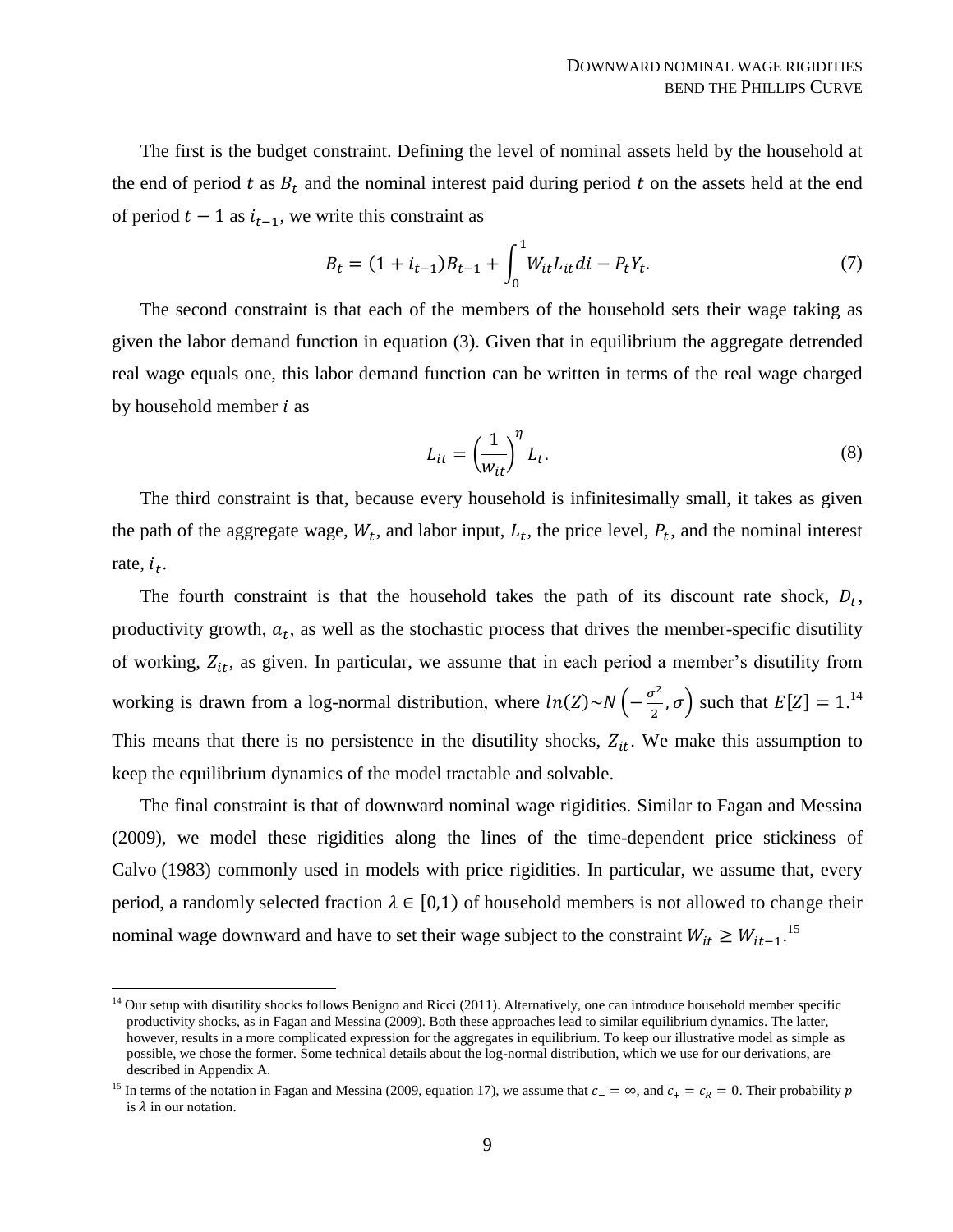#### **Optimal savings decision**

Defining the inflation rate as  $\pi_t$ , the household's saving decision yields the Euler equation

<span id="page-10-1"></span>
$$
\frac{1}{Y_t} = \beta e^{-D_t} (1 + r_t) \frac{1}{Y_{t+1}},
$$
\n(9)

where  $r_t$  is the real interest rate and is given by  $r_t = (1 + i_t)/(1 + \pi_{t+1}) - 1$ . Since our model economy does not exhibit any aggregate uncertainty, there is no uncertainty about future inflation,  $\pi_{t+1}$ .

### **Wage setting under flexible wages:**  $\lambda = 0$ .

Similar to Erceg, Henderson, and Levin (2000) and Benigno and Ricci (2011), each household member chooses the sequence of detrended real wages,  $w_{it}$ , to maximize the expected present value of the difference between the utility value of the generated labor income and the disutility from providing the labor services demanded by firms.

As we show in Appendix [A,](#page-32-0) this reduces to the household choosing the path of wages of member  $i$  to maximize

<span id="page-10-0"></span>
$$
E_t\left[\sum_{t=0}^{\infty} \beta^t e^{-\sum_{s=0}^{t-1} D_s} \Omega(Z_{it}; w_{it}, L_t)\right],
$$
\n(10)

where

$$
\Omega(Z_{it}; w_{it}, L_t) = w_{it}^{1-\eta} - \frac{\gamma}{\gamma + 1} Z_{it} \left[ w_{it}^{-\eta} L_t \right]^{\frac{1+\gamma}{\gamma}}.
$$
\n(11)

Note that the objective here is an *expected* present discounted value because, even though the household as a whole does not face any aggregate uncertainty, each individual member of the household faces uncertainty about the future path of the idiosyncratic shocks to its disutility from working,  $Z_{it}$ .

When wages can be flexibly adjusted then, in every period, the real wage  $w_{it}$  is chosen to maximize  $\Omega(Z_{it}; w_{it}, L_t)$ . The resulting optimal detrended real wage schedule is

<span id="page-10-2"></span>
$$
\widehat{w}(Z_{it}; L_t) = \widehat{w}_{it} = \left(\frac{\eta}{\eta - 1}\right)^{\frac{\gamma}{\gamma + \eta}} Z_{it}^{\frac{\gamma}{\gamma + \eta}} L_t^{\frac{1 + \gamma}{\gamma + \eta}}.
$$
\n(12)

This turns out to be an important benchmark to compare the wage-setting under downward nominal wage rigidities to.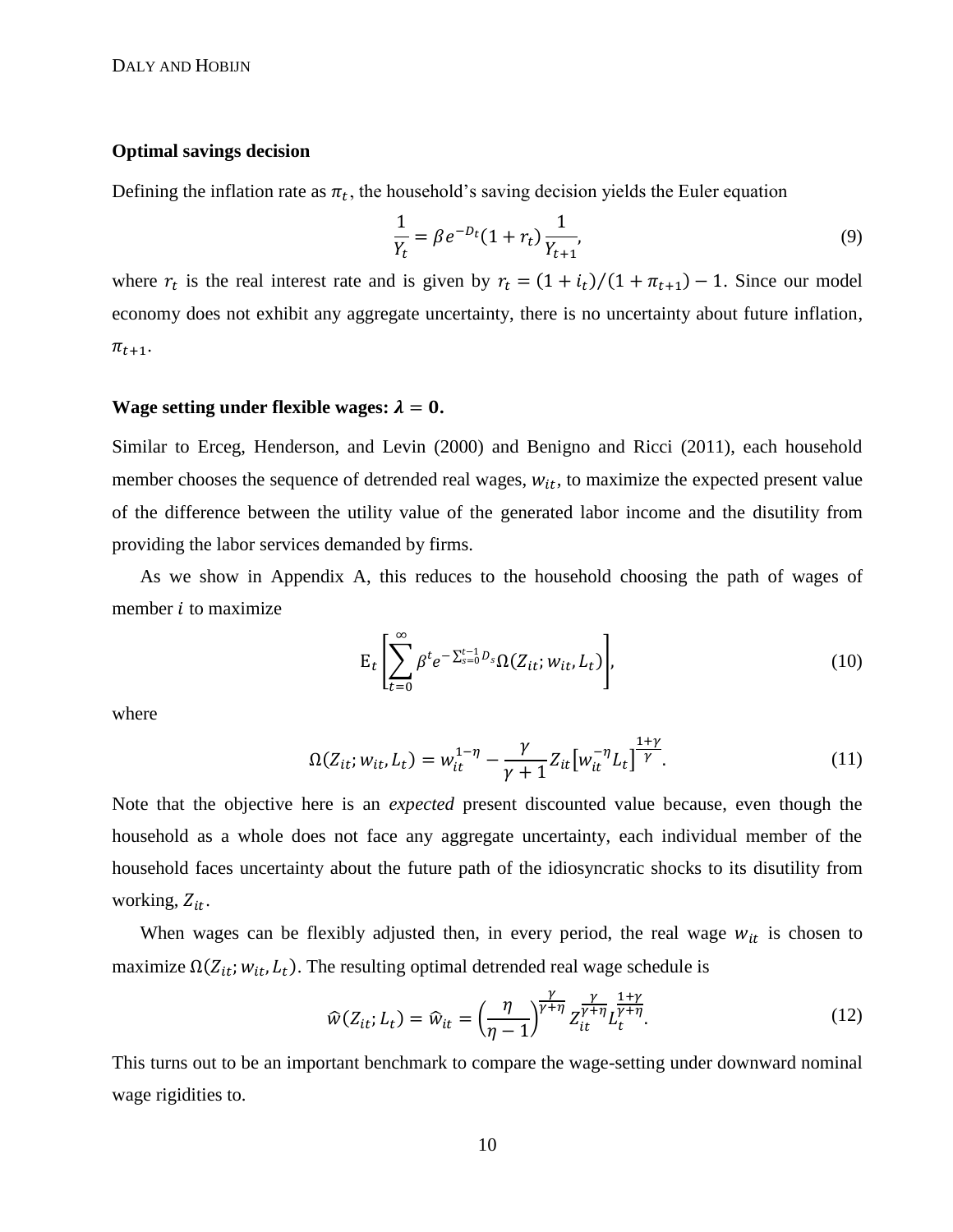#### **Wage setting under downward nominal wage rigidities:**  $\lambda > 0$ .

When household members' wage setting choices are subject to downward nominal wage rigidities, their decisions depend on  $L_t$  and  $Z_{it}$ , as well as the future path of these aggregates, the future path of inflation,  $\pi_t$ , the path of productivity growth,  $a_t$ , and the demand shock,  $D_t$ . Two things produce this dependency. First, each of these variables influences the likelihood that a household member will want to reduce the current wage at some point in the future. Second, together these variables determine the present discounted value associated with the potential inability to cut wages in future periods.

In order to formalize the optimal wage setting problem under downward nominal wage rigidities, we define the value of the objective [\(10\)](#page-10-0) for a household member who gets paid a detrended real wage w at the beginning of period t as  $V_t(w)$ . We then hit this worker with a disutility shock, i.e. a draw of a value of  $Z_{it}$ , after which the worker decides whether and how to change the charged detrended real wage,  $w_{it}$ .

With probability  $(1 - \lambda)$  the worker is able to choose any non-negative wage desired in period t. With probability  $\lambda$ , the worker is restricted from choosing a detrended real wage smaller than  $w$ . In other words, the worker can set  $w_{it}$  such that  $w_{it} \geq w$ . Because of inflation and productivity growth, once the worker has chosen a detrended real wage rate  $w_{it}$  in period t, the period  $t + 1$  real wage is equal to  $w' = w_{it}/[(1 + \pi_{t+1})(1 + a_{t+1})]$ .

The resulting optimization problem can be written in the form of the following Bellman equation

<span id="page-11-0"></span>
$$
V_t(w) = (1 - \lambda) \int_0^{\infty} \max_{w_{it} \ge 0} \{ \Omega(w_{it}; Z_{it}, L_t) + \beta e^{-D_t} V_{t+1}(w_{it}/[(1 + \pi_{t+1})(1 + a_{t+1})]) \} dF(Z_{it})
$$
  
+  $\lambda \int_0^{\infty} \max_{w_{it} \ge w} \{ \Omega(w_{it}; Z_{it}, L_t) + \beta e^{-D_t} V_{t+1}(w_{it}/[(1 + \pi_{t+1})(1 + a_{t+1})]) \} dF(Z_{it}).$  (13)

Here,  $F(.)$  denotes the distribution function of the idiosyncratic preference shocks. We show in Appendix [A](#page-32-0) that all workers who are not constrained in their wage setting in period  $t$  and have the same disutility level,  $Z_{it}$ , choose the same detrended real wage  $w_t(Z_{it})$ . Moreover, the wage they set is strictly increasing in  $Z_{it}$ . This means that  $w_t(Z_{it})$  is invertible and we denote its inverse as  $z_t(w)$ . This function gives the disutility from working value at which workers set their detrended real wage to  $w$ .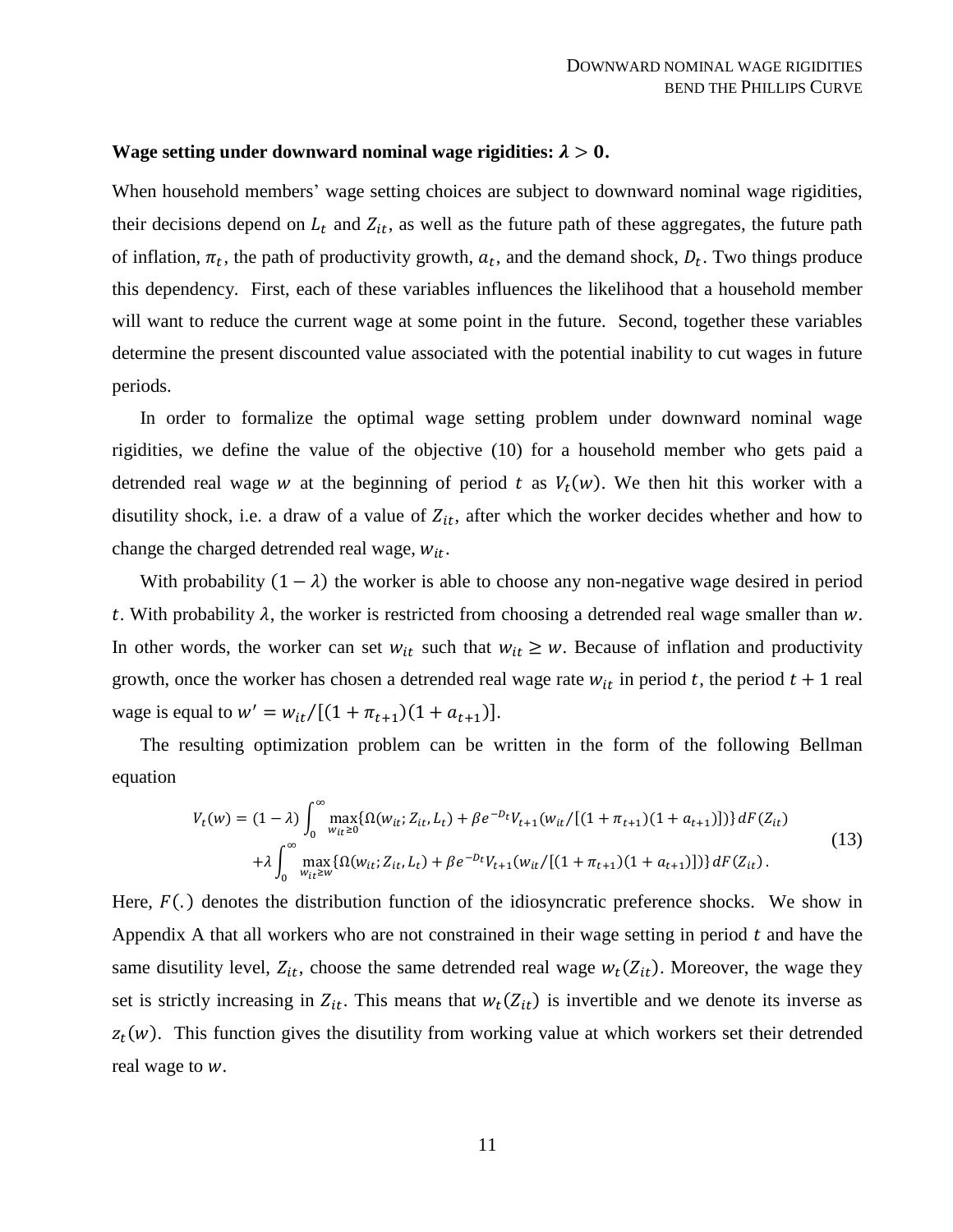It is important to note that the existence of downward nominal wage rigidities affects the wagesetting decisions of workers who do and do not face the constraint in the current period. For those who face the constraint the statement is obvious. For those who do not face the constraint, the effect works as follows. The wage that non-constrained workers set in the current period,  $t$ , determines the likelihood of being constrained in the next period. The higher the wage they set the higher this probability. Thus, relative to the flexible wage-setting case, downward nominal wage rigidities add an additional marginal cost to raising current wages. Consequently, such workers will set their wage lower than or equal to what they would have done in the absence of DNWR, that is  $w_t(Z_{it}) \leq \hat{w}_{it}$ . This is reminiscent of Elsby (2009) who emphasizes that downward nominal wage rigidities not only prevent wage declines but they also dampen wage increases.

The workers who set a real wage  $w$  and face the DNWR constraint in the current period consist of two groups. The first group consists of those who get a shock,  $Z_{it} \geq z_t(w)$ , such that they would like to increase their wage anyway and for whom the constraint is thus not binding. The second group, for whom the constraint is binding, get a disutility shock such that the wage they currently charge, w, is higher than the wage they would have set under flexible wage setting,  $\hat{w}_{it}$ . We show in Appendix [A,](#page-32-0) that these workers will keep their wage fixed at  $w$ .

# **Monetary policy rule**

 $\overline{a}$ 

Because wages in this economy are sticky due to the downward nominal wage rigidities, there is room for monetary policy to affect the allocation of resources in equilibrium. Since our emphasis in this paper is not on optimal policy, but rather on the shape of the Phillips curve for a given monetary policy rule, we assume that the central bank, which targets an inflation rate equal to  $\bar{\pi}$ , sets the nominal interest rate according to a standard Taylor (1993) rule.<sup>1617</sup> That is, the central bank's policy rule is

<span id="page-12-0"></span>
$$
i_t = \frac{(1+\bar{\pi})(1+\bar{a})}{\beta} \left(\frac{y_t}{\bar{y}}\right)^{\varphi_Y} \left(\frac{1+\pi_t}{1+\bar{\pi}}\right)^{1+\varphi_\pi} - 1 \text{ where } \varphi_Y, \varphi_\pi > 0. \tag{14}
$$

<sup>&</sup>lt;sup>16</sup> An obvious extension to our results would be to include a zero lower bound (ZLB) constraint on monetary policy accommodation. However, as we showed in Figure [3,](#page-44-1) the bending of the wage Phillips curve that is the focus of our analysis also occurred in recessions where the ZLB was not binding.

 $17$  In Benigno and Ricci (2011) the central bank follows a nominal output target. We use the Taylor rule as a more realistic treatment of central bank policy.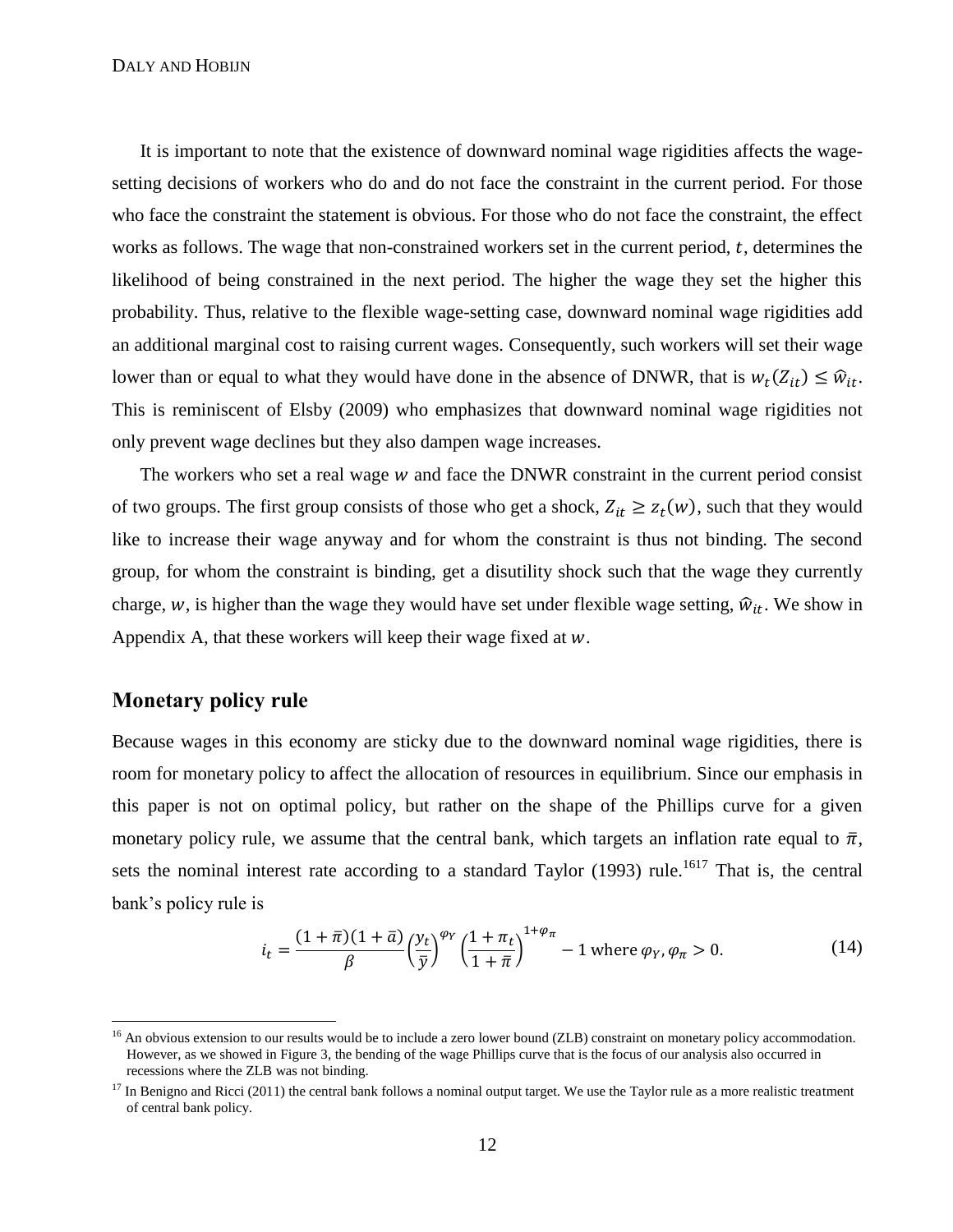Here,  $y_t = Y_t/A_t$  is the level of output in deviation from trend, and  $\bar{y}$  is its associated steady-state level, such that  $y_t/\bar{y}$  is one plus the output gap. The steady-state level of productivity growth is  $\bar{a}$ .<sup>18</sup>

### **Equilibrium**

Equilibrium in this economy is a path of  $\{L_t, Y_t, i_t, \pi_t, r_t\}_{t=0}^{\infty}$  that satisfies (*i*) the production function, [\(1\),](#page-7-2) (*ii*) the consumption Euler equation, [\(9\),](#page-10-1) (*iii*) the Fisher equation, and (*iv*) the monetary policy rule, [\(14\).](#page-12-0) In addition, *(v)* the wage setting decisions satisfy that the real wage equals 1, i.e. [\(5\).](#page-8-0)

Under downward nominal wage rigidities the current wage setting by workers depends not only on current economic conditions and their expectations of future economic outcomes but also on their past wage-setting decisions. Thus, the distribution of real wages is a state variable that determines the equilibrium dynamics of the economy. As a result, the equilibrium dynamics of this economy cannot be solved in closed form and need to be simulated numerically. In this subsection we describe the main recursive equations that drive these equilibrium dynamics. Before we do so, however, we first consider the special case in which wages can be adjusted flexibly,  $\lambda = 0$ .

### **Equilibrium under flexible wages,**  $\lambda = 0$ **.**

This is a useful benchmark for comparison since it can be solved analytically. Because there are no nominal rigidities, the Classical Dichotomy holds and monetary policy does not affect the allocation of goods and labor in the economy. We thus limit our analysis to the real equilibrium variables under flexible wages.

As we show in Appendix [A,](#page-32-0) when wages can adjust flexibly, the equilibrium level of the labor input is given by

<span id="page-13-0"></span>
$$
L_t = \left(\frac{\eta - 1}{\eta}\right)^{\frac{\gamma}{1+\gamma}} \left(\frac{1}{Z_t}\right)^{\frac{\gamma}{1+\gamma}},\tag{15}
$$

where

 $\overline{a}$ 

<sup>&</sup>lt;sup>18</sup> To cut back on notation, in the rest of our derivations, we use that  $y_t = Y_t/A_t = L_t$ , and  $\bar{y}$  is the steady-state level of the labor input.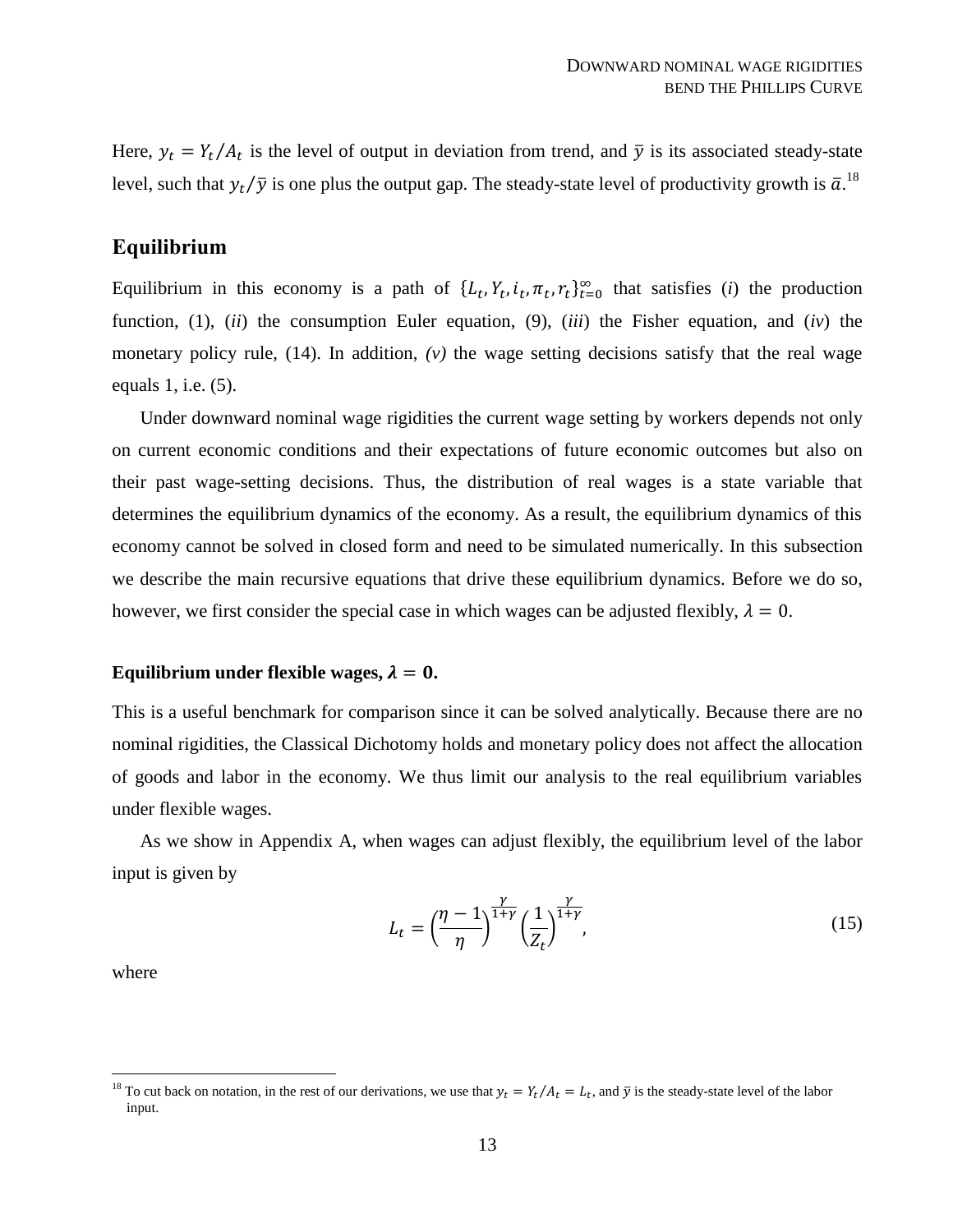$$
Z_t = \left[ \int_0^1 \left( \frac{1}{Z_{it}} \right)^{\frac{\gamma(\eta - 1)}{\eta + \gamma}} di \right]^{\frac{\eta + \gamma}{\gamma(\eta - 1)}} = e^{-\frac{1\eta(1 + \gamma)}{2\gamma + \eta}\sigma^2}
$$
(16)

is the aggregate level of the disutility from working. The first factor on the right-hand side of equation [\(15\)](#page-13-0) reflects the output loss due to the workers charging a wage markup and setting their wages inefficiently high. This reduces the equilibrium level of labor demanded and thus of output.

If the elasticity of substitution between the different types of labor,  $\eta$ , goes to infinity then this markup disappears and the equilibrium level of output under flexible wages coincides with that obtained in the first-best where both the goods and labor markets are perfectly competitive.

#### Equilibrium under downward nominal wage rigidities,  $\lambda > 0$ .

The equilibrium dynamics in the general case, where  $\lambda > 0$ , depend on the evolution of the distribution of real wages across workers. We denote the distribution of real wages in period  $t$  after each of the workers has set their wage by  $G_t(w)$  and the corresponding density function by  $g_t(w)$ . The evolution of this distribution function is driven by three types of workers.

Figure [4](#page-45-0) illustrates these three groups. Consider those that end up with a real wage  $w'$  or lower in period  $t$ . There are three types of wage setters for whom this happens.

The first type consists of those who are not subject to the DNWR constraint in period  $t$  and draw a productivity shock,  $Z_{it} < z_t(w')$ , such that they would like to set their wage lower than or equal to w'. In Figure [4](#page-45-0) this a fraction  $(1 - \lambda)$  of all household members in the areas A, B, and C. The share of workers in these areas is equal to  $F(z_t(w'))$ .

The second type is those workers who are subject to the DNWR constraint in period  $t$ , started the period at a detrended real wage  $w \leq w'$ , and drew a shock,  $z_t(w) \leq Z_{it} \leq z_t(w')$  that makes them want to raise their detrended real wage to a level lower than or equal to  $w'$ . These workers make up a fraction  $\lambda$  of those in the area B in Figure [4.](#page-45-0) They are the ones with real wages lower or equal to  $w'$  for which the DNWR constraint is not binding.

The final type of worker is those who are constrained by downward nominal wage rigidities. These workers started the period with a detrended real wage  $w \leq w'$  and drew a shock  $Z_{it} < z_t(w)$ . That is, they would like to lower their wage but are not able to. These individuals make up a fraction  $\lambda$  of workers in the area C in Figure [4.](#page-45-0)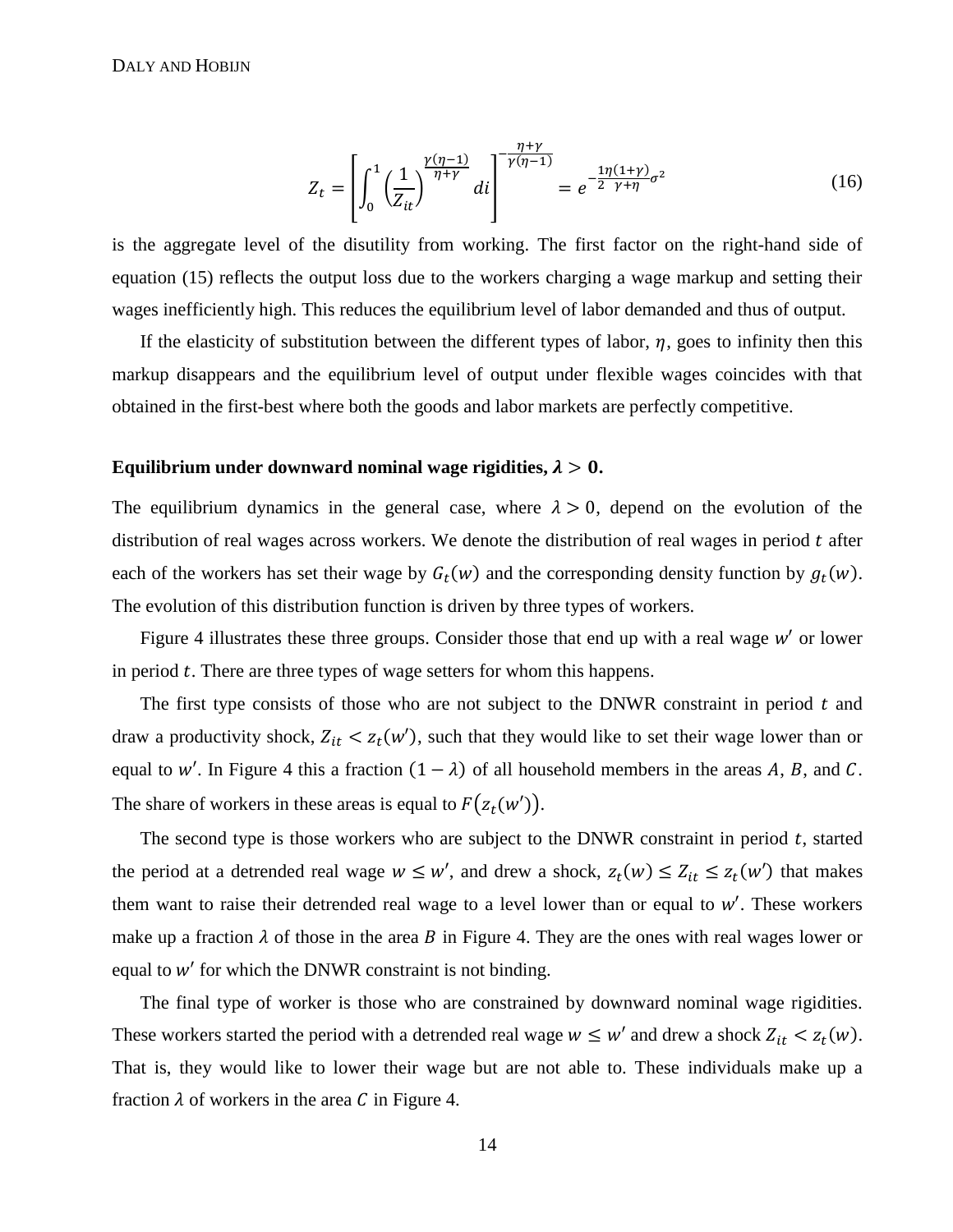Together, the latter two types of workers make up a fraction  $\lambda$  of those in areas B and C. Because, due to inflation and productivity growth, a worker who started the period with a real wage w was paid a real wage  $w(1 + \pi_t)(1 + a_t)$  in the previous period, the share of workers in these two areas is equal to  $G_{t-1}(w(1 + \pi_t)(1 + a_t))F(z_t(w))$ .

Adding the mass for these three types of workers, we obtain the following recursive dynamic equation for the distribution function of wages

<span id="page-15-1"></span>
$$
G_t(w) = (1 - \lambda)F(z_t(w)) + \lambda G_{t-1}(w(1 + \pi_t)(1 + a_t))F(z_t(w)).
$$
\n(17)

Since under flexible wages  $G_t(w) = F(z_t(w))$ , this equation illustrates how inflation "greases" the wheels of the labor market in this economy. The higher inflation, the fewer workers are stuck at a real wage that they cannot adjust downwards. That is,  $G_{t-1}(w(1+\pi_t)(1+a_t))$  is increasing in the inflation rate and, in the limit, goes to one. In that limit, the distribution of real wages in this economy would be the same as under flexible wage setting. Of course, as we showed above, the equilibrium under flexible wages is distorted by the wage markup that workers charge. Note that productivity growth has the same "greasing effect" on the labor market as inflation. When productivity growth is high wages have the tendency to rise anyway, which makes downward nominal wage rigidities less binding.

Given the distribution of real wages across workers at the end of the previous period,  $G_{t-1}(w(1+\pi_t)(1+a_t))$ , and the wage-setting schedule,  $w_t(Z)$  and  $z_t(w)$ , we can integrate out wage-setting decisions in [\(5\)](#page-8-0) to solve for the equilibrium level of employment,  $L_t$ . As we show in Appendix [A,](#page-32-0) this yields

<span id="page-15-0"></span>
$$
L_t = \left(\frac{\eta - 1}{\eta}\right)^{\frac{\gamma}{1+\gamma}} \left(\frac{1}{Z_t^*}\right)^{\frac{\gamma}{1+\gamma}},\tag{18}
$$

where the distorted aggregate disutility level is given by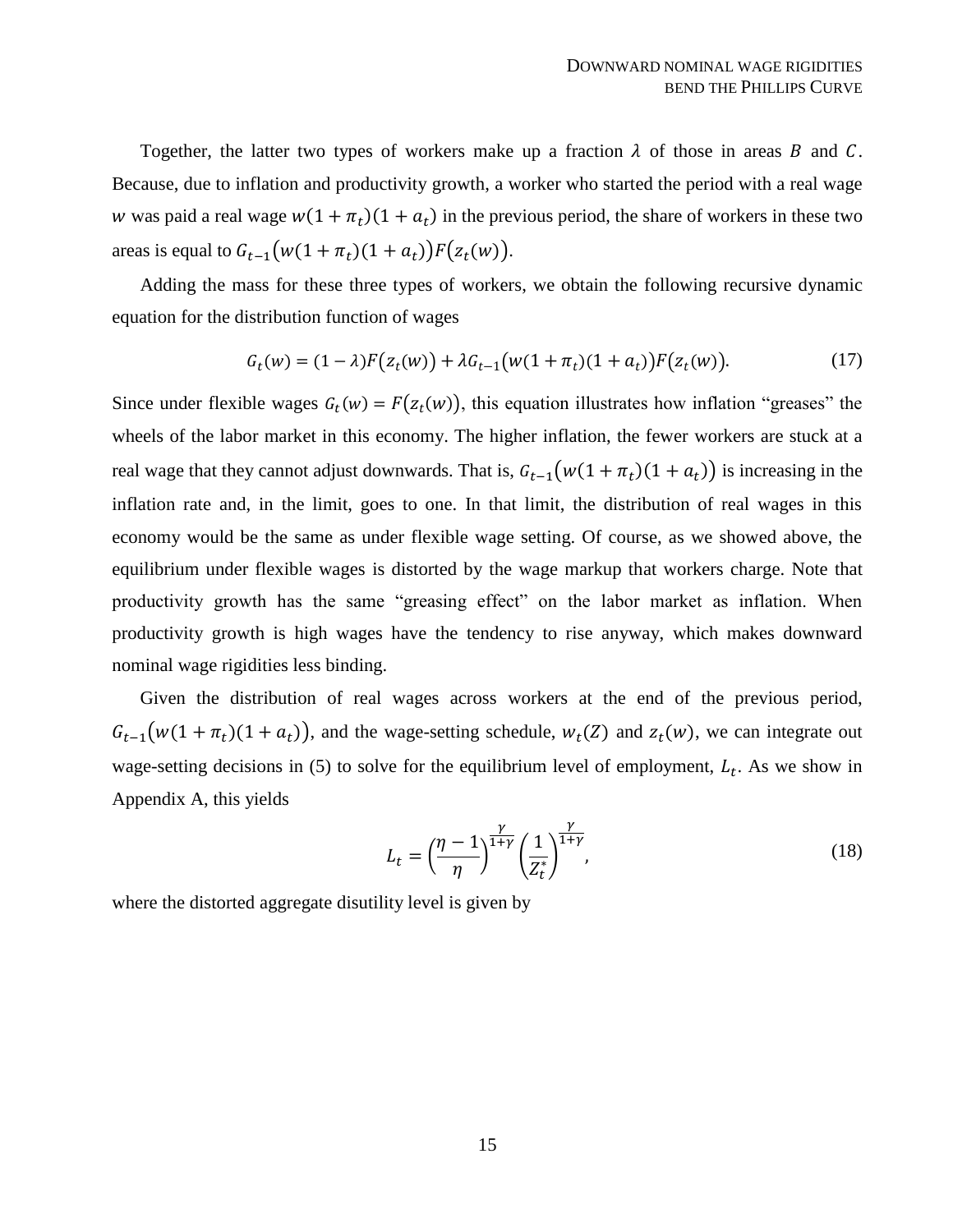$\overline{a}$ 

<span id="page-16-0"></span>
$$
Z_{t}^{*} = \left\{ (1 - \lambda) \int_{0}^{\infty} \left( \frac{1}{Z} \right)^{\frac{\gamma(\eta - 1)}{\eta + \gamma}} \left( \frac{\hat{w}_{t}(Z)}{w_{t}(Z)} \right)^{\eta - 1} dF(Z) + \lambda \int_{0}^{\infty} \left( \frac{1}{Z} \right)^{\frac{\gamma(\eta - 1)}{\eta + \gamma}} G_{t-1}(w_{t}(Z)(1 + \pi_{t})(1 + a_{t})) \left( \frac{\hat{w}_{t}(Z)}{w_{t}(Z)} \right)^{\eta - 1} dF(Z) + \lambda \int_{0}^{\infty} \left( \frac{1}{Z} \right)^{\frac{\gamma(\eta - 1)}{\eta + \gamma}} \left[ \int_{w_{t}(Z)}^{\infty} (1 + \pi_{t}) g_{t-1}(w(1 + \pi_{t})(1 + a_{t})) \left( \frac{\hat{w}_{t}(Z)}{w} \right)^{\eta - 1} dw \right] dF(Z) \right\}^{-\frac{\eta + \gamma}{\gamma(\eta - 1)}}.
$$
\n(19)

Each of the three lines in this equation corresponds to a different type of worker. The third line reflects the workers who are constrained by the downward nominal wage rigidities. These workers are the reason that the level of employment is lower under downward nominal wage rigidities than under flexible wages. They are stuck charging a wage higher than they initially intended because they drew an unexpectedly low disutility shock, Z. Stuck at this wage, they end up providing fewer labor services than they wanted to supply. The existence of the idiosyncratic shocks is thus a central part of this argument. Without them, downward nominal wage rigidities are unlikely to cause a substantial distortion in equilibrium. In fact, most studies of downward nominal wage rigidities without such shocks find that very small effects on labor market allocations and welfare.<sup>19</sup>

Even with idiosyncratic shocks, the employment loss due to workers being stuck at a high wage is partly offset by the change in wage setting behavior for the workers who do adjust their wage. They make up the first two lines in equation [\(19\).](#page-16-0) In order to decrease the likelihood of the downward rigidities being binding in the future, they set their wage,  $w_t(Z)$ , lower than under flexible wages,  $\hat{w}_t(Z)$ . At this lower real wage they end up supplying more labor than they would have under flexible wages. This is a point that Elsby (2009) emphasizes as limiting the welfare cost of downward nominal wage rigidities.<sup>20</sup>

Comparing [\(18\)](#page-15-0) with [\(15\)](#page-13-0) one can see that the net effect of downward nominal wage rigidities is captured by the ratio  $Z_t/Z_t^*$ . This is the labor wedge introduced by the rigidities. This labor wedge results in a shortfall in employment in equilibrium relative to the economy under flexible wages. Following Benigno and Ricci (2011) we define the unemployment rate,  $u_t$ , in our model as the

<sup>&</sup>lt;sup>19</sup> See Kim and Ruge-Murcia (2008) and Coibion, Gorodnichenko, and Wieland (2012), for example. Carlsson and Westermark (2008) even find that DNWR can be welfare improving because they reduce wage fluctuations.

 $20$  Ball and Mankiw (1994) make a similar point about the welfare costs of asymmetric costs to price adjustments.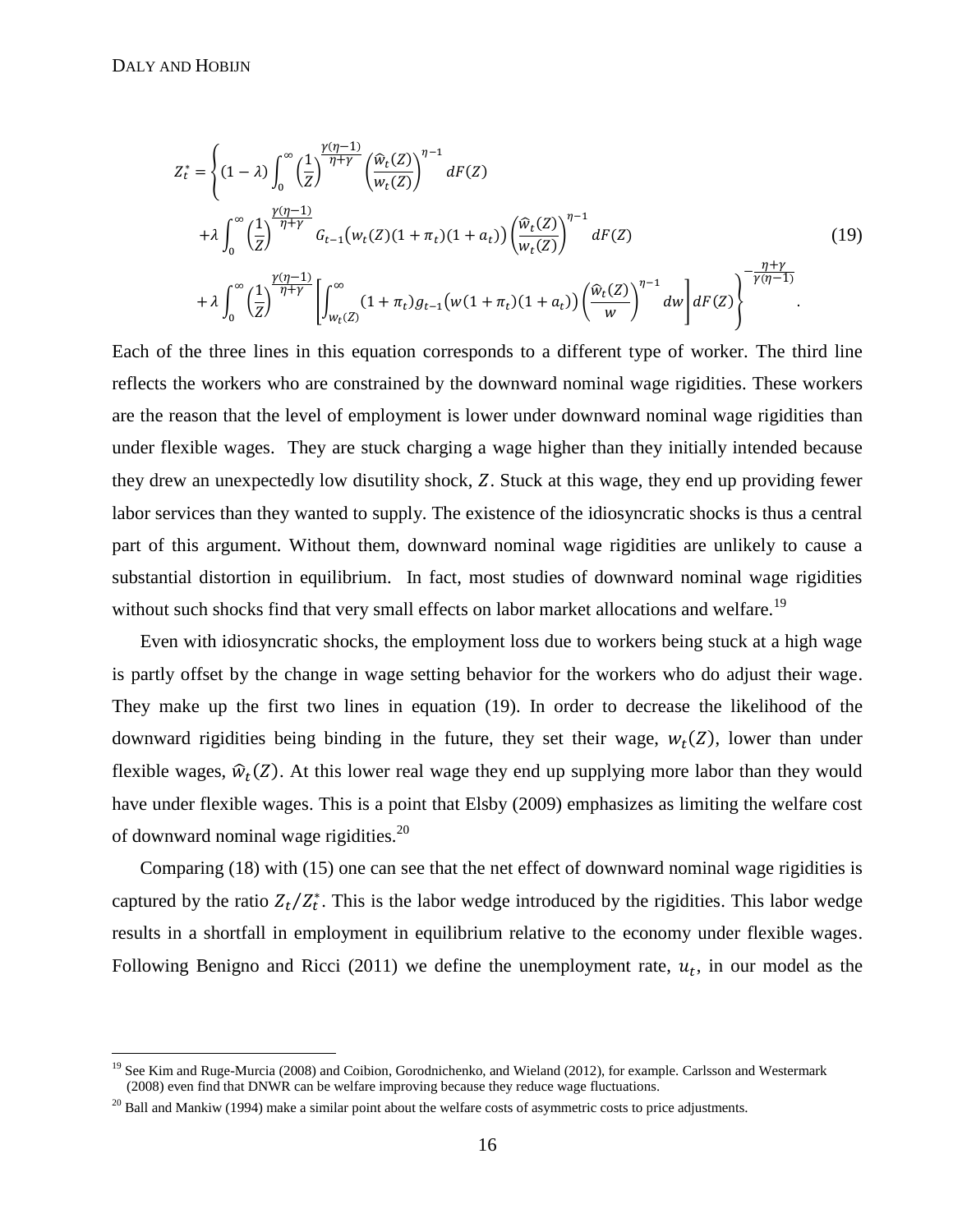percentage shortfall in employment under downward nominal wage rigidities compared to under flexible wages.

## **How DNWR bend the Phillips curve**

To understand how our model generates the type of bending of the wage Phillips curve evident in the data in Figure [3](#page-44-1) it is useful to interpret the time path of the wage Phillips curve as the result of the changing intersection of an aggregate demand (AD) curve and a short-run aggregate supply (SRAS) curve. Since the positions of both of these curves shift in response to shocks, the intersection points change to produce a short-run time path of the wage Phillips curve.

In our model, the AD curve reflects the combinations of the unemployment rate,  $u_t$ , and (wage) inflation rate,  $\pi_t$ , consistent with the combination of the monetary policy rule, [\(14\),](#page-12-0) and consumption Euler equation, [\(9\).](#page-10-1) Since these two equations depend on current output they also depend implicitly on the unemployment rate, inflation, as well as the discount rate shock,  $D_t$ , the productivity shock,  $a_t$ , and the future path of the equilibrium variables. This means that the AD curve moves in response to different shocks. For our main experiment of a negative discount rate shock the curve shifts outward relative to the steady state.

The SRAS curve in our model is given by all combinations of the unemployment rate,  $u_t$ , and the inflation rate,  $\pi_t$ , that satisfy [\(18\),](#page-15-0) where all workers follow the optimal wage setting schedule implied by the Bellman equation [\(13\).](#page-11-0) This short-run aggregate supply curve is declining in the inflation rate. This is because a decline in inflation makes DNWR bind for more workers who are not able to reduce their wages. This reduces total labor demand and output relative to what it would have been at the higher inflation rate and increases unemployment.

The SRAC curve also shifts out in response to our main shock—a negative discount rate shock,  $D_1 < 0$ . This is because such a shock increases the weight on the continuation value,  $V_{t+1}(w_{it}/(1+\pi_{t+1})(1+a_{t+1}))$ , in equation [\(13\),](#page-11-0) which is the effective marginal cost of pay increases. This results in a compression of wage increases similar to that shown in Figure [1.](#page-43-0) But when overall wage increases are compressed, the DNWR constraint binds for more workers and results in a higher unemployment rate, shifting the SRAS curve outwards.

This means that in the presence of downward nominal wage rigidities a negative discount rate shock acts both as a negative demand shock, that shifts the AD curve, and as a negative supply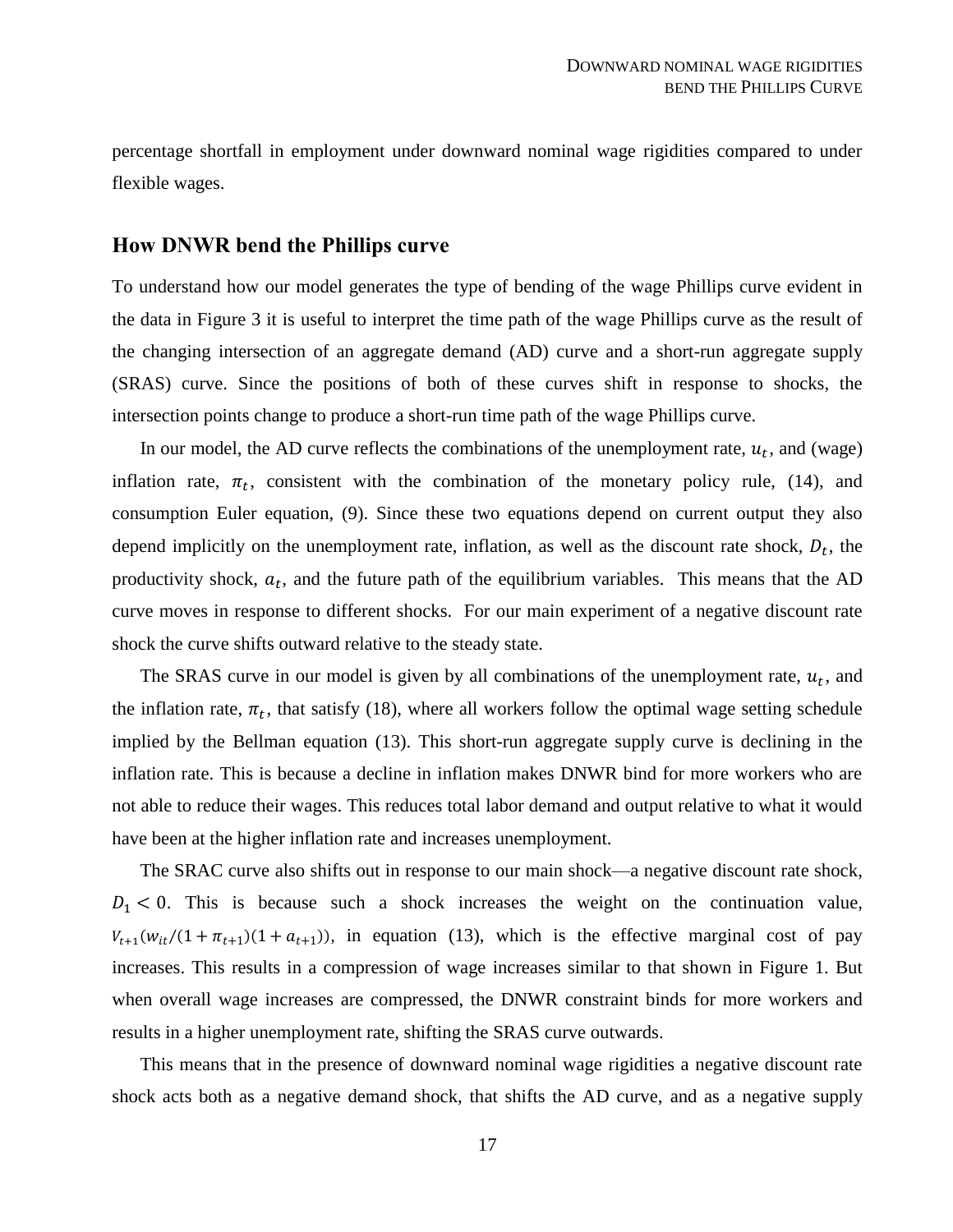shock, that shifts the SRAS curve. How this nets out to affect the short-run wage Phillips curve depends on the relative movements in the AD and SRAS curves in response to the initial shock and the relative movement of the two curves back to their pre-shock steady-state locations. Figure [5](#page-46-0) illustrates two relevant cases, one for low rigidities and one for high rigidities. For context, note that in the limiting case where wages are fully flexible the SRAS curve is vertical and does not shift in response to the shock. In that case, which satisfies the Classical Dichotomy, a discount shock would only affect the level of inflation and not output and the unemployment rate.

Moving slightly away from the limiting case, Panel (a) of Figure [5](#page-46-0) shows how the AD and SRAS curves respond to a negative discount rate shock when downward nominal wage rigidities are low. Since we are not far from the flexible wages case, the SRAS does not move very much in response to the shock; in the figure it moves from SRAS to SRAS'. In contrast, the AD curve moves a lot. This results in a relatively low sacrifice ratio in response to the shock. After the shock, the movements in the AD curve back to its original position are much larger than that of the SRAS curve. These relative movements of the curves generate a subsequent path that displays the opposite type of curvature than we observe in the data, illustrated by the curved dark line in the figure.

Considering a more realistic case based on the U.S. data, Panel (b) of Figure [5](#page-46-0) shows what happens when downward nominal wage rigidities are high. In that case the SRAS curve is flatter and shifts out more in response to the shock. This results in a higher sacrifice ratio in response to the shock. During the adjustment back to the steady state, the inward movement in the SRAS is faster than that in the AD curve, resulting in the type of curvature in the wage Phillips curve that we observe in the data in Figure [3.](#page-44-1)

The type of curvature observed in the data and the illustrative examples provided in Figure [5](#page-46-0) suggest that downward nominal wage rigidities are relevant for the dynamics of wage growth and the unemployment rate. In the next section, show how the equilibrium path of our model looks like panel (b) of Figure [5.](#page-46-0) Unfortunately, neither the steady-state value nor the equilibrium path of our model can be solved in closed form. Therefore, we use numerical examples in the next section to illustrate how our model satisfies the main intuition captured in Figure [5.](#page-46-0)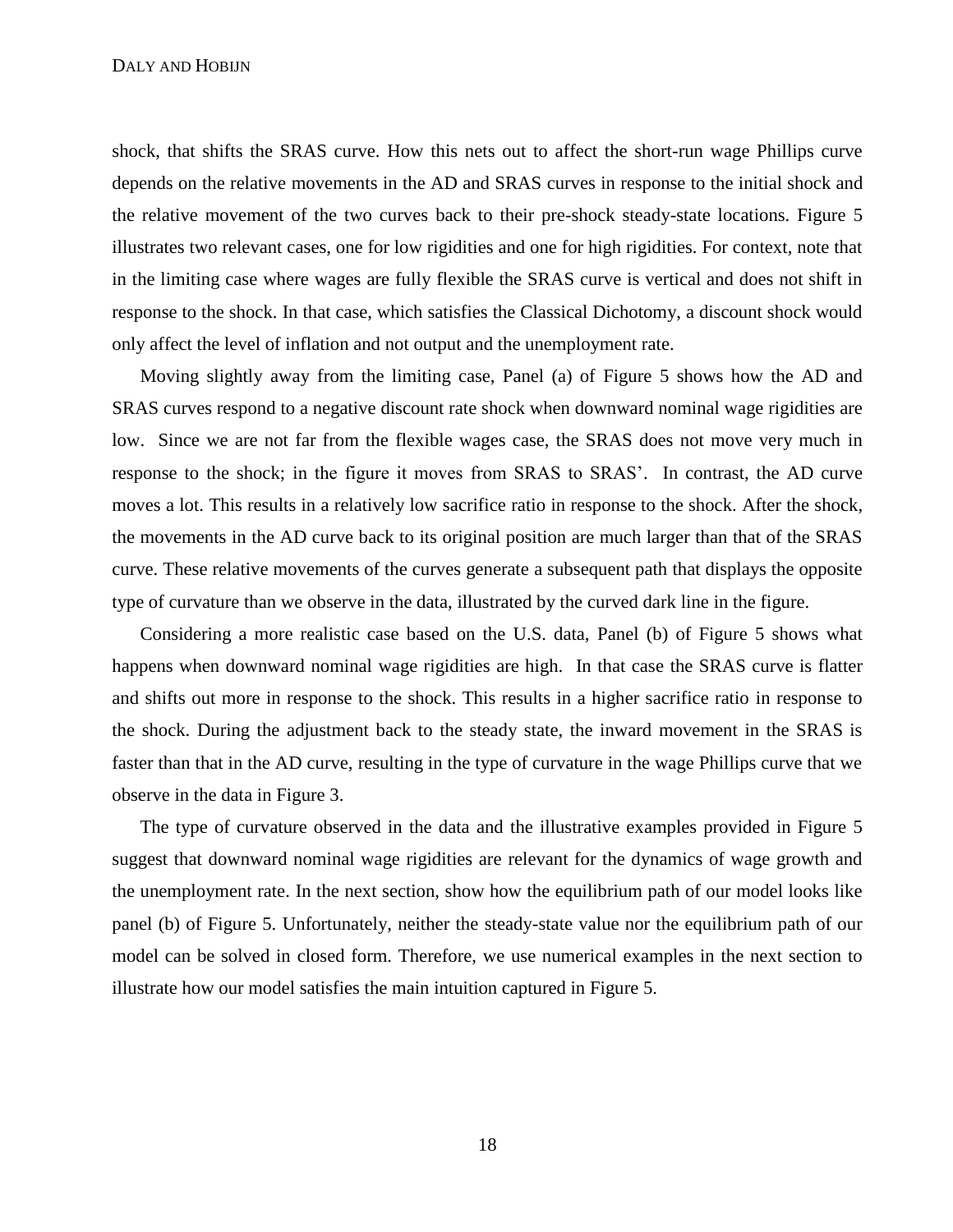# <span id="page-19-0"></span>**4. Numerical results**

### **Steady state equilibrium**

 $\overline{a}$ 

In this subsection we show that our model produces similar long-run properties to those emphasized in other theoretical studies of downward nominal wage rigidities (Akerlof, Dickens, and Perry, 1996, Fagan and Messina, 2009, and Benigno and Ricci, 2011). Specifically, we show that in steady-state, our model generates the familiar long-run trade-off between unemployment and inflation due to downward nominal wage rigidities. We also show that our model produces the same distortions in the distribution of nominal wage changes documented in micro studies and shown in Figures [1](#page-43-0) and [2.](#page-44-0) These include the spike at zero wage growth and the missing mass of negative and positive wage changes associated with downward nominal wage rigidities.

### **Calibration of parameters that matter for the steady state**

We split the parameters that matter for the steady-state outcome of our model into two groups. The first consists of the basic preference and technology parameters which we choose based on previous studies and historical evidence for the U.S. In particular, we follow Benigno and Ricci (2011) and set the wage elasticity of labor demand to  $\eta = 2.5$  and the Frisch elasticity of the labor supply,  $\nu = 0.5$ . We set trend productivity growth,  $\bar{a}$ , to match the 2.7 percent average annualized growth rate of labor productivity from 2001 through 2007. Furthermore, we assume that the discount factor,  $\beta$ , is 2 percent annualized. In combination with the level of trend productivity growth,  $\bar{a}$ , this pins down the natural real interest rate.<sup>21</sup> Time,  $t$ , is measured in quarters.

The second group contains the parameters that affect the importance of DNWR in equilibrium: (*i*)  $\lambda$ , the probability of being subject to the downward nominal wage rigidities constraint in a period, *(ii)* the variance of the idiosyncratic shocks,  $\sigma^2$ , and *(iii)* the target inflation level,  $\bar{\pi}$ , and degree to which it greases the labor market in the sense of  $(17)$ .<sup>22</sup> Throughout the rest of this subsection we investigate how changes in these parameters affect the steady-state unemployment

<sup>&</sup>lt;sup>21</sup> Since, in steady state, the inflation rate is equal to its target,  $\bar{\pi}$ , and the output gap is zero, the monetary policy parameters,  $\varphi$ <sub>y</sub> and  $\varphi_{\pi}$  do not affect the steady-state outcome.

<sup>&</sup>lt;sup>22</sup> In principle, the level of trend productivity growth,  $\bar{a}$ , also affects the degree of DNWR because trend productivity growth greases the wheels of the labor market in the same way that inflation does. Because their effects are identical, we focus on variation in the target inflation rate,  $\bar{\pi}$ .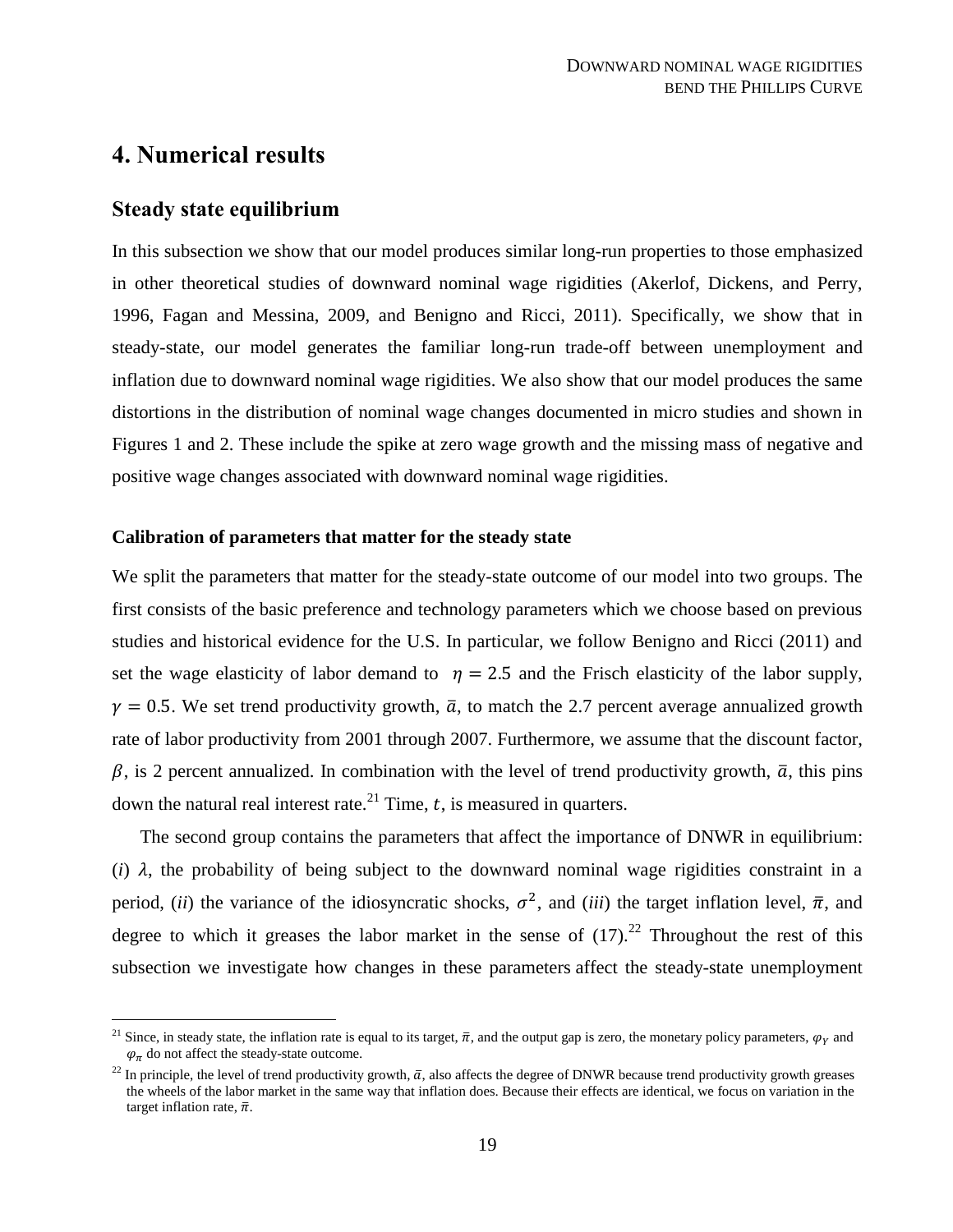rate and wage setting.<sup>23</sup> We use as our benchmark-case  $\lambda = 0.9$  and  $\sigma = 0.25$ , which results in a 5 percent natural rate of unemployment at a 2 percent (annualized) inflation target. The benchmark parameter values that we use are listed in Table [1.](#page-43-1)

#### **Long-run Phillips curve**

 $\overline{a}$ 

Figure [6](#page-47-0) plots the long-run Phillips curves from our model for four different degrees of downward nominal wage rigidities,  $\lambda = \{0.4, 0.8, 0.9, 0.99\}$ . For  $\lambda = 0.8$  we plot two curves, one for  $\sigma = 0.25$ , solid line, and one for  $\sigma = 0.29$ , dashed line. The benchmark-case  $\lambda = 0.9$  and  $\sigma = 0.25$  is denoted by the thick black line in the figure. The vertical axis is the inflation target and the horizontal axis is the natural rate of unemployment that results from the inflation-target choice.

Several points are worth noting in this figure. First, for all four degrees of rigidities, the long-run Phillips curve is downward sloping. This is consistent with the idea that inflation greases the wheels of the labor market, so that the lower the central bank's inflation target the less lubricated the labor market and the higher the natural rate of unemployment. Second, the long-run sacrifice ratio is increasing in the degree to which the downward nominal wage rigidities are binding. In other words, as  $\lambda$  increases, unemployment increases for a given reduction in the target inflation rate. Of course, our model solely focuses on downward nominal wage rigidities. A more general analysis of the optimal inflation target, like and Coibion, Gorodnichenko, and Wieland (2012), would take into account the many different costs and benefits of (steady-state) inflation (see, Fischer and Modigliani, 1978).

A third point worth noting is that changes in  $\sigma$ , illustrated for  $\lambda = 0.8$ , produce two effects. Higher values of  $\sigma$  increase the degree to which downward nominal wage rigidities are binding, pushing the long-run Phillips curve out. Raising  $\sigma$  also alters the slope of the long-run Phillips curve, albeit slightly, with very little impact on the sacrifice ratio.

Our results are similar to those from previous research. For example, the average long-run sacrifice ratio for  $\lambda = 0.9$  are of a similar magnitude as that in Akerlof, Dickens, and Perry (1996, Figure 3) in that an increase of the inflation target from 0 to 10 results in an approximately 3 percentage point drop in the natural rate of unemployment. And like Akerlof, Dickens, and Perry

<sup>&</sup>lt;sup>23</sup> We interpret the steady-state unemployment rate as the natural rate of unemployment in the rest of this paper.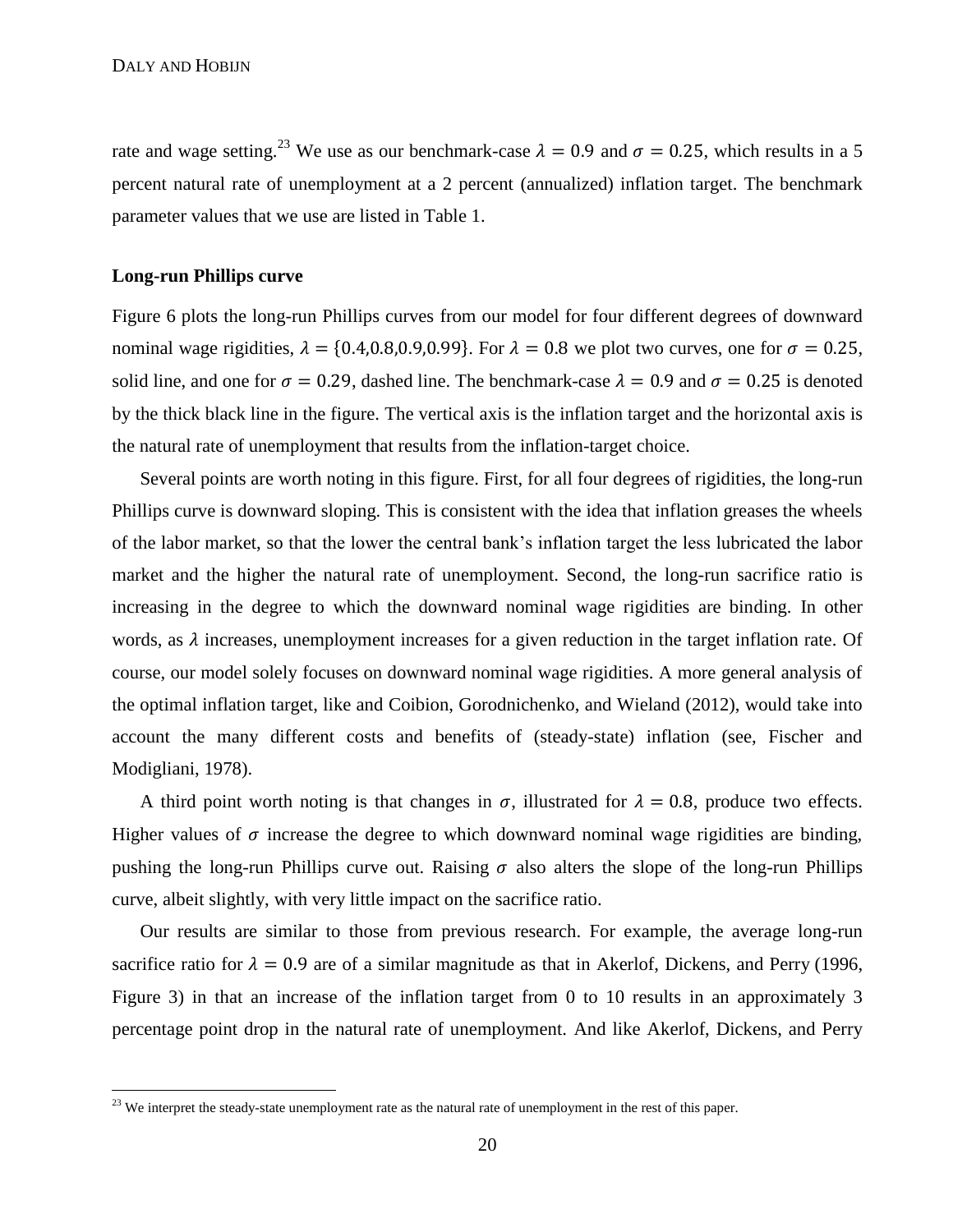(1996, Figure 3) and Benigno and Ricci (2011, Figure 2), we find that the long-run Phillips curve is bent such that the long-run sacrifice ratio is higher for lower target inflation rates.

#### **Distortion of log nominal wage changes**

The long-run unemployment-inflation trade-off that downward nominal wage rigidities induce is the result of the rigidities distorting wage-setting behavior. To illustrate this distortion, we plot the theoretical equivalent of the distribution of log nominal wage changes, depicted in Figure [1,](#page-43-0) for  $\bar{\pi}$  = 2 percent (annualized) and for  $\lambda$  = 0.9 as well as for the case of flexible wages,  $\lambda$  = 0. The distribution of quarterly log nominal wage changes in our model is plotted in Figure [7.](#page-47-1)

Log-normality of the idiosyncratic shocks,  $Z$ , together with the optimal wage setting under flexible wages, [\(12\),](#page-10-2) implies that, under flexible wages, the steady-state distribution of quarterly log nominal wage changes will be normal with a mean equal to the sum of the quarterly steady-state inflation rate, in this case 0.5 percent, and productivity growth, which we set at 0.66 percent. This is the 'flexible' distribution plotted in Figure [7.](#page-47-1)

The distribution of quarterly log wage changes under downward nominal wage rigidities looks notably different. As we documented in the empirical section, the presence of downward nominal wage rigidities distorts this distribution in three ways. First, there are many fewer negative wage changes due to the rigidities. Second, the rigidities result in a spike at zero nominal wage changes. For our parameter combination, 57 percent of workers have the same wage as in the previous quarter. Third, and most surprisingly, there are many fewer positive wage changes and those that do occur are smaller than under flexible wages.<sup>24</sup> In our model, under flexible wages 56 percent of workers get a quarterly wage increase of 0.25 percent or higher. While under downwardly rigid wages, this fraction is only 37 percent.

This result, that downward nominal rigidities affect positive wage changes as well as negative ones, implies that some of the spike at zero in the data (Figure [1\)](#page-43-0) reflects a pulling back of wage increases. This suggests that empirical studies that estimate the importance of downward wage rigidities by comparing the actual distribution of wage changes with a constructed counterfactual (Card and Hyslop, 1997, and Lebow, Saks, and Wilson, 2003) may be underestimating the true magnitude. These studies construct counterfactuals assuming that the observed frequency and size

 $\overline{a}$ 

 $24$  This point has been emphasized by Elsby (2009).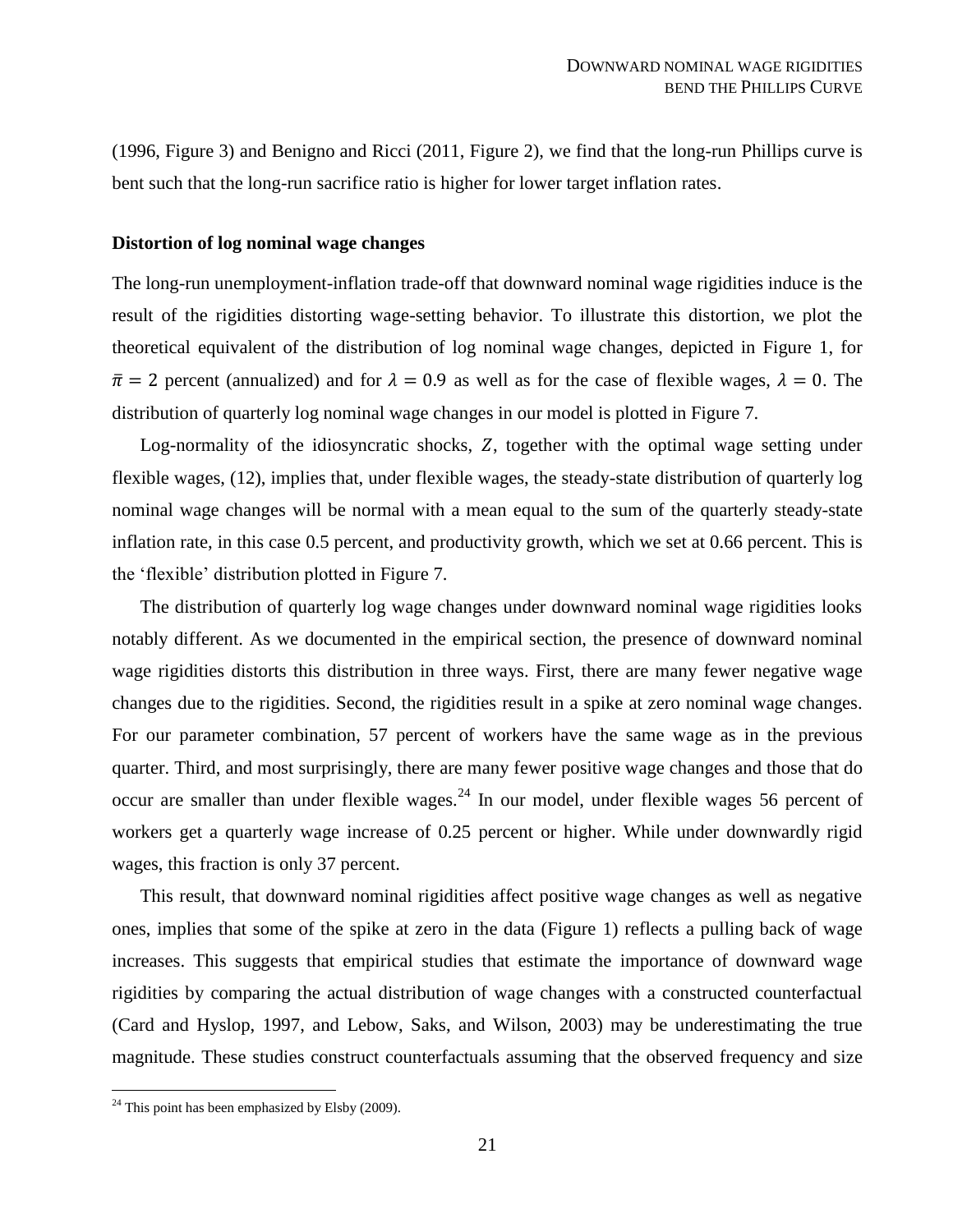of positive wage changes are not affected by the existence of the rigidities. This assumption is clearly violated in our theoretical model.

So far, we have shown that the steady-state distribution of log wage changes in our model, depicted in Figure [7,](#page-47-1) shares its main qualitative characteristics with its empirical counterpart in Figure [1.](#page-43-0) One noticeable difference is that the spike at zero wage changes in Figure [7](#page-47-1) is much higher than in Figure [1.](#page-43-0) This might lead one to conclude that downward nominal wage rigidities are much more binding in our model than in the data. This, however, is actually not the case.

To see why, note that there is one main difference between Figures [7](#page-47-1) and [1.](#page-43-0) Data constraints in the CPS only allow us to construct 12-month wage changes for individuals. Thus, the spike at zero wage changes in Figure [1](#page-43-0) is for 4-quarter wage changes rather than for the one quarter that we depicted in Figure [7.](#page-47-1) For a better comparison of how binding the rigidities are in the data versus the model we plot the fraction of workers in our model with no wage change over four quarters for different parameter values and levels of target inflation in Figure [8.](#page-48-0) This four quarter change more closely matches the data shown in Figures [1](#page-43-0) and [2](#page-44-0) and allows us to verify whether our choice of  $\lambda = 0.9$  results in the rigidities being much more binding in our model than in the data. The opposite turns out to be true.

The figure shows that over four quarters, the spike at zero in our model is only 5.6 percent. The relatively low fraction of workers with no wage changes over 4 quarters reflects our assumption that there is no persistence in the idiosyncratic shocks, Z. Without this persistence, the following things need to happen for a worker to be stuck at no wage change for four quarters. For the four quarters in a row the worker needs to be subject to the downward wage rigidities constraint. This happens with probability  $\lambda^4$ . In addition, the worker needs to draw four consecutive idiosyncratic shocks that call for no wage increase. The joint probability of these eight events occurring is low. Thus, based on the size of the spike at zero 4-quarter wage changes our model exhibits relatively low downward nominal rigidities compared to the data, where this spike is higher than 10 percent (Figure [2\)](#page-44-0). Hence, our parameter choice of  $\lambda = 0.9$  is conservative in that it implies much less measured downward nominal wage rigidities than observed in the data.

The figure also highlights the relationship between downward nominal wage rigidities and the target inflation rate. For all values of  $\lambda$ , the spike at zero wage changes rises as the target inflation rate declines. Since average inflation has been falling over time in the U.S., the potential for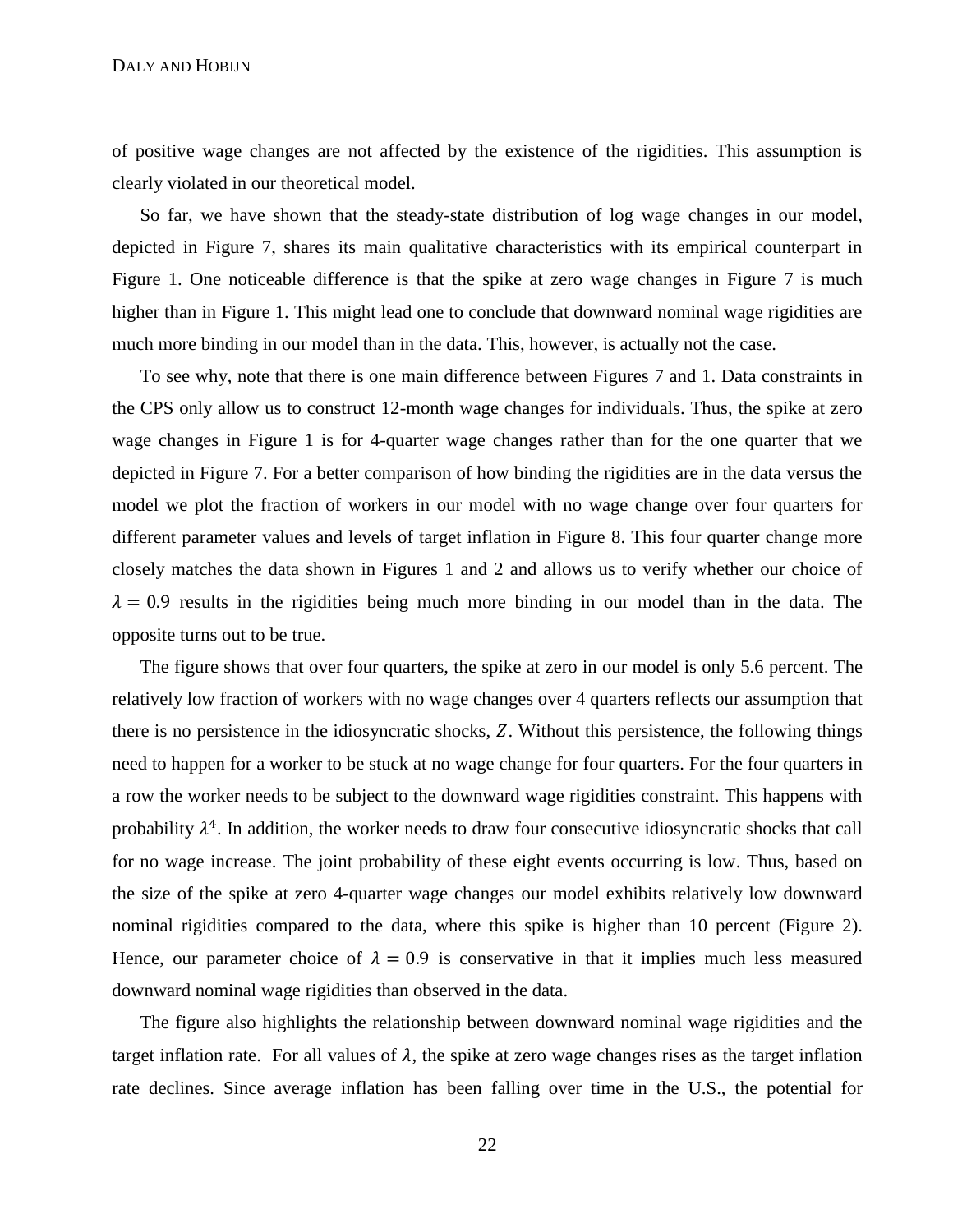(20)

downward nominal wage rigidities has risen. This is the likely driver of the upward trend in the fraction of workers reporting the same wage as one year before, plotted in Figure [2.](#page-44-0)

### **Transitional dynamics: Slope and curvature of the Phillips curve**

Of course, the empirical patterns in downward nominal wage rigidities and the wage Phillips curve in the aftermath of recessions, presented in Section [2,](#page-4-0) do not reflect a movement of the steady state but rather a reaction to a shock that causes a deviation from steady state. Thus, to interpret these patterns in the context of our model we need to solve its transitional dynamics. We do so in this section. In particular, we are interested in whether these dynamics are qualitatively consistent with the facts we documented in Section [2.](#page-4-0)

To isolate the effect of downward nominal wage rigidities we consider the response of the economy to a negative persistent discount rate shock

$$
D_t = \rho D_{t-1}, \text{ where } \rho = 0.95, D_0 = 0, \text{ and } D_1 < 0. \tag{20}
$$

Note that in the absence of downward nominal wage rigidities such a shock would be perfectly offset by a decline in the real interest rate, leaving the real allocation of resources in the economy unaffected.<sup>25</sup>

The degree to which such a shock is offset in the presence of downward nominal wage rigidities depends on the shape of the monetary policy rule. As for this, we use Rudebusch's (2009) estimates for the policy rule parameters and fix  $\varphi_Y = 1$  and  $\varphi_\pi = 0.3$ . These parameter estimates are based on the period from 1988 through 2008. The target inflation rate,  $\bar{\pi}$ , is set to 2 percent annualized. <sup>26</sup>

In the rest of this section we show that the transition path of the model, in response to such a discount rate shock and under the estimated Taylor rule, (*i*) matches the shift in the histogram of log nominal wage changes, presented in Figure [1,](#page-43-0) (*ii*) exhibits a run up in the spike at zero nominal wage changes, as in Figure [2,](#page-44-0) and (*iii*) generates the non-linearity in the empirical wage Phillips curve shown in Figure [3.](#page-44-1)

 $\overline{a}$ 

 $25$  Alternative shocks, like a shock to the marginal of substitution between consumption and leisure will also affect output and inflation in the absence of downward nominal wage rigidities.

<sup>&</sup>lt;sup>26</sup> Of course, either of these policy rules might not be feasible for  $D_t \ll 0$  if the central bank's policy rule is subject to the zero nominal lower bound (ZLB).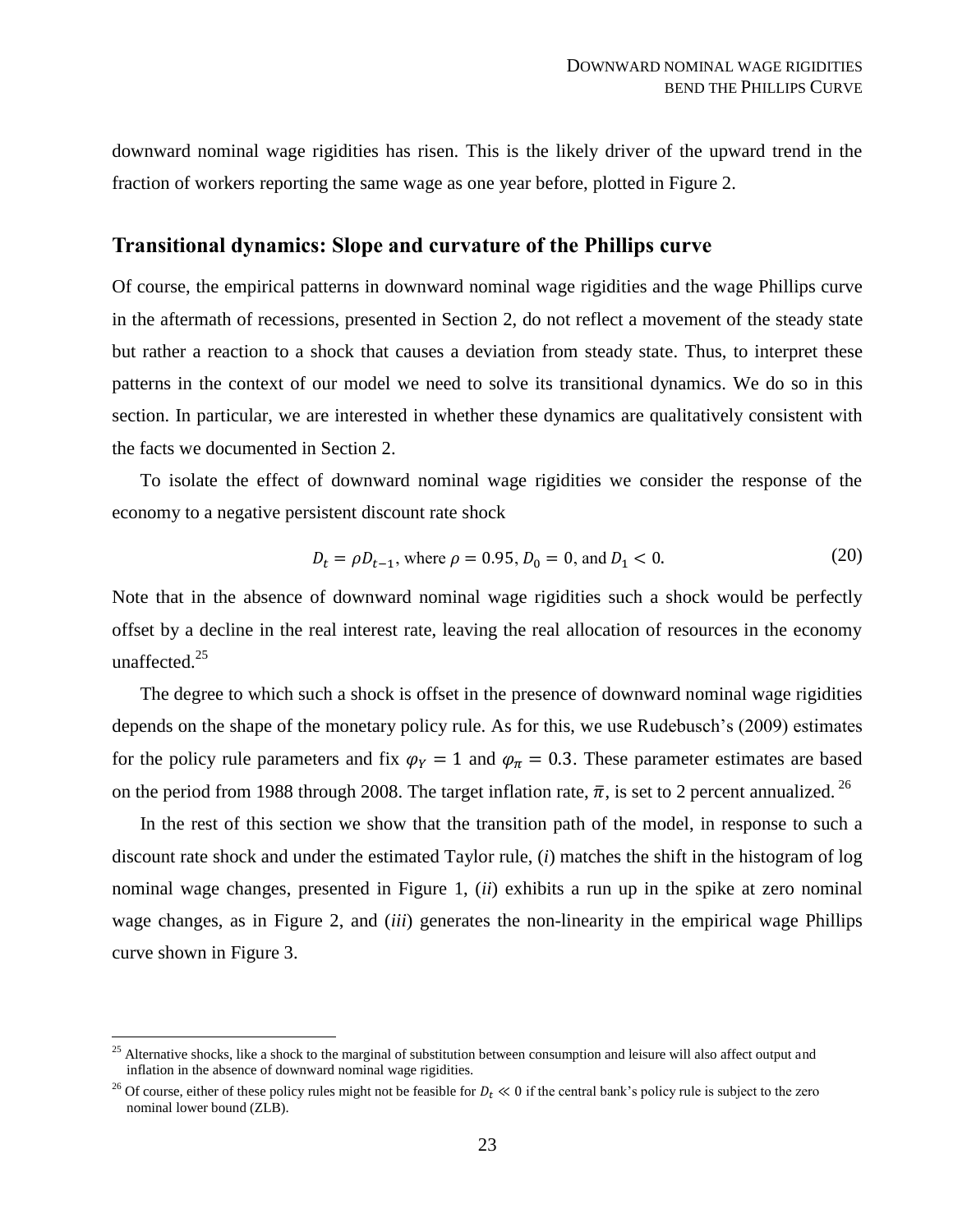$\overline{a}$ 

To illustrate this, we solve for the model's non-linear transitional dynamics keeping track of the distribution of real wages along the equilibrium path. We do so by using the extended path method, introduced by Fair and Taylor (1983).<sup>27</sup> Our main example is the transitional dynamics after a large discount rate shock equal to  $D_1 = -0.03^{28}$ 

### **Distortion of log nominal wage changes**

Figure [9](#page-48-1) shows the distribution of quarterly log wage changes right before the shock hits, at  $t = 0$ when the economy is in steady state, as well as the distribution three years after the shock hits, at  $t = 12$ . It is our model equivalent of Figure [1,](#page-43-0) interpreting 2006 as the steady state and 2011 as after the shock.

Figure [9](#page-48-1) illustrates that the model replicates three main features from the data. First, the spike at zero nominal wage changes increases in response to the negative demand shock. This occurs because the decline in inflation, in response to the shock, makes downward nominal wage rigidities bind for more workers who are not able to reduce their wages. In addition, the likelihood of being constrained by DNWR in the future increases for workers who are raising their wages, making them temper their wage increases. These wage increases are further reduced by the negative demand shock increasing the weight on the continuation value,  $V_{t+1}(w_{it}/(1 + \pi_{t+1})(1 + a_{t+1}))$ , in equation [\(13\).](#page-11-0) This shock raises the effective marginal cost of pay increases even further and results in a compression of wage increases similar to that shown in Figure [1.](#page-43-0) Note that this compression is fully driven by the wage rigidities and is not due to a change in labor productivity, which is constant in this simulation. Finally, just like in the data, there does not seem to be a large increase in the fraction of workers with wage declines, though conditional on getting a reduction in the nominal wage this decline is slightly larger after the shock than before.

 $^{27}$  Examples of other applications of this solution method are Hobijn, Ravenna, and Tambalotti (2006), who solve the transitional dynamics of a model with nominal rigidities, and Carriga, Manuelli, and Peralta-Alva (2012) who consider the non-linear transitional dynamics to a large shock that affects house prices. A more detailed description of how we implement the method can be found in Appendi[x A.](#page-32-0)

 $^{28}$  One of the shortcomings of our model is that it requires a large discount rate shock to generate fluctuations in the unemployment rate. This is a common problem in models of this type.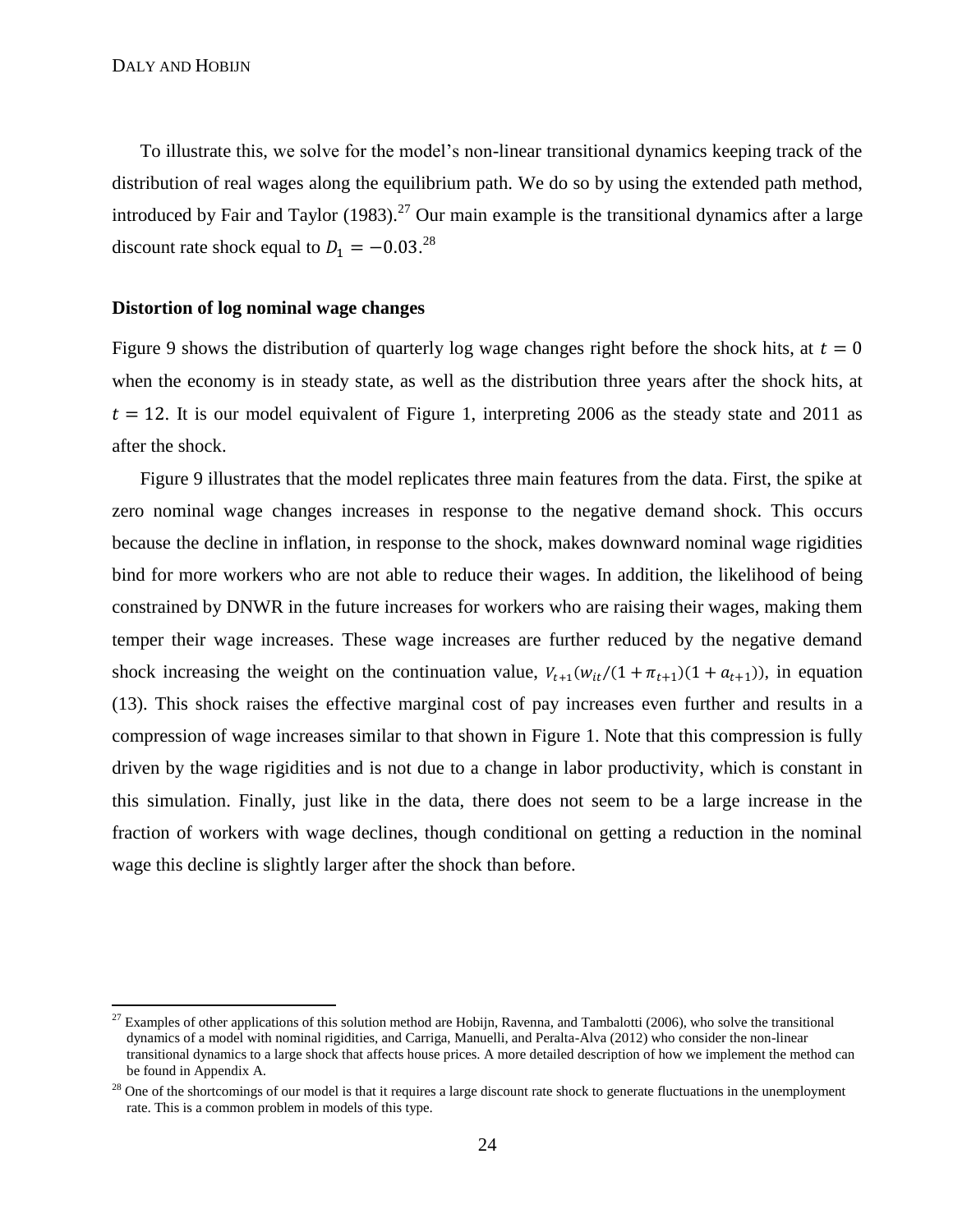### **Time-series path of spike at zero**

Figure [10](#page-49-0) confirms that the model also generates a persistent increase in the spike at zero wage changes, just like in the data in Figure [2.](#page-44-0) The negative discount rate shock, in combination with the monetary policy response, leads to a decline in the inflation rate, which results in an increase in the fraction of workers who are stuck charging an undesirably high wage, making them sell fewer labor services than they initially planned. As a consequence, the unemployment rate increases. Because of the persistence of the shock these rigidities continue to bind even after the unemployment rate begins to decline, just as in Figure [2.](#page-44-0)

#### **Wage Phillips curve**

The joint movement of inflation and unemployment along the transition path is depicted in Figure [11.](#page-50-0) The panels plot the short-run Phillips curves for different levels of rigidities (panel a), different initial discount rate shocks (panel b), different inflation targets (panel c), and for the combination of a discount rate and productivity shock (panel d).

Panel (a) compares our benchmark case of  $\lambda = 0.9$  with the case of higher  $\lambda = 0.99$  and lower  $\lambda = 0.8$  downward nominal wage rigidities. The plots confirm the intuition conveyed in Figure [5,](#page-46-0) namely that higher DNWR lead to a higher sacrifice ratio and more bending of the Phillips curve. We interpret this result as consistent with the idea that downward nominal wage rigidities are an important factor that shapes the curvature of the empirical wage Phillips curve plotted in Figure [3.](#page-44-1) According to our model, if downward nominal wage rigidities were not important, the type of bending we have seen in the data following the last three recession and recovery periods would not have occurred.

In panel (b) we plot the path for three different sizes of initial discount rate shocks,  $D_1 \in \{-0.01, -0.02, -0.03\}$ . The results show that the deeper the shock the longer the flat portion of the Phillips curve persists. This implies that there can be long periods of stagnant wage growth, even when unemployment is declining, especially after deep recessions. Again, the patterns generated from our model are consistent with the data presented in Figure [3,](#page-44-1) and might help explain why wage growth has been especially sluggish relative to decline in the unemployment rate in the aftermath of the Great Recession.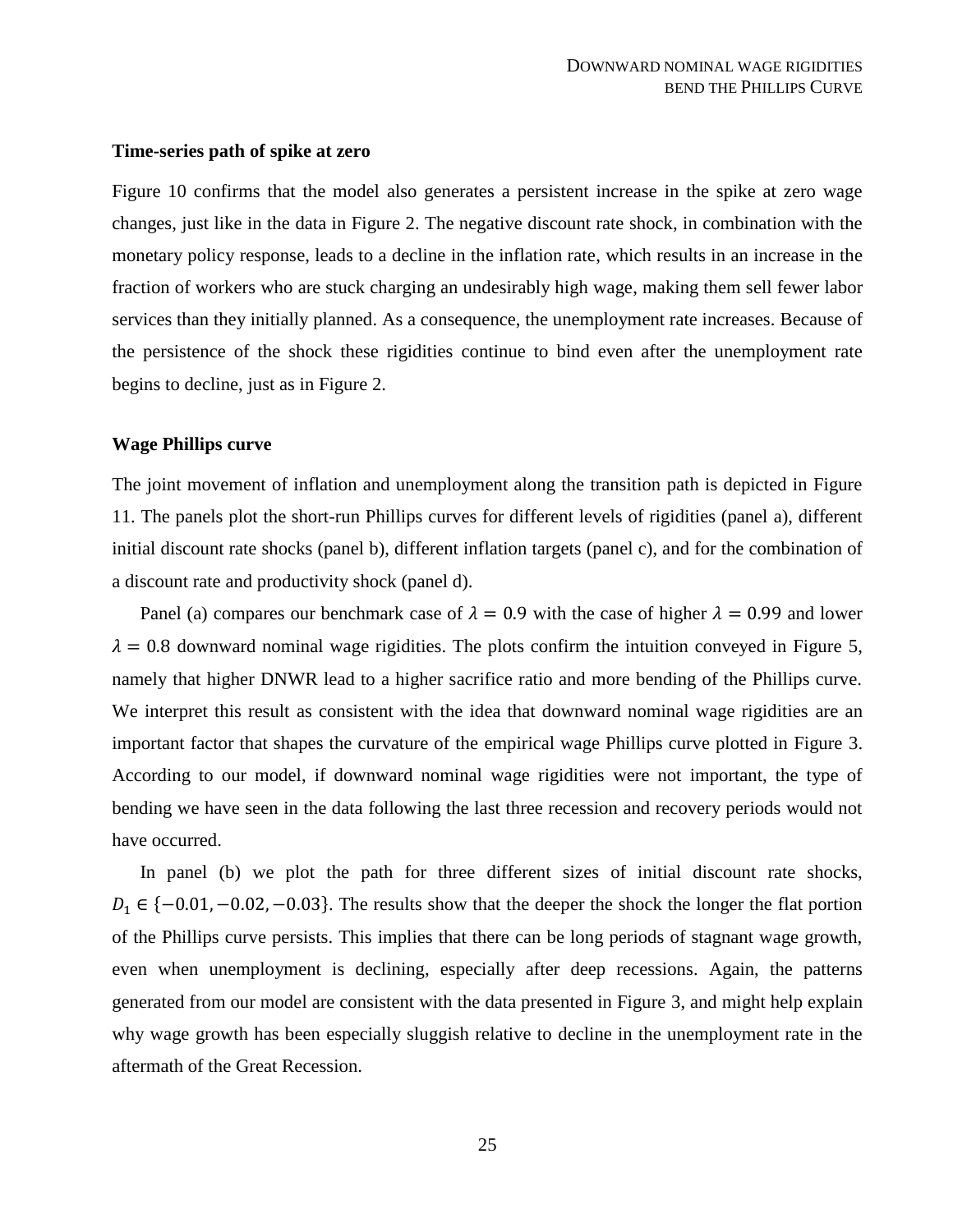Panel (c) considers how the impact of downward nominal wage rigidities varies with the inflation target,  $\bar{\pi}$ , specifically target inflation of  $\bar{\pi} = 2$  percent and  $\bar{\pi} = 10$  percent, annualized. For comparison purposes, the figure also includes the long-run Phillips curve for  $\lambda = 0.9$  from Figure [6.](#page-47-0) The first thing to note is that under the high target inflation rate of  $\bar{\pi} = 10$  percent, downward nominal wage rigidities are less binding and the short-run sacrifice ratio is smaller than under  $\bar{\pi} = 2$ percent. That is, the response to the initial shock under the high inflation target is more through (wage) inflation and less through the unemployment rate than under the low inflation target. Under  $\bar{\pi}$  = 10 percent the initial increase in the unemployment rate is 2.5 percentage points while wage inflation decelerates by 6.5 percentage points. At  $\bar{\pi} = 2$  percent this initial response is 2.7 percentage points on the unemployment rate and 2.5 percentage points on inflation respectively.

In addition to the response to the initial shock we can also compare the speed of the transition back to steady state. If inflation greases the wheels then it might accelerate the pace with which the economy returns to steady state in response to a shock. Surprisingly, the speeds of adjustment along the two transitional paths plotted are very similar. Hence, our simulation results suggest that increasing the target inflation rate,  $\bar{\pi}$ , to accelerate the pace of labor market adjustments might not have a particularly large impact. Of course, this result is based on our particular model of downward nominal wage rigidities and might change when these rigidities are included in a richer macroeconomic framework.

Since recessions often are not solely the result of discount rate shocks, but often accompanied by declines in labor productivity, the final panel of Figure [11,](#page-50-0) panel (d), plots the results for both a productivity and a discount rate shock. Our productivity shock lowers labor productivity growth from its historical annual average, 2.7 percent, to 0 at  $t = 1$  and then lets it come back gradually according to

$$
(a_t - \bar{a}) = \rho_a (a_{t-1} - \bar{a})
$$
, where  $\rho_a = 0.95$ ,  $a_0 = \bar{a}$ , and  $a_1 = 0$ . (21)

The figure shows that if the economy is hit by a productivity shock alone, inflation rises and unemployment increases. This is because the AD demand curve barely moves, while the SRAC curve moves a lot, such that the economy moves along the AD curve producing both higher inflation and higher unemployment (see Figure [5\)](#page-46-0). In this sense, the productivity shock acts like a classic supply shock in our model.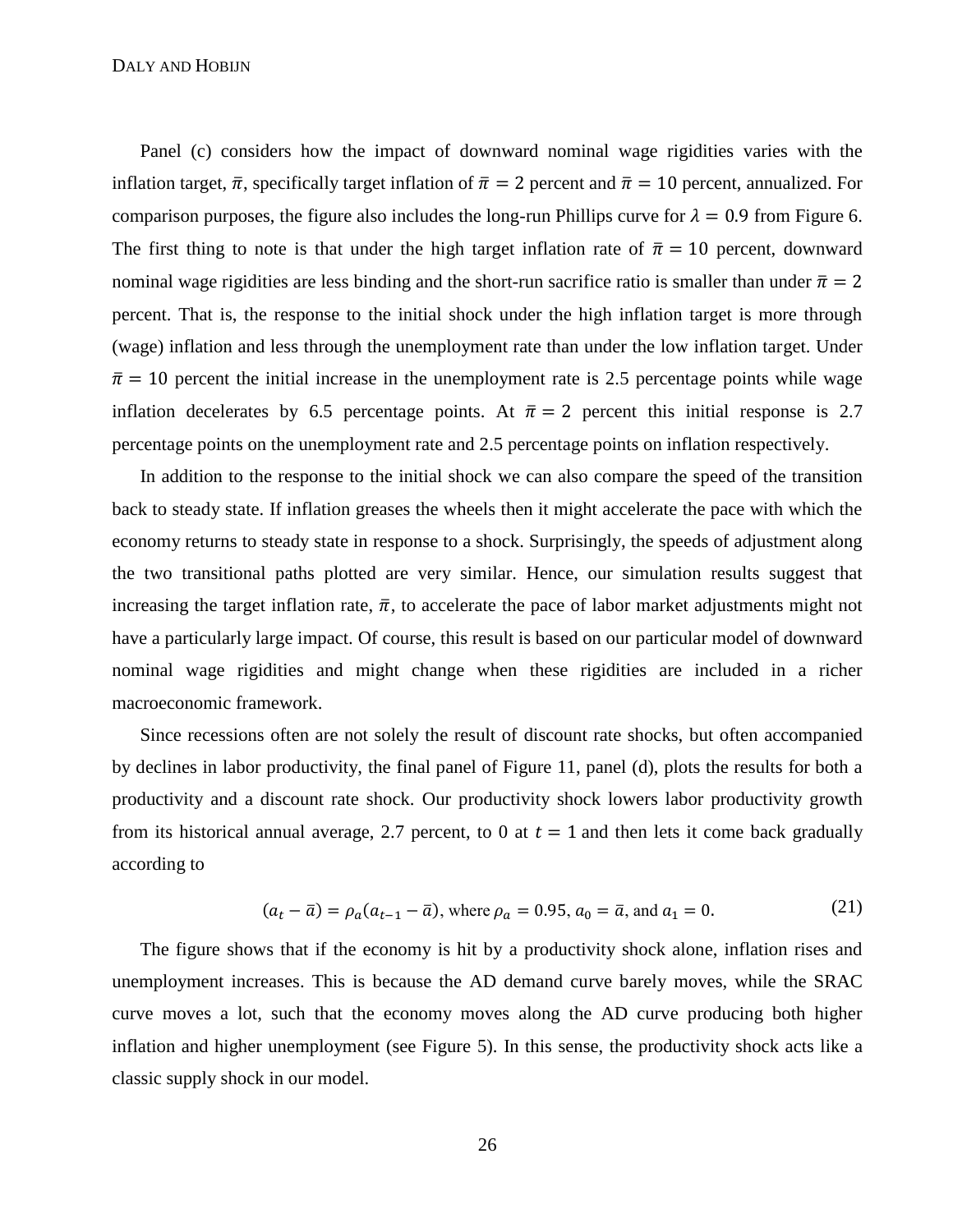Adding the demand shock to the experiment shows that recessions that coincide with slower productivity growth produce an even flatter Phillips curve than ones where productivity growth is unaffected. This can be seen by comparing the Phillips curve labeled discount rate shock to the one labeled productivity and discount rate shock in panel (d). The additional flattening of the Phillips curve owes to the fact that productivity growth, like inflation, greases the wheels of the labor market. In periods of low productivity growth this additional grease is removed and the time period over which wage growth remains stagnates while the unemployment rate fall is lengthened.

# <span id="page-27-0"></span>**5. Conclusion**

In this paper we made two main contributions. Our first contribution was empirical. We updated and expanded existing micro data studies to document the existence of downward nominal wage rigidities in the U.S. We also showed that these rigidities vary with the business cycle, but asymmetrically. The prevalence of downward nominal wage rigidities spikes in recessions as unemployment rises, but remains high well after unemployment begins to come down. Finally, we highlighted the fact that this cyclical pattern of downward nominal wage rigidities coincides with substantial curvature in the U.S. short-run Phillips curve.

Our second contribution was to understand the empirical patterns we described using a model of monetary policy with downward nominal wage rigidities. Adding to previous research on the longrun Phillips curve, we solved for the full non-linear transitional dynamics of the model in response to demand and supply shocks, taking into account the evolution of the distribution of wages along the equilibrium path. This focus on the joint cyclical path of unemployment and wage growth following business cycle downturns is the key innovation of our paper.

The results highlight the importance of our approach. Our model was able to generate the key patterns observed in the data, including the increase in downward nominal wage rigidities following recessions and the subsequent bending of the short-run Phillips curve. Notably, we generate these patterns in our model for parameter values under which downward nominal wage rigidities are substantially less binding than empirical evidence suggests that they are in the U.S.

Overall, the model simulations showed that downward nominal wage rigidities bend the Phillips curve in two ways. First, during recessions the rigidities become more binding and the labor market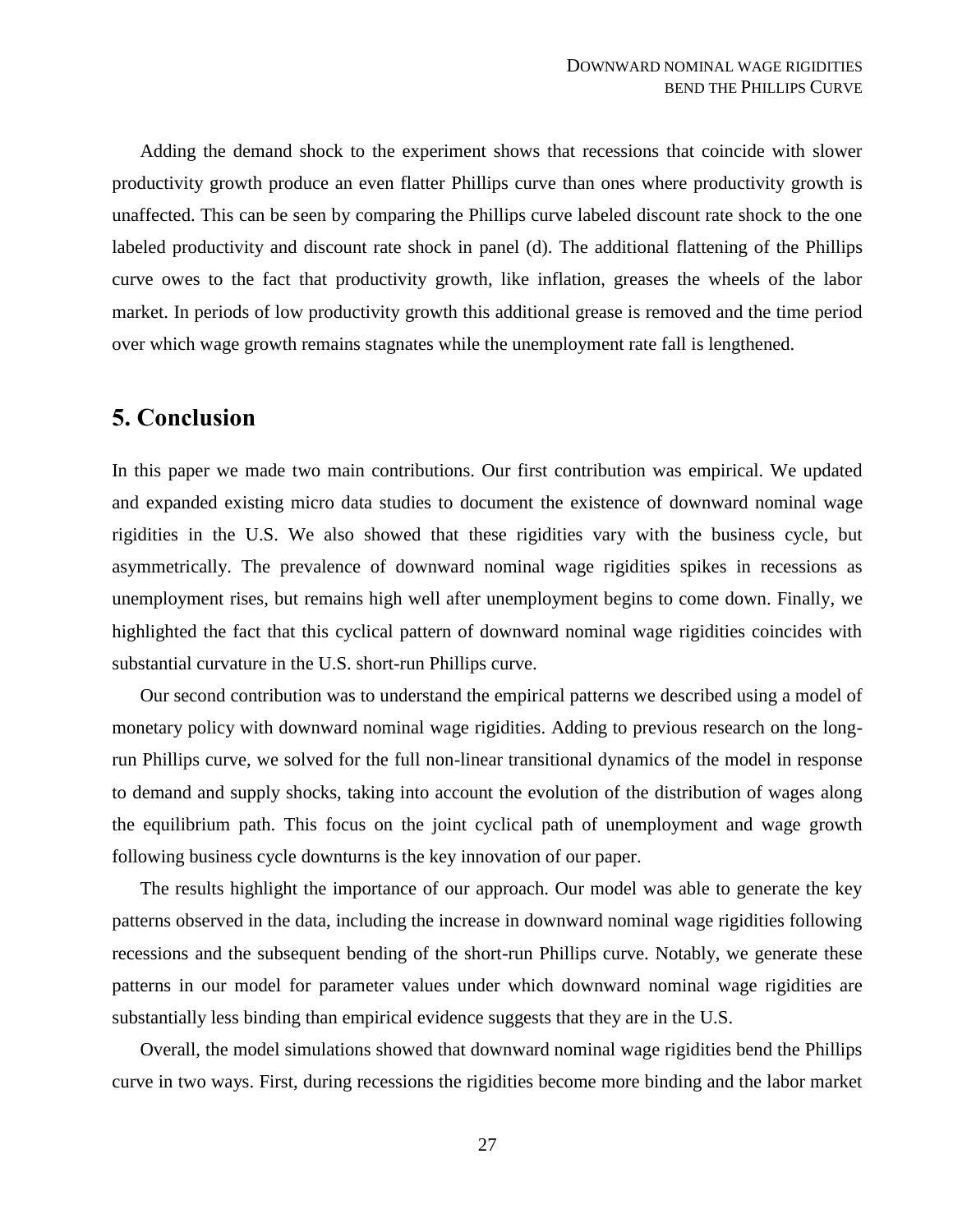$\overline{a}$ 

adjustment disproportionately happens through the unemployment margin rather than through wages. The higher the rigidities, the more this mechanism matters and the higher the short-run sacrifice ratio between unemployment and inflation. Second, recessions result in substantial pent up wage deflation. This leads to a simultaneous deceleration of wage inflation and a decline in the unemployment rate during the ensuing recovery period. This bending of the Phillips curve is especially pronounced in a low inflationary environment. We interpret our empirical work and model simulations as evidence that downward nominal wage rigidities are an important force shaping the dynamics of unemployment, wage growth, and inflation during and after the last three U.S. recessions.

Fitting these complicated dynamics of wage growth and unemployment has turned out to be a challenge for New-Keynesian models, like those analyzed in Galí, Smets, and Wouters (2011) and Justiniano, Primiceri, and Tambalotti (2013). Though the simplified nature of our model, which allowed us to solve for its non-linear transition path, only enabled us to qualitatively match the facts on the distribution of nominal wage changes and the wage Phillips curve, our results suggest that the inclusion of non-linear dynamics due to downward nominal wage rigidities with idiosyncratic shocks in more elaborate macroeconomic models is a challenging but promising area for future research.<sup>29</sup>

<sup>&</sup>lt;sup>29</sup> Like the models used to study the likelihood of hitting the ZLB in Chung et. al (2012), or the one used by Coibion et. al (2012). Abbritti and Fahr (2013) is the state-of-the-art in this research area.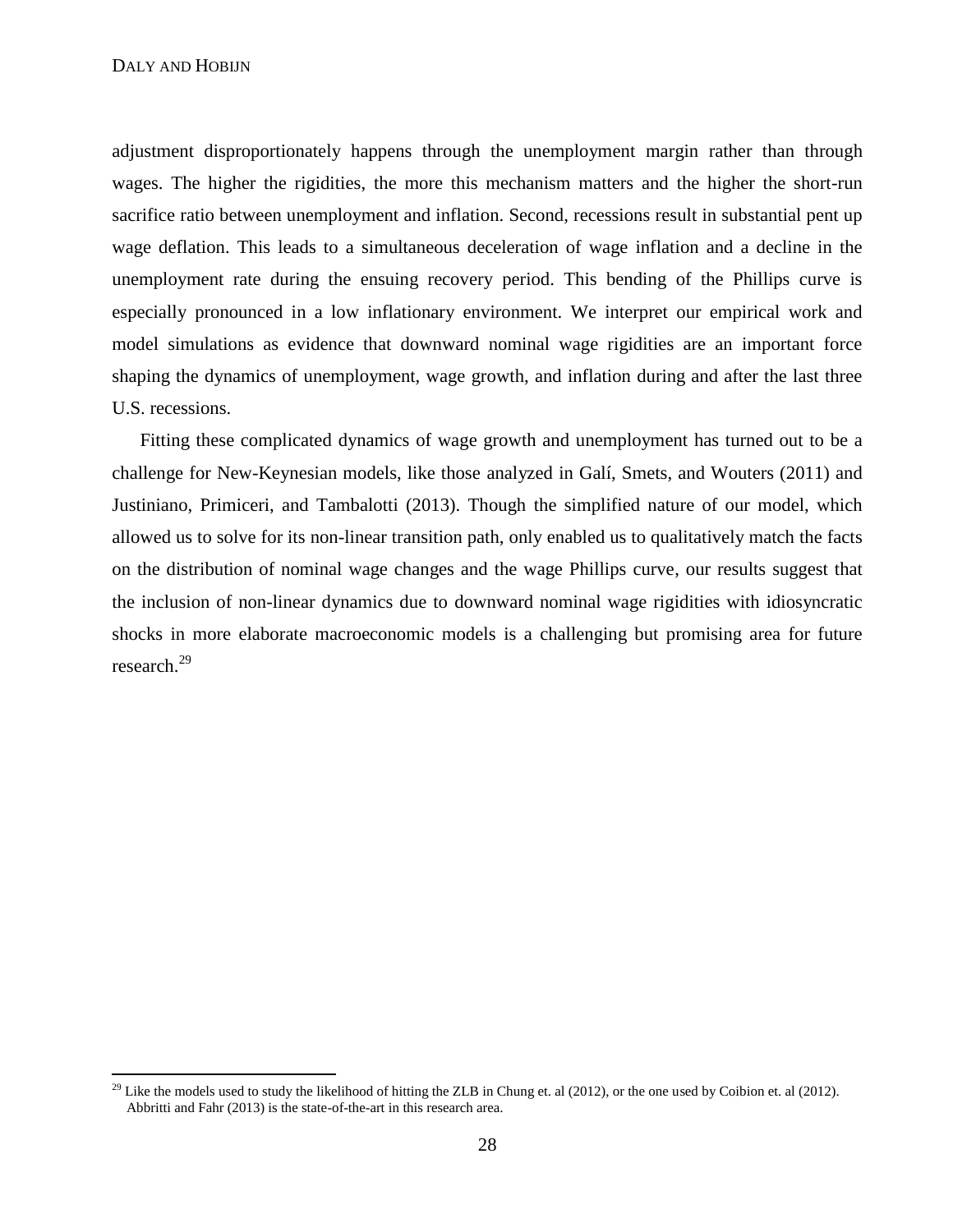# **References**

- Abbritti, Mirko, and Stephan Fahr (2013), "Downward Wage Rigidities and Business Cycle Asymmetries," *Journal of Monetary Economics*, 60, 871-886.
- Akerlof, George A., William T. Dickens, and George L. Perry (1996), "The Macroeconomics of Low Inflation," *Brookings Papers on Economic Activity*, 1996-1, 1-52.
- Altonji, Joseph G., and Paul J. Devereux (2000), "The extent and consequences of downward nominal wage rigidity," in (ed.) 19 (*Research in Labor Economics, Volume 19*), Emerald Group Publishing Limited, 383-431.
- Ball, Laurence (1994) "What Determines the Sacrifice Ratio?" in *Monetary Policy*, N. Gregory Mankiw (ed.), University of Chicago Press.
- Ball, Laurence, and N. Gregory Mankiw (1994), "Asymmetric Price Adjustment and Economic Fluctuations," *The Economic Journal*, 104, 247-261.
- Barattieri, Alessandro, Susanto Basu, and Peter Gottschalk (2010) "Some Evidence on the Importance of Sticky Wages," *NBER Working Papers 16130*.
- Benigno, Pierpaolo, and Luca Antonio Ricci (2011) "The Inflation-Output Trade-Off with Downward Wage Rigidities," *American Economic Review*, 101, 1436-1466.
- Bewley, Truman F. (1995) "A Depressed Labor Market as Explained by Participants," *American Economic Review*, 85, 250-254.
- Bewley, Truman F. (1999) *Why Wages Don't Fall During a Recession*, Cambridge, MA: Harvard University Press.
- Bonin, Holger and Daniel Radowski (2011) "Downward nominal wage rigidity in services : direct evidence from a firm survey," *Economics Letters*, 106, 227-229.
- Calvo, Guillermo A. (1983), "Staggered Prices in a Utility-Maximizing Framework," *Journal of Monetary Economics*, 12, 383-398.
- Card, David, and Dean Hyslop (1997) "Does Inflation 'Grease the Wheels of the Labor Market'?," in *Reducing Inflation: Motivation and Strategy*, Christina D. Romer and David H. Romer (eds), 71-122, National Bureau of Economic Research.
- Carlsson, Mikael, and Andreas Westermark (2008) "Monetary Policy under Downward Nominal Wage Rigidity," *BE Journal of Macroeconomics: Advances*, 8, article 28.
- Garriga, Carlos, Rodolfo E. Manuelli, and Adrian Peralta-Alva (2012) "A Model of Price Swings in the Housing Market," *FRB St. Louis Working Paper 2012-022*.
- Chung, Hess, Jean-Philippe Laforte, David Reifschneider, and John C. Williams (2012) "Have We Underestimated the Likelihood and Severity of Zero Lower Bound Events?" *Journal of Money, Credit and Banking*, 44, S47-S82.
- Coibion, Olivier, Yuriy Gorodnichenko, and Johannes Wieland (2012), "The Optimal Inflation Rate in New Keynesian Models: Should Central Banks Raise Their Inflation Targets in Light of the ZLB?" *Review of Economic Studies*, 79, 1371-1406.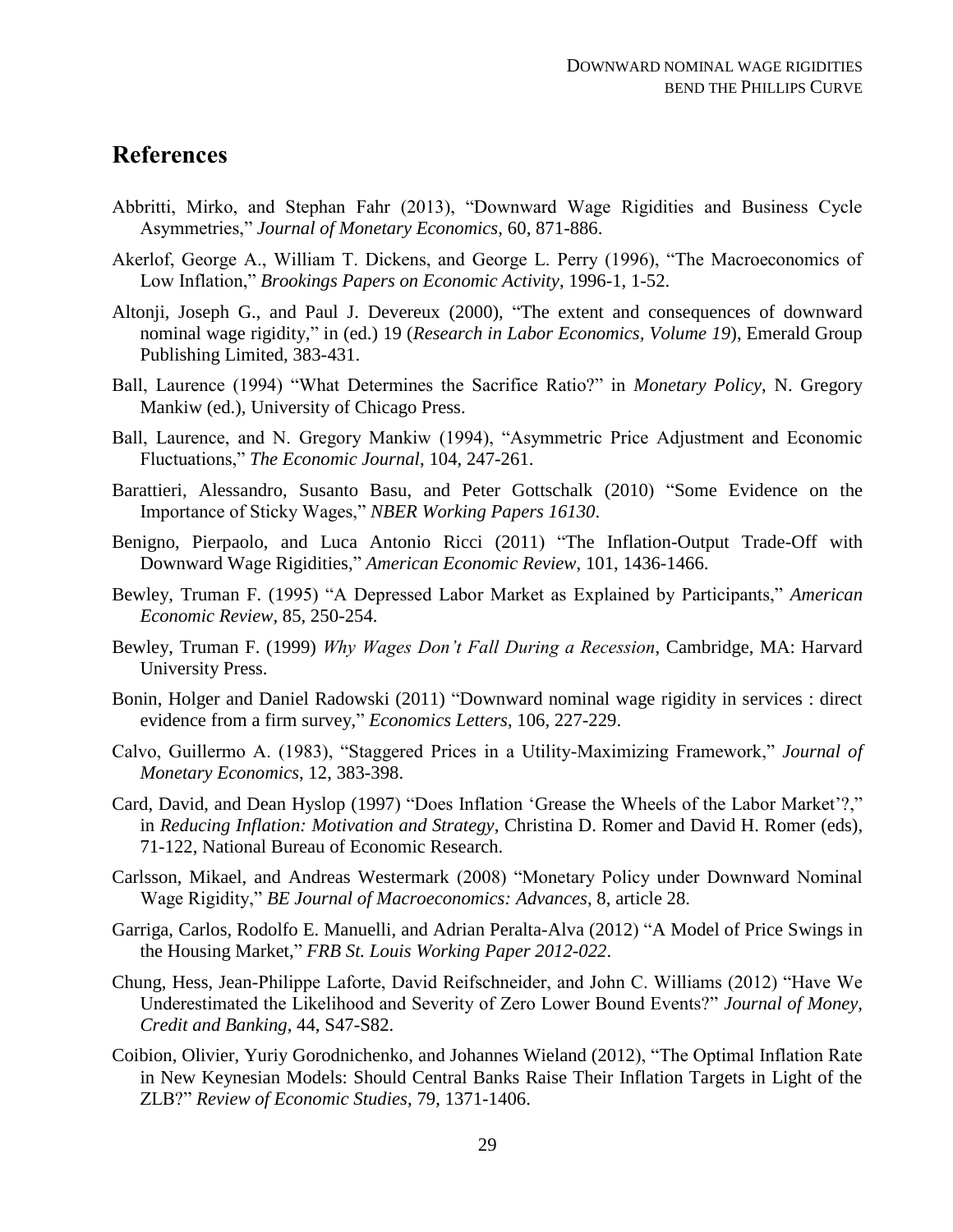- Daly, Mary C., Bart Hobijn, and Brian T. Lucking (2012) "Why Has Wage Growth Stayed Strong?" *FRB SF Economic Letter 2012-10*, April 2, 2012.
- Daly, Mary C., Bart Hobijn, and Theodore S. Wiles (2011) "Dissecting Aggregate Real Wage Fluctuations: Individual Wage Growth and the Composition Effect," *FRBSF Working Paper 2011-23*.
- Dixit, Avinash K., and Joseph E. Stiglitz (1977), "Monopolistic Competition and Optimum Product Diversity," *The American Economic Review*, 67, 297-308.
- Dickens, William T. , Lorenz Goette, Erica L. Groshen, Steinar Holden, Julian Messina, Mark E. Schweitzer, Jarkko Turunen, and Melanie E. Ward (2007) "How Wages Change: Micro Evidence from the International Wage Flexibility Project," *Journal of Economic Perspectives*, 21, 195-214.
- Elsby, Michael W.L. (2009) "Evaluating the Economic Significance of Downward Nominal Wage Rigidity," *Journal of Monetary Economics*, 56, 154-169.
- Erceg, Christopher J., Dale W. Henderson, and Andrew T. Levin (2000), "Optimal Monetary Policy with Staggered Wage and Price Contracts," *Journal of Monetary Economics*, 46, 281-313.
- Fagan, Gabriel, and Julián Messina (2009), "Downward Wage Rigidity and Optimal Steady-State Inflation," *ECB Working Paper No 1048*.
- Fair, Ray C., and John B. Taylor (1983), "Solution Maximum Likelihood Estimation of Dynamic Nonlinear Rational Expectations," *Econometrica*, 51, 1169-1185.
- Fischer, Stanley, and Franco Modigliani (1978) "Towards an understanding of the real effects and costs of inflation," *Review of World Economics* (*Weltwirtschaftliches Archiv*), 114, 810-833.
- Galí, Jordi (2011) "The Return of the Wage Phillips Curve," *Journal of the European Economic Association*, 9, 436-461.
- Galí, Jordi, and Mark Gertler (1999) "Inflation dynamics: A structural econometric analysis," *Journal of Monetary Economics*, 44, 195–222.
- Galí, Jordi, Frank R. Smets, Rafael Wouters (2011) "Unemployment in an Estimated New Keynesian Model," *NBER Macroeconomics Annual 2011*, 329-360.
- Gottschalk, Peter (2005) "Downward Nominal-Wage Flexibility: Real or Measurement Error?," *Review of Economics and Statistics*, 87, 556-568.
- Hobijn, Bart, Federico Ravenna, and Andrea Tambalotti (2006) "Menu Costs at Work: Restaurant Prices and the Introduction of the Euro," *Quarterly Journal of Economics*, 121, 1103-1131.
- Holden, Steinar, and Fredrik Wulfsberg (2008) "Downward Nominal Wage Rigidity in the OECD," *The B.E. Journal of Macroeconomics (Advances)*, 8(1), Article 15.
- Justiniano, Alejandro, Giorgio E. Primiceri, and Andrea Tambalotti (2013) "Is There a Trade-Off between Inflation and Output Stabilization?" *American Economic Journal: Macroeconomics*, 1-31.
- Kahn, Shulamit (1997) "Evidence of Nominal Wage Stickiness from Microdata," *American Economic Review*, 87, 993-1008.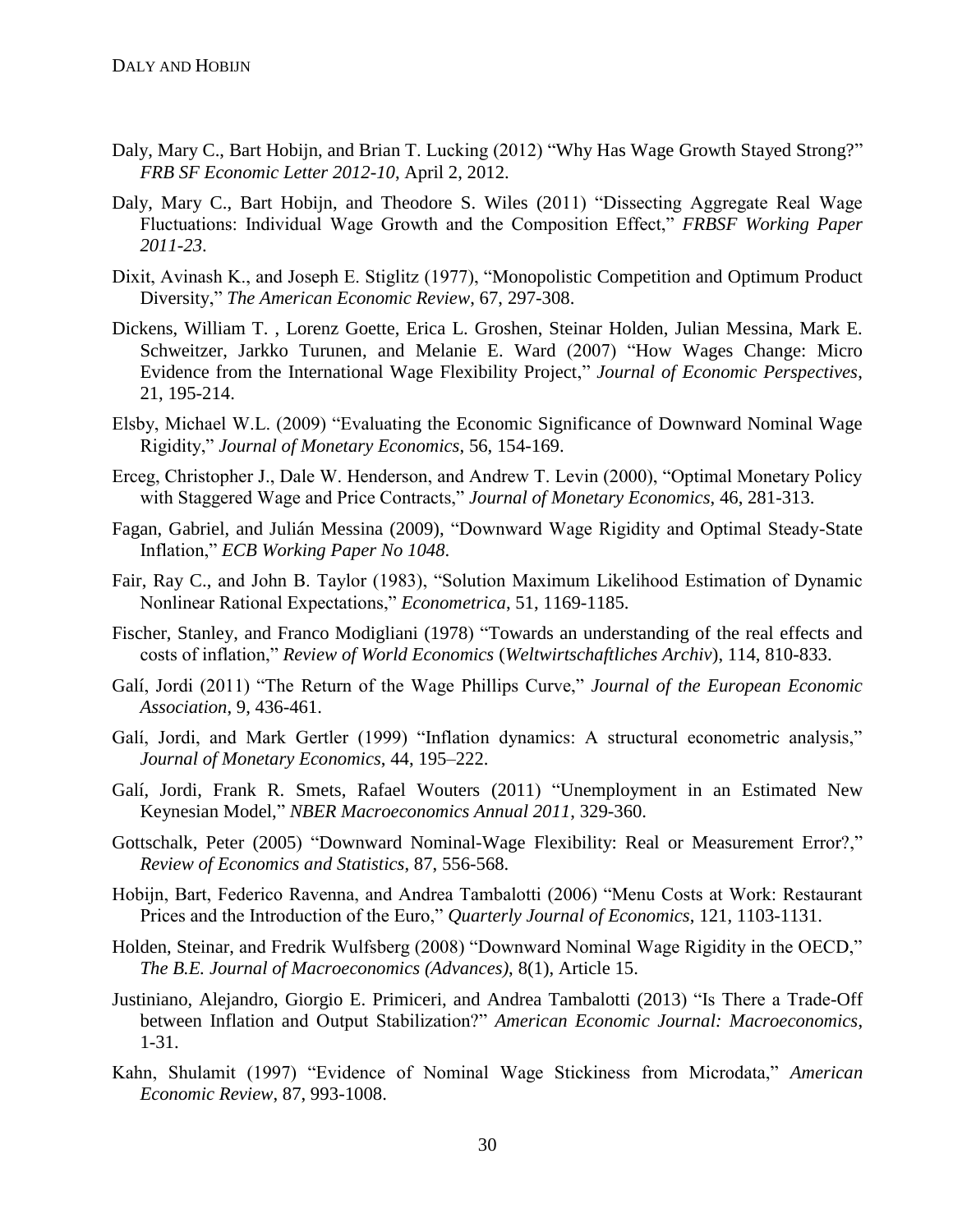- Kahneman, Daniel, Jack L. Knetsch, and Richard Thaler (1986), "Fairness as a Constraint on Profit Seeking: Entitlements in the Market," *American Economic Review*, 76, 728-741.
- Kim, Junil, and Francisco Ruge-Murcia (2009), "How Much Inflation is Necessary to Grease the Wheels?" *Journal of Monetary Economics*, 56, 365-277.
- Lebow, David A, Raven E. Saks, and Beth Anne Wilson (2003), "Downward Nominal Wage Rigidity: Evidence from the Employment Cost Index," B.E. Journal of Macroeconomics: Advances, 3, issue 1.
- Nekarda, Christopher J., and Valerie A. Ramey (2010) "The Cyclical Behavior of the Price-Cost Markup," *mimeo*.
- Phillips, A. William (1958), "The Relationship between Unemployment and the Rate of Change of Money Wages in the United Kingdom 1861-1957" *Economica*, 25, 283–299.
- Rudebusch, Glenn D. (2009), "The Fed's Monetary Policy Response to the Current Crisis," *FRBSF Economic Letter 2009-17*, May 22, 2009.
- Samuelson, Paul A. and Robert M. Solow (1960) "Analytical Aspects of Anti-Inflation Policy," *American Economic Review*, 50, 177–194.
- Taylor, John B. (1993), "Discretion versus Policy Rules in Practice," *Carnegie-Rochester Conference Series on Public Policy*, 39, pages 195-214 .
- Tobin, James (1972), "Inflation and Unemployment," *American Economic Review*, 62, 1-18.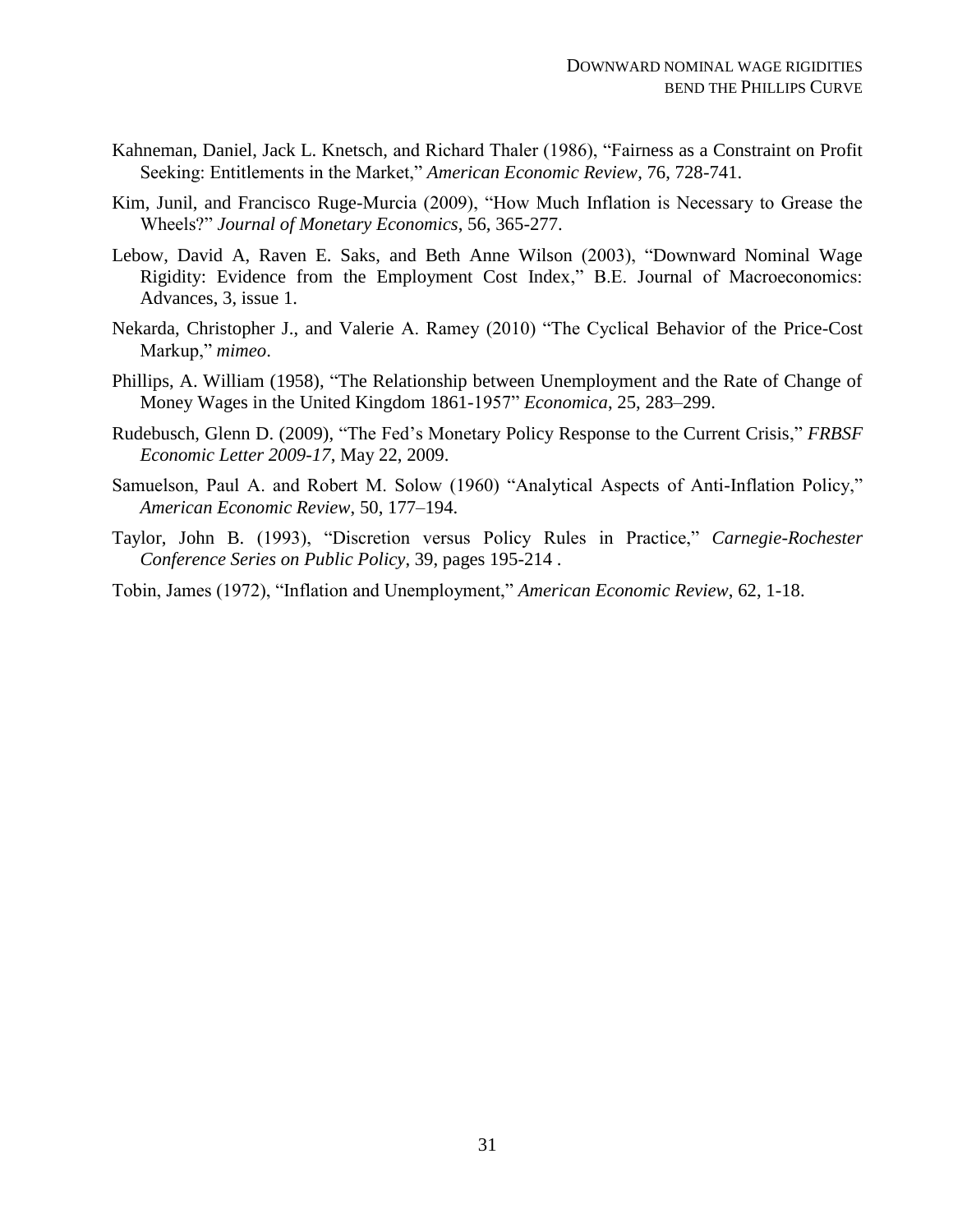# <span id="page-32-0"></span>**Appendix A: Mathematical details**

### **The household's wage setting decision**

The household maximizes

$$
\sum_{t=0}^{\infty} \beta^t e^{-\sum_{s=0}^{t-1} D_s} \left\{ \ln Y_t - \frac{\gamma}{\gamma+1} \int_0^1 Z_{it} L_{it}^{\frac{\gamma+1}{\gamma}} dt \right\} \text{ where } \gamma > 0,
$$
\n(22)

It does so subject to the dynamic budget constraint

$$
B_t = (1 + i_{t-1})B_{t-1} + \int_0^1 W_{it} L_{it} di - P_t Y_t.
$$
 (23)

and the labor demand function

<span id="page-32-1"></span>
$$
L_{it} = \left(\frac{W_t}{W_{it}}\right)^{\eta} L_t.
$$
 (24)

### **Transformation of problem into real and detrended variables**

Dividing both sides of the budget constraint, [\(23\),](#page-32-1) by  $A_t P_t$ , yields the real detrended budget constraint of the form

$$
b_t = \frac{(1 + i_{t-1})}{(1 + \pi_t)(1 + a_t)} b_{t-1} + \int_0^1 w_{it} L_{it} dt - y_t,
$$
\n(25)

where  $b_t = B_t/A_t P_t$ . In addition, substituting the equilibrium condition that  $W_t/A_t P_t = 1$ , we obtain the real detrended version of the demand for labor of worker  $i$  as

$$
L_{it} = \left(\frac{1}{w_{it}}\right)^{\eta} L_t.
$$
 (26)

In addition, we can rewrite the household's objective as

$$
\sum_{t=0}^{\infty} \beta^t e^{-\sum_{s=0}^{t-1} D_s} \left\{ \ln A_t + \ln y_t - \frac{\gamma}{\gamma+1} \int_0^1 Z_{it} L_{it}^{\frac{\gamma+1}{\gamma}} dt \right\} \text{ where } \gamma > 0. \tag{27}
$$

Since the path of productivity,  $\ln A_t$ , is exogenous, it can be dropped from the objective function. These are the transformed equations for which the optimality conditions are most easily solved and most directly interpretable.

#### **The first-order necessary conditions**

The discrete-time Hamiltonian associated with this problem is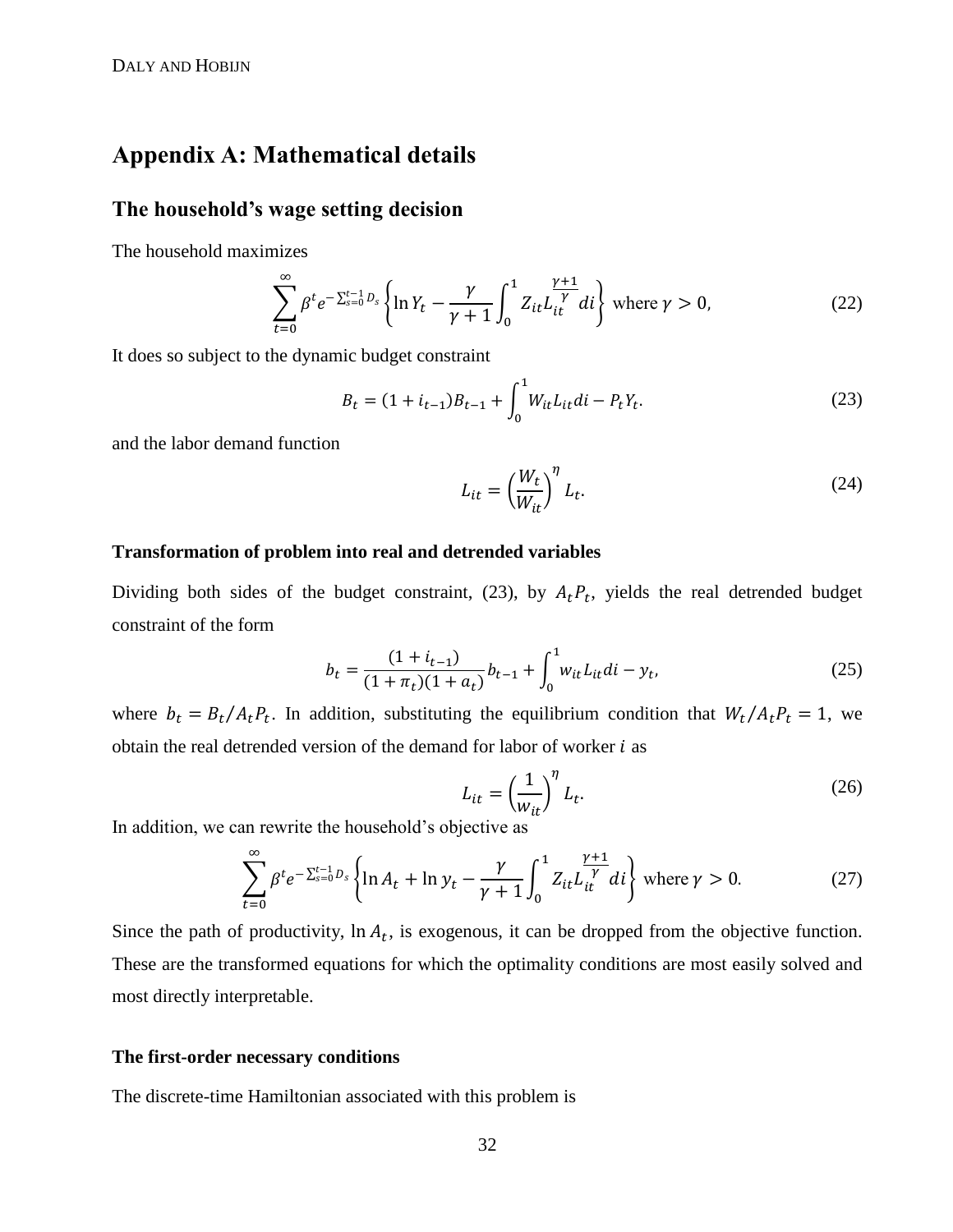$$
H = \sum_{t=0}^{\infty} \beta^t e^{-\sum_{s=0}^{t-1} D_s} \left[ \ln y_t - \frac{\gamma}{\gamma+1} \int_0^1 Z_{it} L_{it}^{\frac{\gamma+1}{\gamma}} dt + \mu_t \left\{ \frac{(1+i_{t-1})}{(1+\pi_t)(1+a_t)} b_{t-1} + \int_0^1 w_{it}^{1-\eta} L_t dt - y_t - b_t \right\} \right].
$$
 (28)

Here  $\mu_t$  is the discounted co-state variable.

*Optimal consumption condition*. The condition that determines the household's optimal consumption level,  $Y_t$ , is given by

$$
0 = \frac{\partial H}{\partial Y_t} = \beta^t e^{-\sum_{s=0}^{t-1} D_s} \left[ \frac{1}{y_t} - \mu_t \right].
$$
 (29)

Such that the marginal utility of consumption per dollar spent is equal to the co-state variable, in the sense that

<span id="page-33-1"></span><span id="page-33-0"></span>
$$
\mu_t = \frac{1}{y_t}.\tag{30}
$$

*Optimal savings condition.* The condition that determines the household's optimal savings level,  $A_t$ , is given by

$$
0 = \frac{\partial H}{\partial A_t} = \beta^t e^{-\sum_{s=0}^{t-1} D_s} \left[ -\mu_t + \beta e^{D_t} \frac{(1 + i_t)}{(1 + \pi_{t+1})(1 + a_{t+1})} \mu_{t+1} \right].
$$
 (31)

Rearranging the terms in this condition yields

$$
\mu_t = \beta e^{D_t} \frac{(1 + i_t)}{(1 + \pi_{t+1})(1 + a_{t+1})} \mu_{t+1}.
$$
\n(32)

Combining [\(30\)](#page-33-0) and [\(32\)](#page-33-1) gives the consumption Euler equation, [\(9\),](#page-10-1) in the main text.

### **Wage-setting objective, equation [\(10\)](#page-10-0)**

We can isolate the part of the household's Hamiltonian that involves the wage-setting of household member  $i$ . That part is

$$
\widetilde{H}_i = \mathcal{E}_t \left[ \sum_{t=0}^{\infty} \beta^t e^{-\sum_{s=0}^{t-1} D_s} \left[ \mu_t w_{it}^{1-\eta} L_t - \frac{\gamma}{\gamma+1} Z_{it} w_{it}^{-\eta \frac{\gamma+1}{\gamma}} L_t^{\frac{\gamma+1}{\gamma}} \right] \right].
$$
\n(33)

Substituting in the result that  $\mu_t = 1/y_t = 1/L_t$ , this objective can be simplified to

$$
\widetilde{H}_{i} = \mathrm{E}_{t} \Bigg[ \sum_{t=0}^{\infty} \beta^{t} e^{-\sum_{s=0}^{t-1} D_{s}} \Bigg[ w_{it}^{1-\eta} - \frac{\gamma}{\gamma+1} Z_{it} w_{it}^{-\eta \frac{\gamma+1}{\gamma}} L_{t}^{\frac{\gamma+1}{\gamma}} \Bigg] \Bigg] = \mathrm{E}_{t} \Bigg[ \sum_{t=0}^{\infty} \beta^{t} e^{-\sum_{s=0}^{t-1} D_{s}} \Omega(Z_{it}; w_{it}, L_{t}) \Bigg]. \tag{34}
$$

This is equation [\(10\)](#page-10-0) from the main text.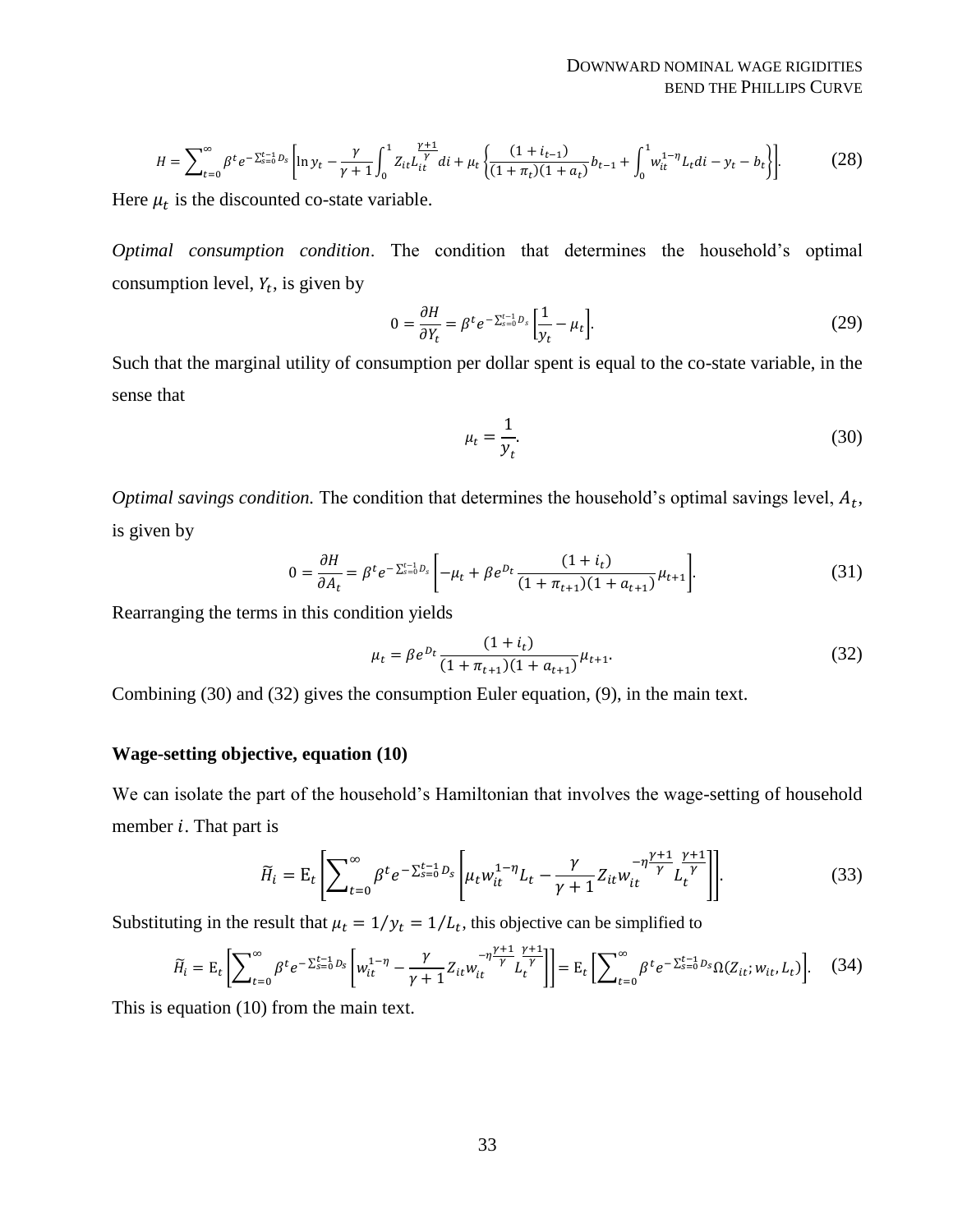#### **Wage setting under flexible wages, equation [\(12\)](#page-10-2)**

Under flexible wages, in each period household member  $i$  chooses its real wage to maximize  $\Omega(Z_{it}; w_{it}, L_t)$ . The associated first order condition is

$$
0 = \frac{\partial}{\partial w_{it}} \Omega(Z_{it}; w_{it}, L_t) = \frac{1}{w_{it}} \left[ -(\eta - 1) w_{it}^{1-\eta} + \eta Z_{it} w_{it}^{-\eta \frac{\gamma+1}{\gamma}} L_t^{\frac{\gamma+1}{\gamma}} \right].
$$
 (35)

Solving this condition for the real wage,  $w_{it}$ , yields

$$
w_{it} = \left(\frac{\eta}{\eta - 1}\right)^{\frac{\gamma}{\eta + \gamma}} Z_{it}^{\frac{\gamma}{\eta + \gamma}} L_t^{\frac{\gamma + 1}{\eta + \gamma}}.
$$
\n(36)

This is equation [\(12\)](#page-10-2) from the main text.

### Properties of the optimal wage setting schedule,  $w_t(Z_{it})$

The Bellman equation associated with the dynamic wage-setting problem of the workers under downward nominal wage rigidities is given by [\(13\).](#page-11-0)

*Workers that adjust their wage, are not subject to the DNWR constraint, and have the same Z<sub>it</sub> set the same wage*  $w_t(Z_{it})$ .

These workers choose their wage  $w_{it}$  to solve

$$
w_{it} = \underset{w \ge 0}{\operatorname{argmax}} \{ \Omega(w; Z_{it}, L_t) + \beta e^{-D_t} V_{t+1}(w/(1 + \pi_{t+1})(1 + a_{t+1})) \}. \tag{37}
$$

The only respect with which workers differ is in terms of their productivity level. Hence, workers with the same productivity level choose the same wage.

### The wage-setting schedule,  $w_t(Z_{it})$ , is such that  $w_t(Z_{it}) \leq \widehat{w}_t(Z_{it})$ .

This is easiest seen by a transformation of variables. Instead of having the worker choose,  $w_{it}$ , we write its decision variable as  $x_{it} = (1/w_{it})^{\eta-1}$ . This allows us to write

$$
\Omega(x_{it}; Z_{it}, L_t) = x_{it} - \frac{\gamma}{\gamma + 1} Z_{it} x_{it}^{\left(\frac{\eta}{(\eta - 1)} \frac{(1 + \gamma)}{\gamma}\right)} L_t^{\frac{1 + \gamma}{\gamma}}.
$$
(38)

In addition, the transformed Bellman equation, [\(13\),](#page-11-0) can be written as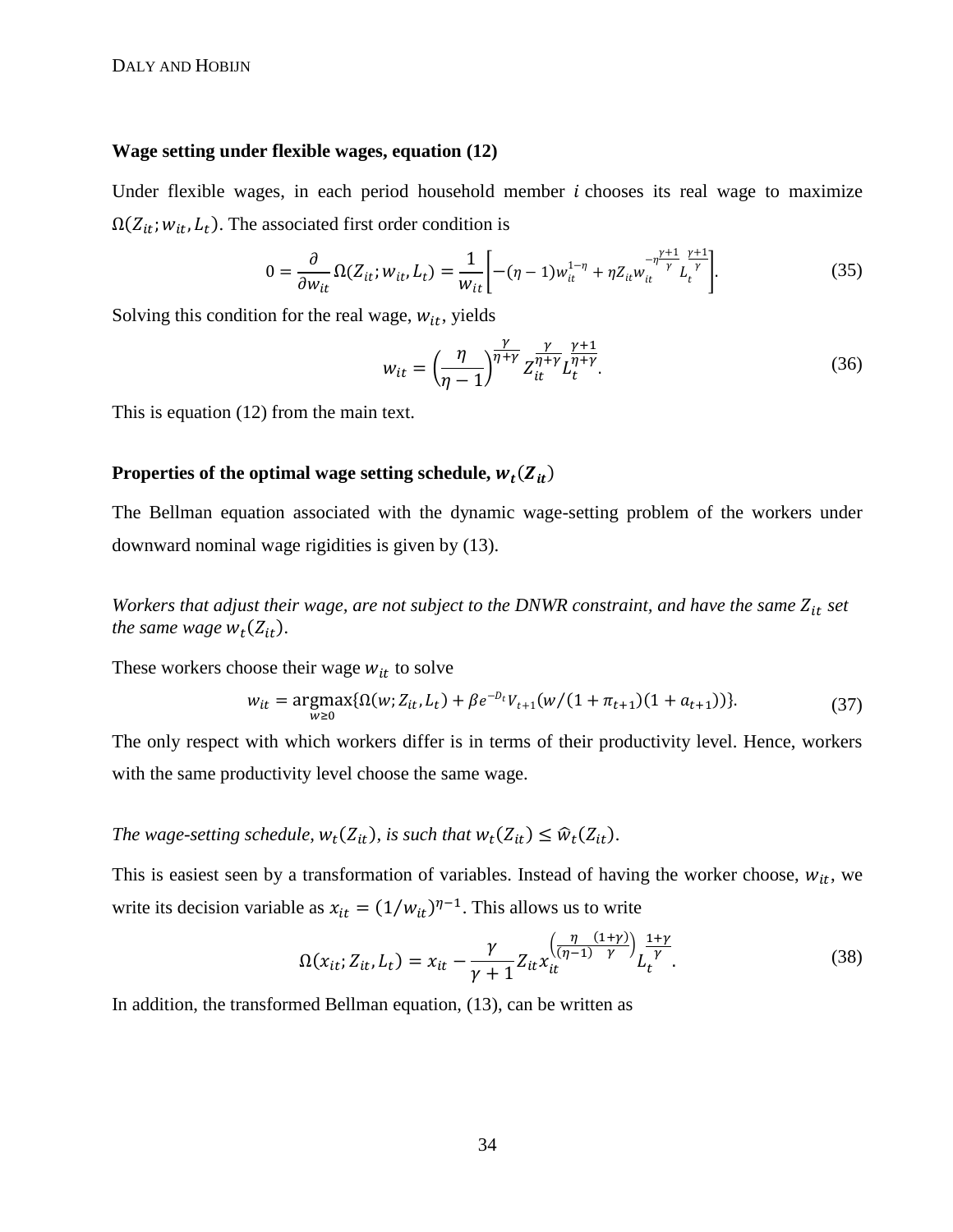$$
V_t(x) = (1 - \lambda) \int_0^\infty \max_{w_{it} \ge 0} \{ \Omega(x_{it}; Z_{it}, L_t) + \beta e^{-D_t} V_{t+1}(x_{it}[(1 + \pi_{t+1})(1 + a_{t+1})]^{\eta - 1}) \} dF(Z_{it})
$$
  
+  $\lambda \int_0^\infty \max_{x_{it} \le x} \{ \Omega(x_{it}; Z_{it}, L_t) + \beta e^{-D_t} V_{t+1}(x_{it}[(1 + \pi_{t+1})(1 + a_{t+1})]^{\eta - 1}) \} dF(Z_{it}).$  (39)

From this Bellman equation it can be seen that  $V_t'(x) \ge 0$ . That is, the higher, x (the lower the real wage), the less binding the constraint of downward nominal wage rigidities and the higher the value of starting the period with a high  $x$ .

Note that  $\Omega(x_{it}; Z_{it}, L_t)$  is concave, in that

$$
\frac{\partial}{\partial x_{it}} \Omega(x_{it}; Z_{it}, L_t) = 1 - \frac{\eta}{(\eta - 1)} Z_{it} x_{it}^{\left(\frac{\eta}{(\eta - 1)} \frac{(1 + \gamma)}{\gamma} - 1\right)} L_t^{\frac{1 + \gamma}{\gamma}}.
$$
(40)

and

$$
\frac{\partial}{\partial x_{it}} \Omega(x_{it}; Z_{it}, L_t) = -\frac{\eta}{(\eta - 1)} \left( \frac{\eta}{(\eta - 1)} \frac{(1 + \gamma)}{\gamma} - 1 \right) Z_{it} x_{it}^{\left( \frac{\eta}{(\eta - 1)} \frac{(1 + \gamma)}{\gamma} - 2 \right)} L_t^{\frac{1 + \gamma}{\gamma}} < 0. \tag{41}
$$

Under flexible wages, the wage set,  $\hat{x}_{it}$ , satisfies the first-order necessary condition

$$
\frac{\partial}{\partial x_{it}} \Omega(\hat{x}_{it}; Z_{it}, L_t) = 0.
$$
\n(42)

Under downward nominal wage rigidities, this condition is

$$
\frac{\partial}{\partial x_{it}} \Omega(x_{it}; Z_{it}, L_t) + \beta e^{-D_t} [(1 + \pi_{t+1})(1 + a_{t+1})]^{\eta - 1} V'_{t+1}(x_{it}[(1 + \pi_{t+1})(1 + a_{t+1})]^{\eta - 1}) = 0. \tag{43}
$$

Since the second term in this equation is non-negative, this means that, at the optimal wage-setting choice under downward nominal wage rigidities it is the case that

$$
\frac{\partial}{\partial x_{it}} \Omega(x_{it}; Z_{it}, L_t) \le 0. \tag{44}
$$

Concavity of  $\Omega(x_{it}; Z_{it}, L_t)$  then implies that the worker will choose  $x_{it} \geq \hat{x}_{it}$ . Converting this result back into the real wage that the worker chooses yields that  $w_t(Z_{it}) \leq \hat{w}_t(Z_{it})$ .

### The wage-setting schedule,  $w_t(Z_{it})$ , is strictly increasing in  $Z_{it}$ .

Suppose that  $w_t(Z_{it})$  is not strictly increasing in  $Z_{it}$ . Then the optimal choice of  $x_{it}$  is not strictly decreasing in  $Z_{it}$ . This means that  $\exists Z$  and  $Z'$  such that  $Z' > Z$  and

$$
\hat{x}(Z') \le \hat{x}(Z) \le x(Z) \le x(Z').\tag{45}
$$

Here,  $\hat{x}(Z)$  is the level of x chosen by a worker with shock Z when wages can be adjusted flexibly. For all  $x \geq 0$  it is the case that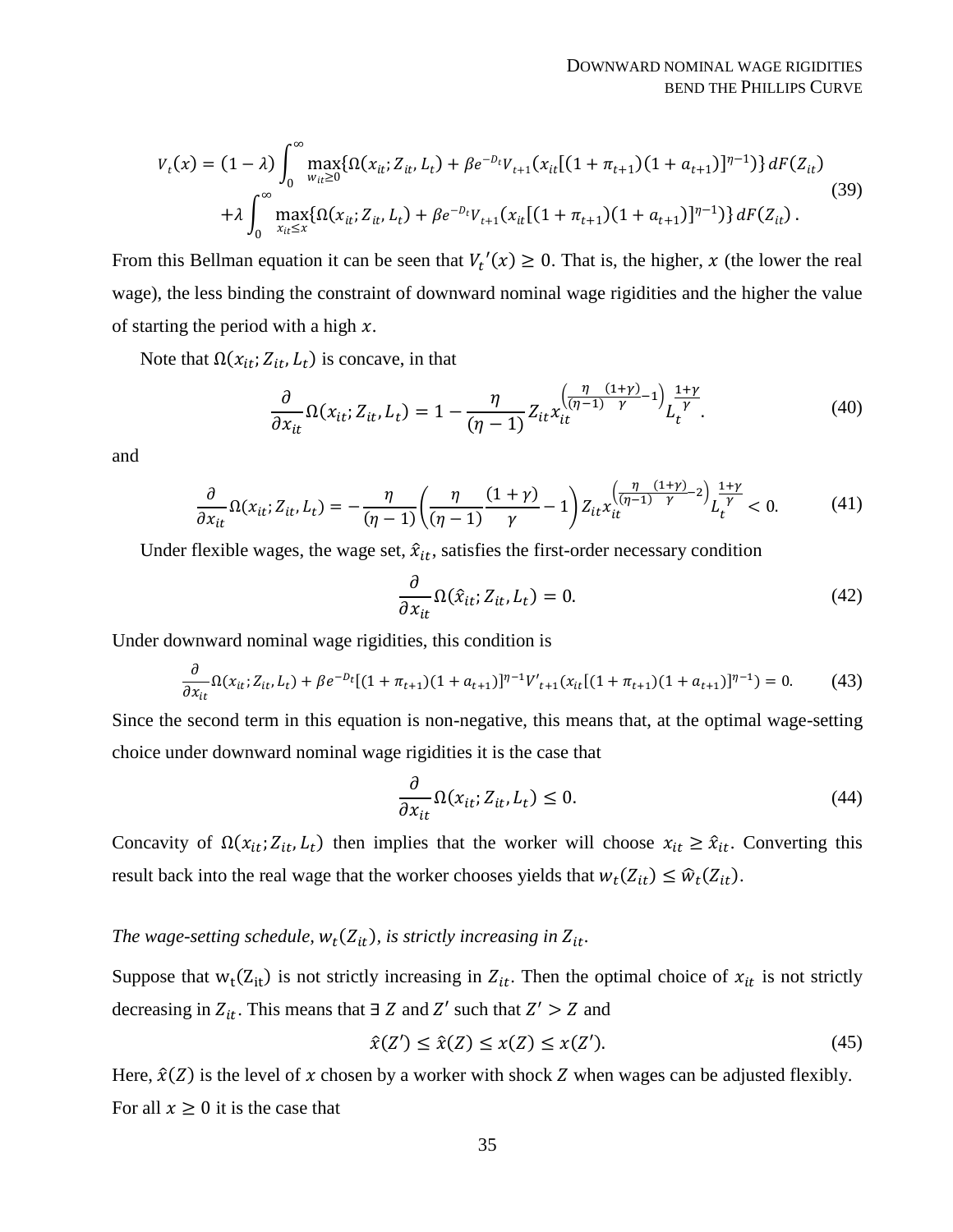$$
\Omega(x(Z); Z, L_t) + \beta e^{-D_t} V_{t+1}(x(Z)[(1 + \pi_{t+1})(1 + a_{t+1})]^{n-1}) \ge
$$
  

$$
\Omega(x; Z, L_t) + \beta e^{-D_t} V_{t+1}(x[(1 + \pi_{t+1})(1 + a_{t+1})]^{n-1}).
$$
\n(46)

and

<span id="page-36-0"></span>
$$
\Omega(x(Z'); Z', L_t) + \beta e^{-D_t} V_{t+1}(x(Z')[(1 + \pi_{t+1})(1 + a_{t+1})]^{n-1}) \ge
$$
  

$$
\Omega(x; Z', L_t) + \beta e^{-D_t} V_{t+1}(x[(1 + \pi_{t+1})(1 + a_{t+1})]^{n-1}).
$$
\n
$$
(47)
$$

The last equation implies that

$$
x(Z') - x(Z') +
$$
  
\n
$$
\beta e^{-D_t} [V_{t+1}(x(Z')[(1 + \pi_{t+1})(1 + a_{t+1})]^{\eta - 1}) - V_{t+1}(x(Z)[(1 + \pi_{t+1})(1 + a_{t+1})]^{\eta - 1})] \ge
$$
  
\n
$$
\frac{\gamma Z'}{\gamma + 1} L_t^{\frac{1+\gamma}{\gamma}} \left[ x(Z')^{\left(\frac{\eta}{(\eta - 1)} \frac{(1+\gamma)}{\gamma}\right)} - x(Z)^{\left(\frac{\eta}{(\eta - 1)} \frac{(1+\gamma)}{\gamma}\right)} \right].
$$
\n(48)

Since  $Z' > Z$ , this thus implies that

$$
x(Z') - x(Z') +
$$
  
\n
$$
\beta e^{-D_t} [V_{t+1}(x(Z')[(1 + \pi_{t+1})(1 + a_{t+1})]^{\eta - 1}) - V_{t+1}(x(Z)[(1 + \pi_{t+1})(1 + a_{t+1})]^{\eta - 1})] >
$$
  
\n
$$
\frac{\gamma Z}{\gamma + 1} L_t^{\frac{1+\gamma}{\gamma}} \Big[ x(Z') \frac{\left(\frac{\eta}{(\eta - 1)} \frac{(1+\gamma)}{\gamma}\right)}{x(Z)} - x(Z) \frac{\left(\frac{\eta}{(\eta - 1)} \frac{(1+\gamma)}{\gamma}\right)}{\left(\frac{\eta}{(\eta - 1)} \frac{(1+\gamma)}{\gamma}\right)} \Big].
$$
\n(49)

Rearranging terms, this means that

<span id="page-36-1"></span>
$$
\Omega(x(Z'); Z, L_t) + \beta e^{-D_t} V_{t+1}(x(Z')[(1 + \pi_{t+1})(1 + a_{t+1})]^{n-1}) > \n\Omega(x(Z); Z, L_t) + \beta e^{-D_t} V_{t+1}(x(Z)[(1 + \pi_{t+1})(1 + a_{t+1})]^{n-1}).
$$
\n(50)

But this implies that  $x(Z)$  cannot be the optimal choice for a worker with shock Z. Hence, the optimal choice of  $x_{it}$  is strictly decreasing in  $Z_{it}$ . Consequently,  $w_t(Z_{it})$  is strictly increasing in  $Z_{it}$ .

Workers that are subject to DNWR and for whom  $w_t(Z_{it}) < w$  will keep wage fixed.

The easiest way to show this is to show that if DNWR are binding at  $Z$ , which is the case when  $w_t(Z) = w$ , then they are binding at all  $Z' < Z$ . Suppose not, then  $\forall x'$ 

$$
\Omega(x; Z, L_t) + \beta e^{-D_t} V_{t+1}(x[(1 + \pi_{t+1})(1 + a_{t+1})]^{n-1}) \ge
$$
  
\n
$$
\Omega(x'; Z, L_t) + \beta e^{-D_t} V_{t+1}(x'[(1 + \pi_{t+1})(1 + a_{t+1})]^{n-1}).
$$
\n(51)

while there  $\exists x^* < x$  and  $Z' < Z$  such that  $\forall x'$ 

$$
\Omega(x^*; Z', L_t) + \beta e^{-D_t} V_{t+1}(x^*[(1 + \pi_{t+1})(1 + a_{t+1})]^{\eta - 1}) \ge
$$
  
\n
$$
\Omega(x'; Z', L_t) + \beta e^{-D_t} V_{t+1}(x'[(1 + \pi_{t+1})(1 + a_{t+1})]^{\eta - 1}).
$$
\n(52)

But, using the similar argument as in equations [\(48\)](#page-36-0) and [\(49\)](#page-36-1) these two equations can be shown to contradict each other. Thus, if DNWR are binding at  $Z$ , then they are binding for all  $Z' < Z$ . Hence, any worker subject to DNWR at a wage  $w < w_t(Z)$  will keep their wage fixed.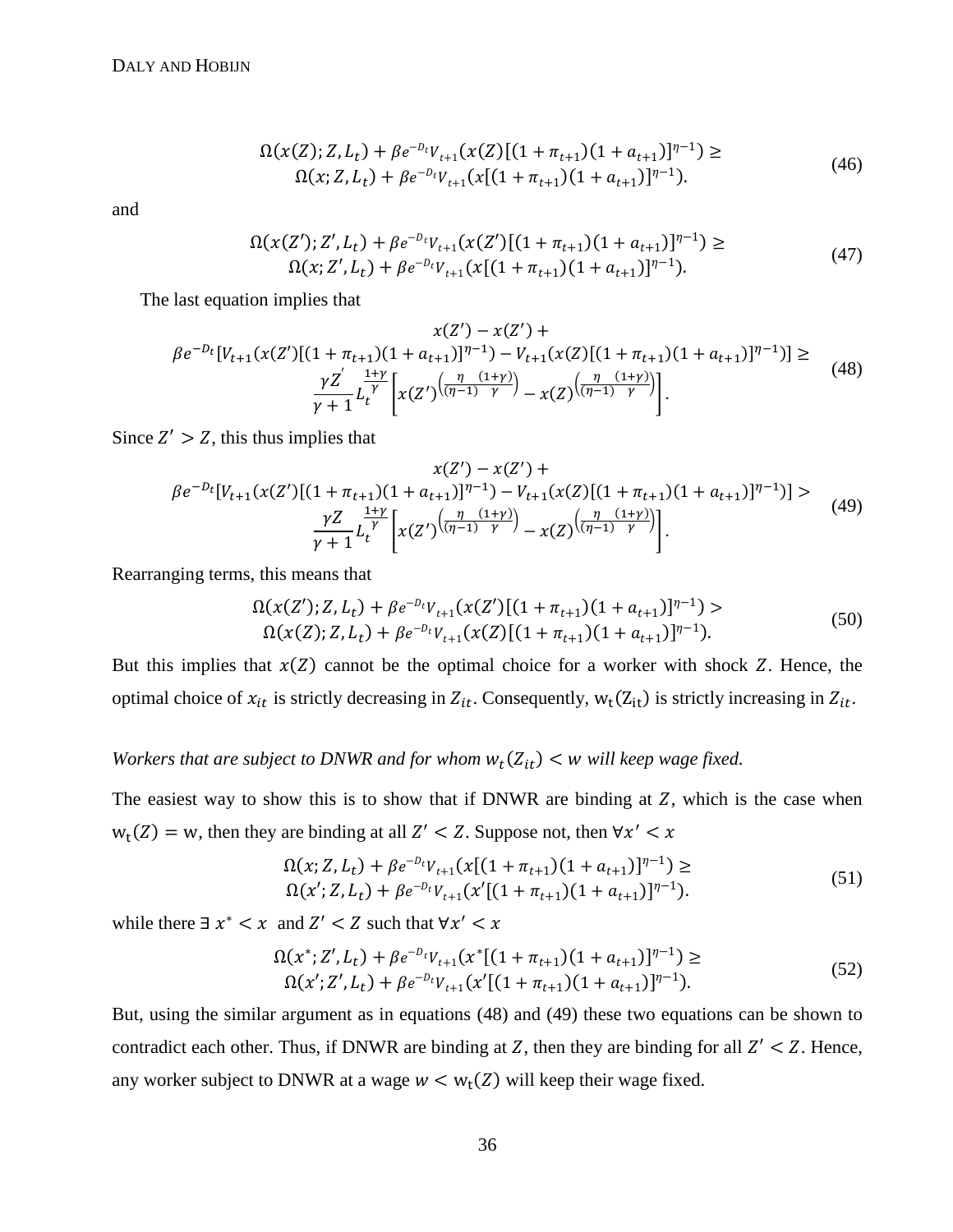### **The log normal distribution**

For the disutility from working shock, Z, we assume that it is drawn from a log-Normal distribution, such that  $\ln Z \sim N \left(-\frac{1}{2}\right)$  $\frac{1}{2}\sigma^2$ ,  $\sigma$ ). Throughout, we denote the standard Normal distribution function by  $\Phi(.)$  and the corresponding density by  $\phi(.)$ .

For our derivations, we extensively use the properties of the log-Normal distribution that make make expectations of various exponentials of the random variable easily tractable. First note that we choose the mean  $-\frac{1}{3}$  $\frac{1}{2}\sigma^2$  such that

$$
E(Z) = e^{-\frac{1}{2}\sigma^2 + \frac{1}{2}\sigma^2} = 1.
$$
\n(53)

Hence, the average productivity level across firms equals one.

Moreover,

$$
E(Z^r) = e^{\frac{1}{2}r(r-1)\sigma^2}
$$
 (54)

and, consequently, we find that

$$
[E(Z^r)]^{\frac{1}{r}} = e^{\frac{1}{2}(r-1)\sigma^2}.
$$
\n(55)

The final property that we use is that of the truncated log normal. In particular, we apply that for  $b > a > 0$ 

$$
Q(r;a,b) \equiv \int_a^b Z^r \, dF(Z) = \left(\Phi(r\sigma - \tilde{a}) - \Phi(r\sigma - \tilde{b})\right) e^{\frac{1}{2}r(r-1)\sigma^2},\tag{56}
$$

where

$$
\tilde{a} = \left(\ln a + \frac{1}{2}\sigma^2\right) / \sigma \text{ and } \tilde{b} = \left(\ln b + \frac{1}{2}\sigma^2\right) / \sigma. \tag{57}
$$

### **Equilibrium**

### **Dynamics of density function of real wages**

Differentiation of [\(17\)](#page-15-1) yields the recursive equation for the density function

$$
g_t(w) = (1 - \lambda)z_t'(w)f(z_t(w))
$$
  
+  $\lambda G_{t-1}(w(1 + \pi_t)(1 + a_t))z_t'(w)f(z_t(w))$   
+  $\lambda(1 + \pi_t)g_{t-1}(w(1 + \pi_t)(1 + a_t))F(z_t(w)).$  (58)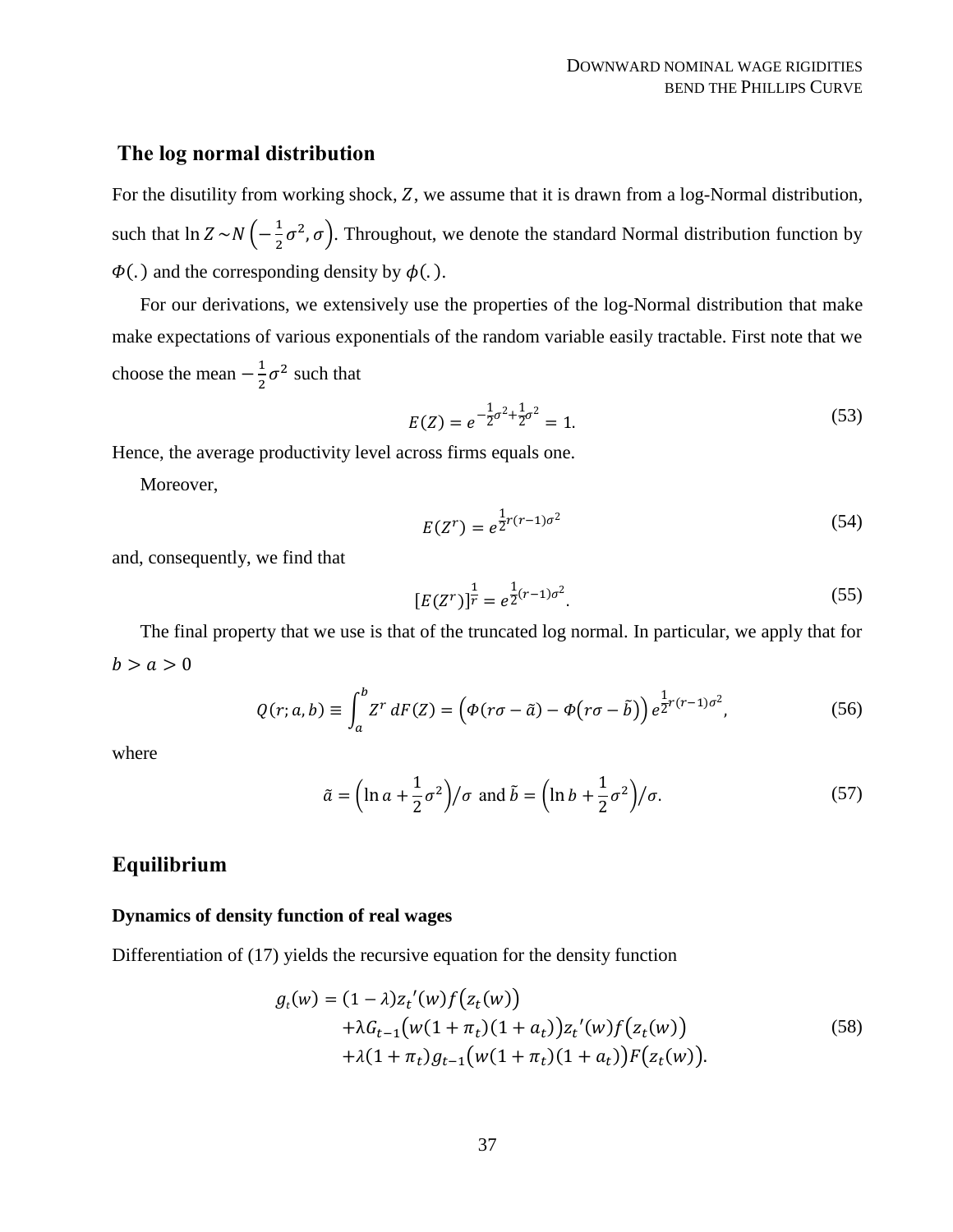Each of the lines in this expression corresponds to the respective type of worker discussed in the main text.

### Equilibrium under flexible wages,  $\lambda = 0$ , equation [\(15\)](#page-13-0)

When wages can be adjusted flexibly they are set such that

$$
\widehat{w}_{it} = \left(\frac{\eta}{\eta - 1}\right)^{\frac{\gamma}{\eta + \gamma}} Z_{it}^{\frac{\gamma}{\eta + \gamma}} L_t^{\frac{\gamma + 1}{\eta + \gamma}}.
$$
\n(59)

The corresponding level of labor demand is given by

$$
L_{it} = \left(\frac{1}{w_{it}}\right)^{\eta} L_t = \left(\frac{\eta - 1}{\eta}\right)^{\frac{\eta \gamma}{\eta + \gamma}} \left(\frac{1}{Z_{it}}\right)^{\frac{\eta \gamma}{\eta + \gamma}} L_t^{-\frac{\gamma(\eta - 1)}{\eta + \gamma}}.
$$
(60)

Such that

$$
L_{t} = \left[ \int_{0}^{1} \frac{\eta - 1}{L_{it}^{\eta}} di \right]^{\frac{\eta}{\eta - 1}} = \left( \frac{\eta - 1}{\eta} \right)^{\frac{\eta \gamma}{\eta + \gamma}} L_{t}^{-\frac{\gamma(\eta - 1)}{\eta + \gamma}} \left[ \int_{0}^{1} \left( \frac{1}{Z_{it}} \right)^{\frac{\gamma(\eta - 1)}{\eta + \gamma}} di \right]^{\frac{\eta}{\eta - 1}}.
$$
(61)

Solving this for  $y_t = Y_t/A_t = L_t$ , this yields

$$
L_t = \left(\frac{\eta - 1}{\eta}\right)^{\frac{\gamma}{1+\gamma}} \left[\int_0^1 \left(\frac{1}{Z_{it}}\right)^{\frac{\gamma(\eta-1)}{\eta+\gamma}} di\right]^{\frac{\gamma+\eta}{(\eta-1)(1+\gamma)}}.
$$
(62)

This expression simplifies to [\(15\).](#page-13-0)

### Equilibrium under downwardly rigid wages,  $\lambda > 0$ , equation [\(18\)](#page-15-0)

In equilibrium the real wage equals one. This means that

$$
1 = \left[\int_0^1 \left(\frac{1}{w_{it}}\right)^{\eta-1} di\right]^{-\frac{1}{\eta-1}} = \left[\int_0^1 \left(\frac{1}{w_{it}}\right)^{\eta-1} di\right] = \left[\int_0^1 \left(\frac{1}{\hat{w}_{it}}\right)^{\eta-1} \left(\frac{\hat{w}_{it}}{w_{it}}\right)^{\eta-1} di\right]
$$

$$
= \left(\frac{\eta-1}{\eta}\right)^{\frac{\gamma(\eta-1)}{\eta+\gamma}} L_t^{\frac{(1+\gamma)(\eta-1)}{\eta+\gamma}} \left[\int_0^1 \left(\frac{1}{Z_{it}}\right)^{\frac{\gamma(\eta-1)}{\eta+\gamma}} \left(\frac{\hat{w}_{it}}{w_{it}}\right)^{\eta-1} di\right]^{-\frac{1}{\eta-1}}.
$$
(63)

We divide the integral in this equation into three parts, corresponding to (*i*) workers that are not subject to the DNWR constraint, (*ii*) workers that are subject to it but for whom it is not binding, and (*iii*) workers for whom the constraint is binding. Doing so, we can write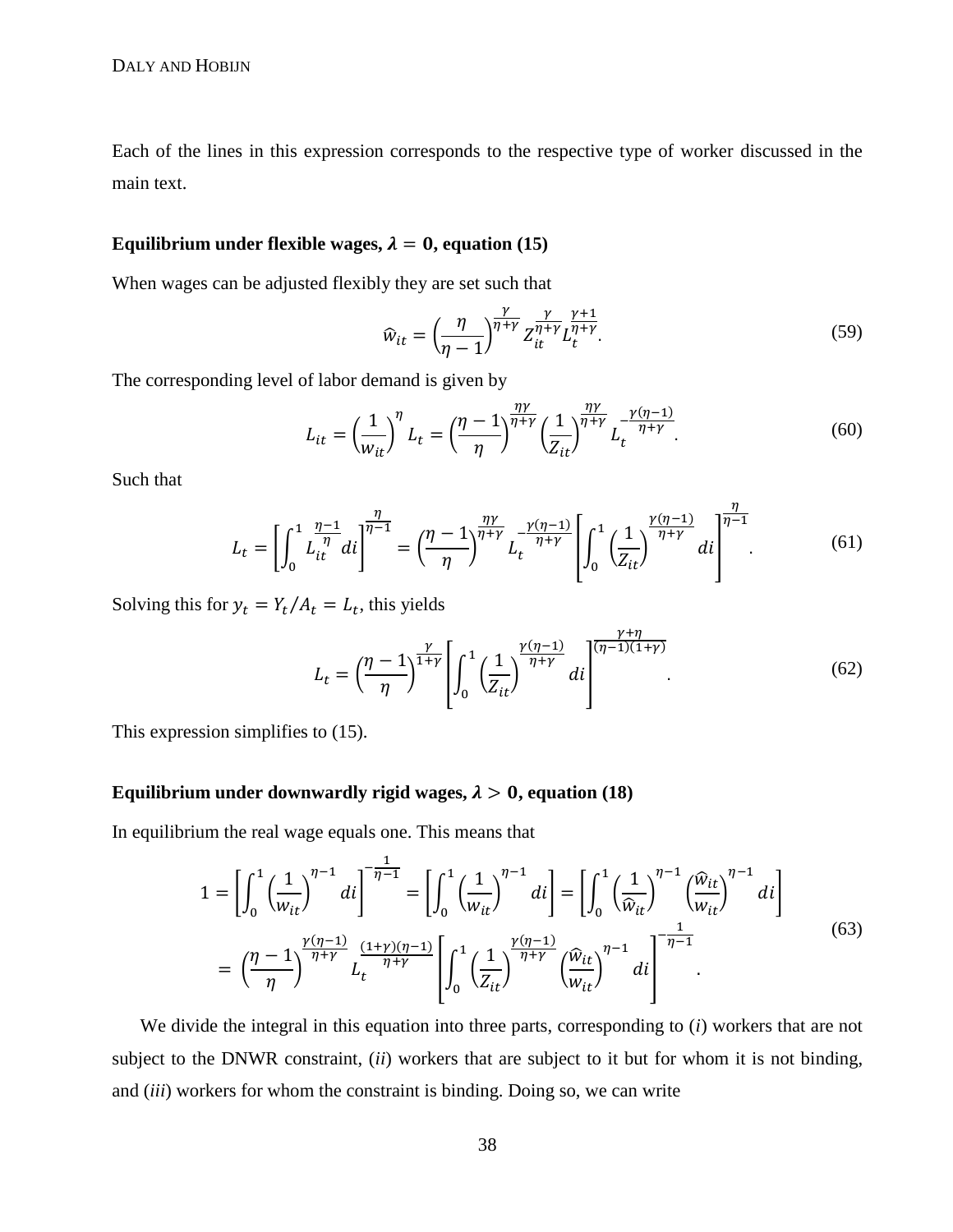$$
1 = \left(\frac{\eta - 1}{\eta}\right)^{\frac{\gamma(\eta - 1)}{\eta + \gamma}} L_t^{-\frac{(1 + \gamma)(\eta - 1)}{\eta + \gamma}}
$$
  
\n
$$
\times \left\{ (1 - \lambda) \int_0^{\infty} \left(\frac{1}{Z_{it}}\right)^{\frac{\gamma(\eta - 1)}{\eta + \gamma}} \left(\frac{\hat{w}_t(Z)}{w_t(Z)}\right)^{\eta - 1} dF(Z) \right\}
$$
  
\n
$$
+ \lambda \int_0^{\infty} \left(\frac{1}{Z_{it}}\right)^{\frac{\gamma(\eta - 1)}{\eta + \gamma}} G_{t-1}(w_t(Z)(1 + \pi_t)(1 + a_t)) \left(\frac{\hat{w}_t(Z)}{w_t(Z)}\right)^{\eta - 1} dF(Z)
$$
  
\n
$$
+ \lambda \int_0^{\infty} \left[ \int_{w_t(Z)}^{\infty} (1 + \pi_t)(1 + a_t) g_{t-1}(w(1 + \pi_t)(1 + a_t)) \left(\frac{\hat{w}_t(Z)}{w}\right)^{\eta - 1} dw \right] dF(Z) \right\}.
$$
  
\n(64)

When we define

$$
Z_t^* = \left\{ (1-\lambda) \int_0^\infty \left(\frac{1}{Z}\right)^{\frac{\gamma(\eta-1)}{\eta+\gamma}} \left(\frac{\hat{w}_t(Z)}{w_t(Z)}\right)^{\eta-1} dF(Z) \right. \\ \left. + \lambda \int_0^\infty \left(\frac{1}{Z}\right)^{\frac{\gamma(\eta-1)}{\eta+\gamma}} G_{t-1}(w_t(Z)(1+\pi_t)(1+a_t)) \left(\frac{\hat{w}_t(Z)}{w_t(Z)}\right)^{\eta-1} dF(Z) \right. \\ \left. + \lambda \int_0^\infty \left(\frac{1}{Z}\right)^{\frac{\gamma(\eta-1)}{\eta+\gamma}} \left[ \int_{w_t(Z)}^\infty (1+\pi_t)(1+a_t) g_{t-1}(w(1+\pi_t)(1+a_t)) \left(\frac{\hat{w}_t(Z)}{w}\right)^{\eta-1} dw \right] dF(Z) \right\}^{\frac{\eta+\gamma}{\gamma(\eta-1)}} , \tag{65}
$$

Then the equilibrium condition can be written as

$$
1 = \left(\frac{\eta - 1}{\eta}\right)^{\frac{\gamma(\eta - 1)}{\gamma + \eta}} \left(\frac{1}{z_t^*}\right)^{\frac{\gamma(\eta - 1)}{\gamma + \eta}} L_t^{-\frac{(1 + \gamma)(\eta - 1)}{\eta + \gamma}}.
$$
(66)

Solving this with respect to  $y_t = Y_t/A_t = L_t$  yields that

$$
y_t = L_t = \left(\frac{\eta - 1}{\eta}\right)^{\frac{\gamma}{1+\gamma}} \left(\frac{1}{Z_t^*}\right)^{\frac{\gamma}{1+\gamma}}.\tag{67}
$$

This is equation [\(18\)](#page-15-0) in the main text.

### **Numerical method**

### Approximation of the distribution and density functions of real wages,  $G_t(w)$  and  $g_t(w)$

Throughout, we use polynomial approximations for the value function  $V_t(w)$  and the wage-setting schedule,  $w_t(Z)$  and  $z_t(w)$ . We truncated the log-normal distribution of Z at  $Z$  and  $\overline{Z}$ , such that  $F(\underline{Z}) = 1 - F(\overline{Z}) = 0.005$ . Truncating the distribution of the disutility shocks means that, at a nonnegative target inflation rate,  $\bar{\pi}$ , the support of the steady-state real wage distribution is bounded. This, in turn, means that the support of the real wage distribution is bounded at any point along the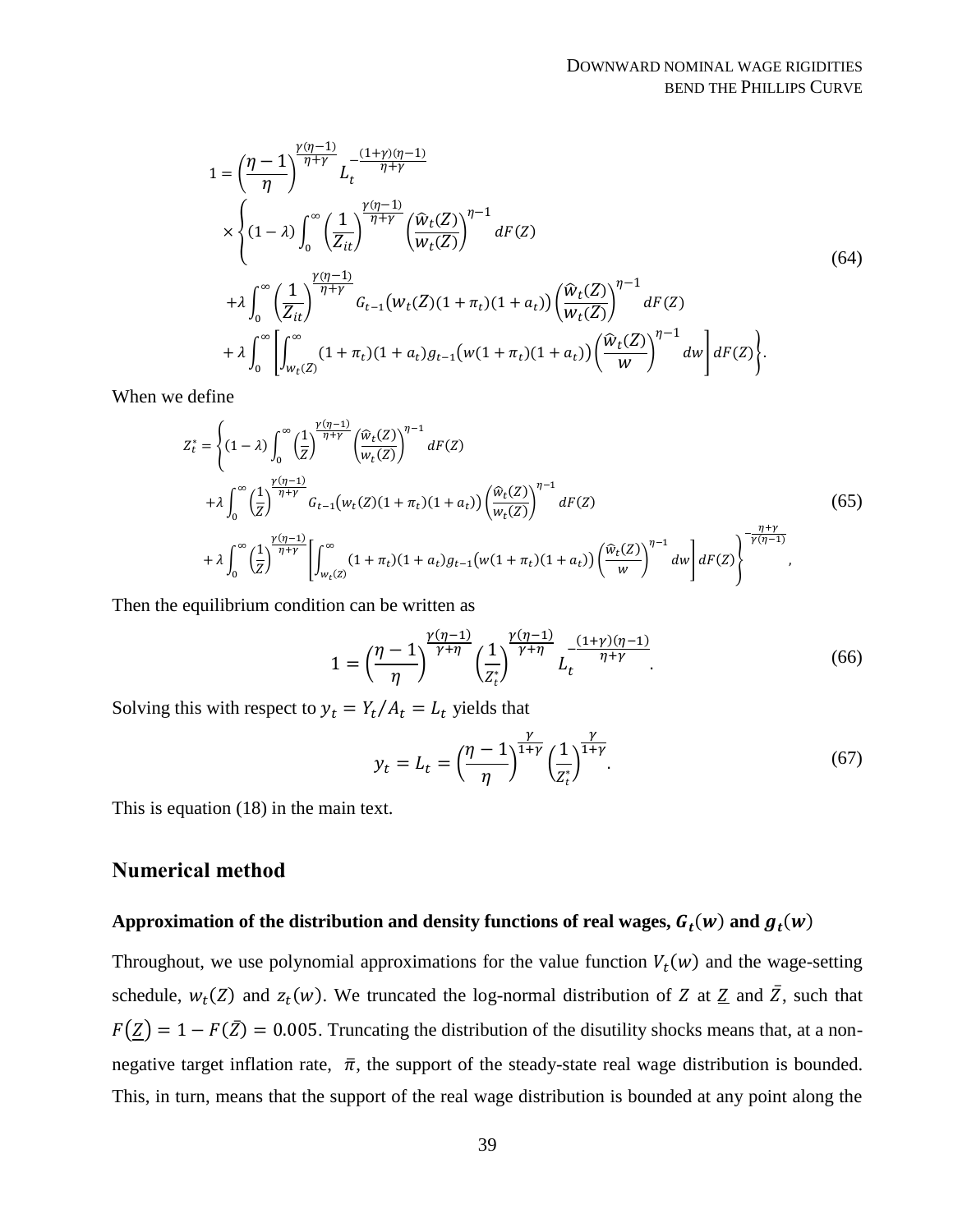transition path. We then use Piecewise Cubic Hermite Interpolating Polynomials to approximate  $G_t(w)$  on this bounded support. Since these polynomials are differentiable, they also allow us to calculate  $g_t(w)$ .

### **Steady state solution**

In the steady state the inflation rate equals the inflation target,  $\bar{\pi}$ . The steady state is solved by iterating over the following steps: (*i*) For a given level of output  $y_t = L_t$ , iterate over the Bellman equation until convergence. This gives the wage-setting schedule,  $w_t(Z)$  and  $z_t(w)$ . *(ii)* Given the wage-setting schedule, iterate over the recursive equation for the distribution function of real wages  $G_t(w)$  to obtain the corresponding real wage distribution. (*iii*) Give the wage-setting schedule and the distribution of real wages, solve for the level of  $L<sub>t</sub>$  that equates the real wage to one using the equilibrium condition under downwardly rigid nominal wages, i.e. [\(18\).](#page-15-0)

### **Transition path**

The application of calculating the transition path using the extended path method involves the following steps. The path is calculated for  $t = 1...T$  under the assumption that the economy is in steady state at time  $t = 0$  and at time  $+1$ . We start off assuming the economy is in steady state along the whole path, except that the discount rate shock is not zero along that path. (*i*) In the first step we use a backward recursion for the policy rule to obtain the nominal interest rate and inflation rate that the central bank would set in response to the path of  $\{y_t, D_t\}_{t=1}^T$ . *(ii)* For the path of the inflation rate  ${\{\pi\}}_{t=1}^T$  we then solve the path of the optimal wage setting schedule  ${w_t(Z)}_{t=1}^T$ through backward recursion using the assumption that the economy is in steady state for  $t > T$ . *(iii)* Given the path of  $\{w_t(Z)\}_{t=1}^T$  we then use forward recursion to solve the path of  $\{G_t(w)\}_{t=1}^T$ . (*iv*) Given the paths of  $\{w_t(Z)\}_{t=1}^T$  and  $\{G_t(w)\}_{t=1}^T$  we then calculate the implied path of  $\{y_t\}_{t=1}^T$ . We iterate over steps (*i*) through (*iv*) until convergence.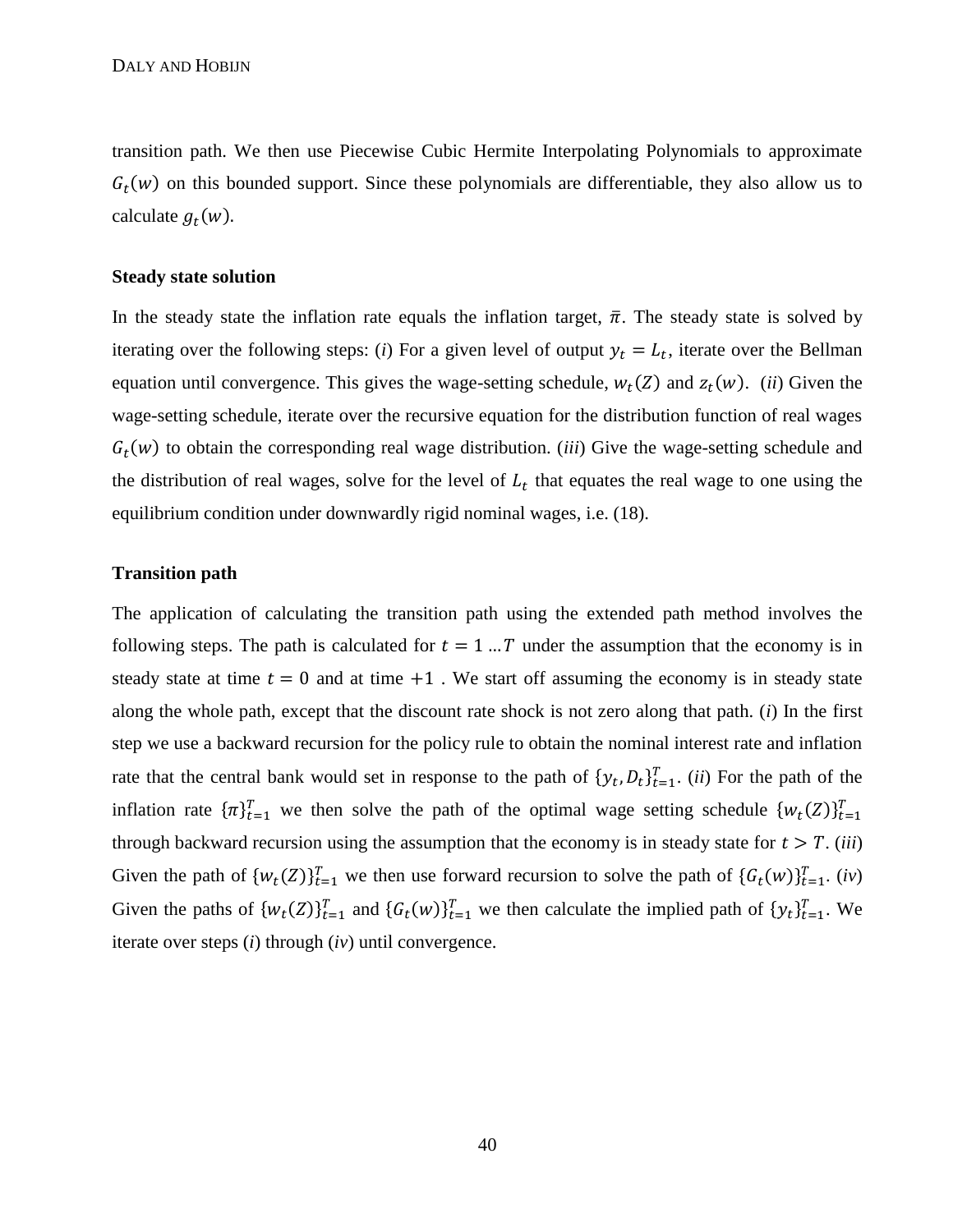# <span id="page-41-0"></span>**Appendix B: Data details**

# **Current Population Survey (CPS)**

The CPS is a monthly survey conducted by the Bureau of Labor Statistics. CPS participants stay with the survey for 18 months and over the course of that period are asked to report on earnings twice, once towards the beginning of their time and once towards the end-with the intervening time span equaling 12 months. Since we are interested in wage changes among all workers in the economy, our sample includes both workers who remain with their employer and those who change jobs during the period over which they report their earnings. Similarly, we include both salaried workers and workers paid at an hourly rate. For those paid at an hourly rate we use reported hourly earnings; for salaried workers we impute an hourly wage by dividing weekly earnings by hours worked per week. Nominal wage changes are computed for each worker as the difference in their reported log wages. Our final CPS dataset contains monthly information on the distribution of nominal wage changes for a representative sample of U.S. workers for the period from January 1980 to February 2013. For more details regarding using the CPS for this purpose see Daly, Hobijn and Wiles (2011).

### **Matching individuals across CPS interviews in different months**

Our CPS dataset is constructed using the outgoing CPS monthly files from the BLS. We match individuals across different months using the matching algorithm detailed in Daly, Hobijn, and Wiles (2011). Specifically, individuals must match on age (+3 or -1 years between subsequent interviews), race, household ID, and line number. The Census scrambled household identifiers in July 1985 and June 1995, so we cannot match individuals one year forward from this date. This means that our dataset contains no wage change data from July 1985 to June 1986 and from June 1995 to May 1996. We use all 8 interview months (IMs) in order to match individuals and to determine if they are job stayers, but our final dataset contains only the outgoing rotation groups (IM 4 and IM 8) which are the only rotation groups with earnings information.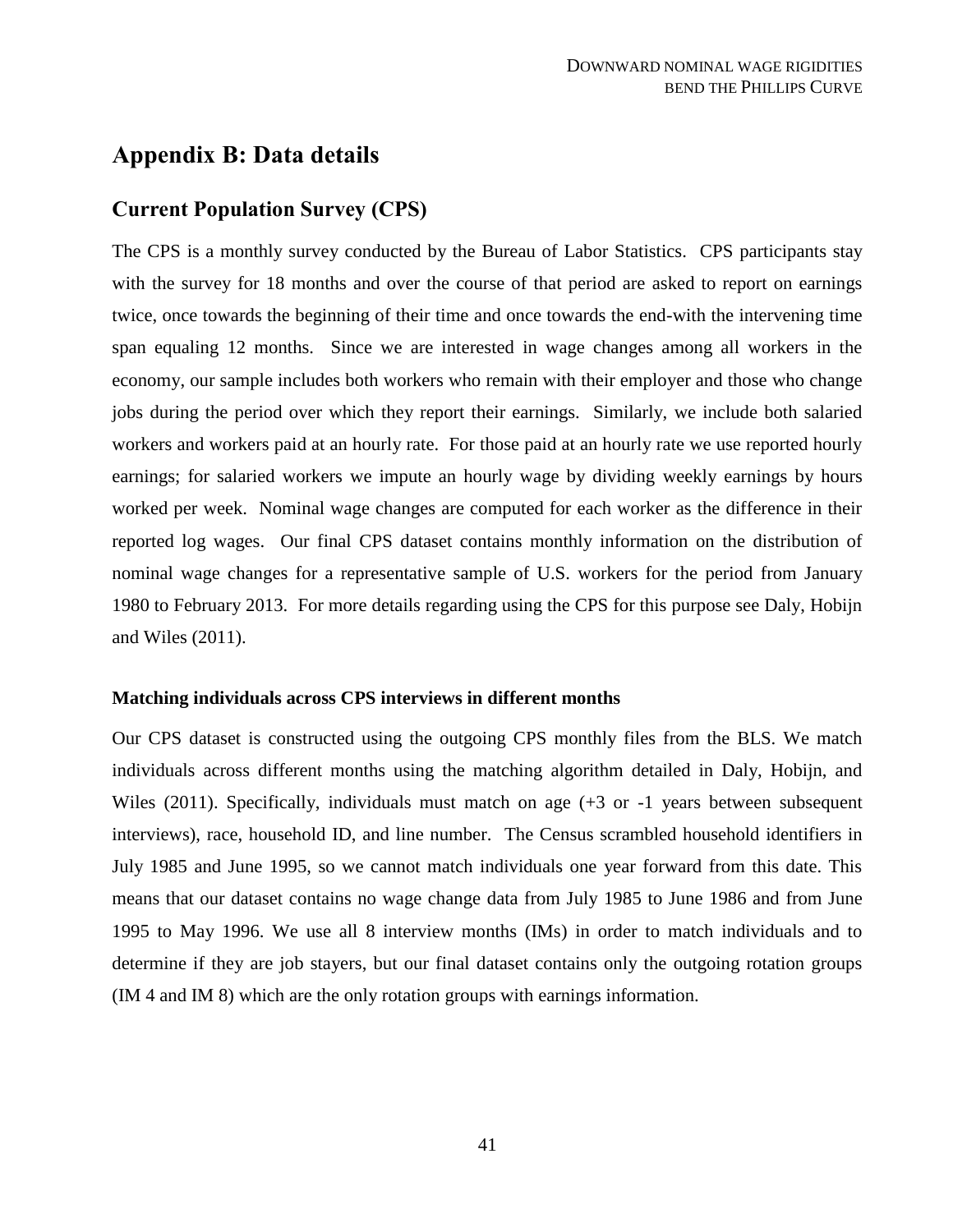#### **Constructing wage variables**

When collecting a worker's earnings data, the BLS ascertains if the worker in question is paid at an hourly rate. If so, the worker's hourly rate of pay excluding overtime, tips, and commissions is recorded. We use this measure of earnings when available. Otherwise, we divide usual weekly earnings by usual hours worked per week to create an imputed hourly rate of pay. The BLS collects usual weekly earnings data by asking respondents to report their earnings in the easiest way, and then converting to a weekly rate of pay. Workers that are paid at an hourly rate and do not make more than the binding minimum wage in their state of residence (in either IM 4 or IM 8) are dropped from the sample. We also drop workers with any top-coded earnings data and restrict our analysis to workers age 16 and older. Our final dataset consists of 12-month rolling panels of hourly wage data from January 1980 to February 2013. Wage changes are calculated as the difference in the log of hourly wages from one year ago. In other words, in our dataset a wage change of 0.1 in January 2013 means that the log of a worker's reported or imputed hourly wage in January 2013 was 0.1 greater than the log of his or her hourly wage in January 2012.

# **Wage composite for wage Phillips curve**

The four wage series we use to construct our composite index of wage growth are Compensation per hour (CPH), the Employment Cost Index (ECI), Median usual Weekly Earnings (MWE), and Average Hourly Earnings (AHE). Galí (2011) plots separate wage Phillips curves for CPH and AHE. Combining the four most commonly used wage measures follows the idea of Justiniano, Primiceri, and Tambalotti (2013) who include separate measurement equations for CPH and AHE in the state-space representation of their model and estimate the time-series as wages as the, structurally identified, factor that drives both. We add the ECI and MWE to use the additional information that they contain. Figure [B1](#page-51-0) plots the four series and their first principle component which we use as our composite measure of nominal wage growth.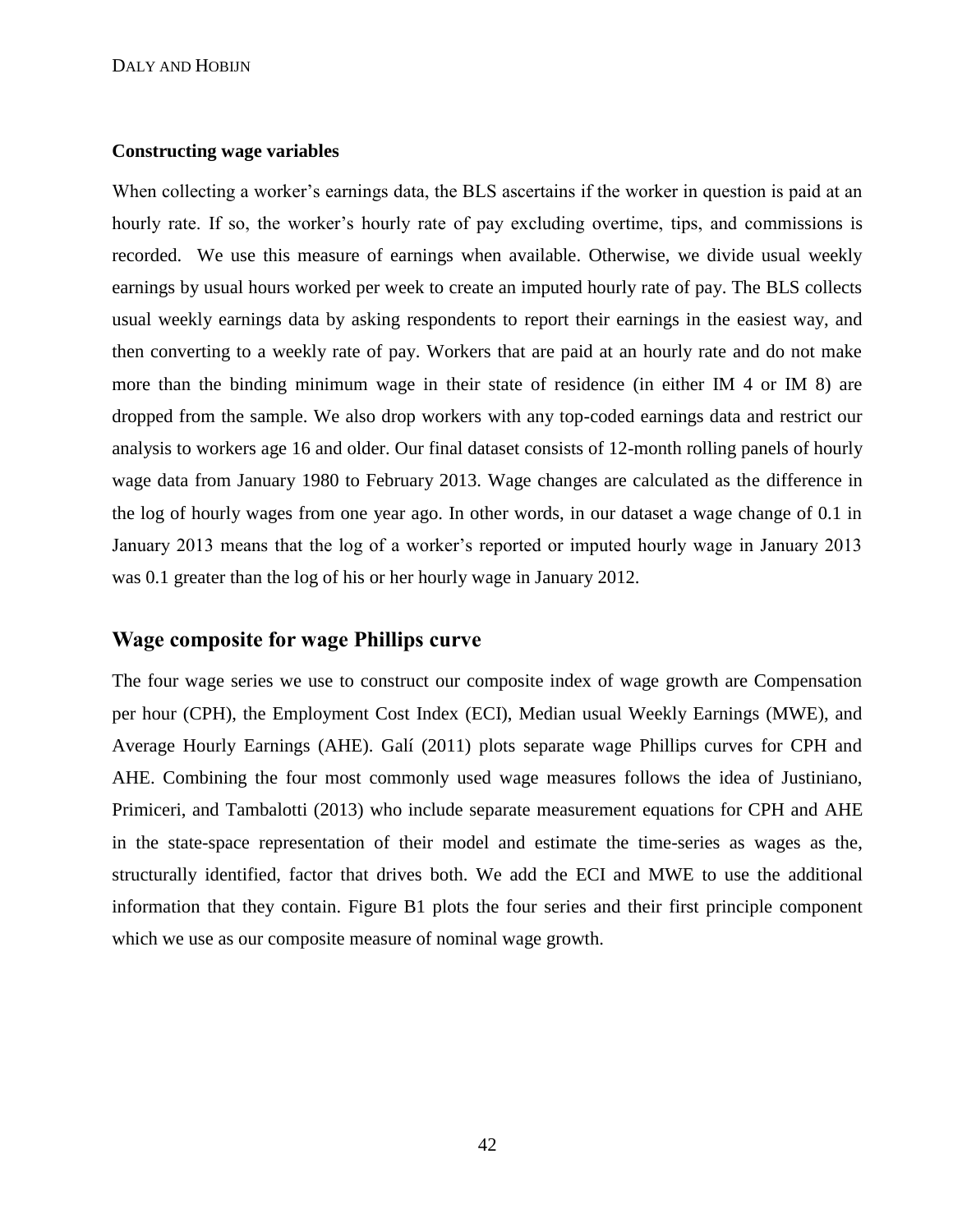| Parameter     | Value        | Interpretation                                                           | Reference                                                                                                        |
|---------------|--------------|--------------------------------------------------------------------------|------------------------------------------------------------------------------------------------------------------|
| $\gamma$      | 0.5          | Frisch labor supply elasticity                                           | Benigno and Ricci (2011)                                                                                         |
| $\eta$        | 2.5          | Labor demand elasticity for<br>labor services of a worker                | Benigno and Ricci (2011)                                                                                         |
| $\lambda$     | 0.9          | Share of workers subject to<br>DNWR in each quarter                      | Chosen conservatively to generate smaller<br>spike at 4-quarter zero wage changes than<br>in data. See Figure 8. |
| $\sigma$      | 0.25         | Standard deviation of idiosyn-<br>chratic disutility of working<br>shock | Chosen to get a steady-state unemployment<br>rate of 5 percent.                                                  |
| $\varphi_\pi$ | 0.3          | Taylor-rule parameter on<br>inflation                                    | Rudebusch (2009)                                                                                                 |
| $\varphi_Y$   | $\mathbf{1}$ | Taylor-rule parameter on the<br>output gap                               | Rudebusch (2009)                                                                                                 |
| $\beta$       | 0.9950       | Discount factor                                                          | 2 percent discounting annually                                                                                   |
| $\bar{\pi}$   | 0.0050       | Target inflation rate                                                    | 2 percent annualized target inflation                                                                            |
| $\bar{a}$     | 0.0066       | Trend productivity growth                                                | 2.7 percent average annualized labor<br>productivity growth over 2001-2007 (BLS)                                 |

<span id="page-43-1"></span>**Table 1.** Parameter values for benchmark numerical simulation

<span id="page-43-0"></span>**Figure 1.** Distribution of 12-month log wage changes in 2006 and 2011.

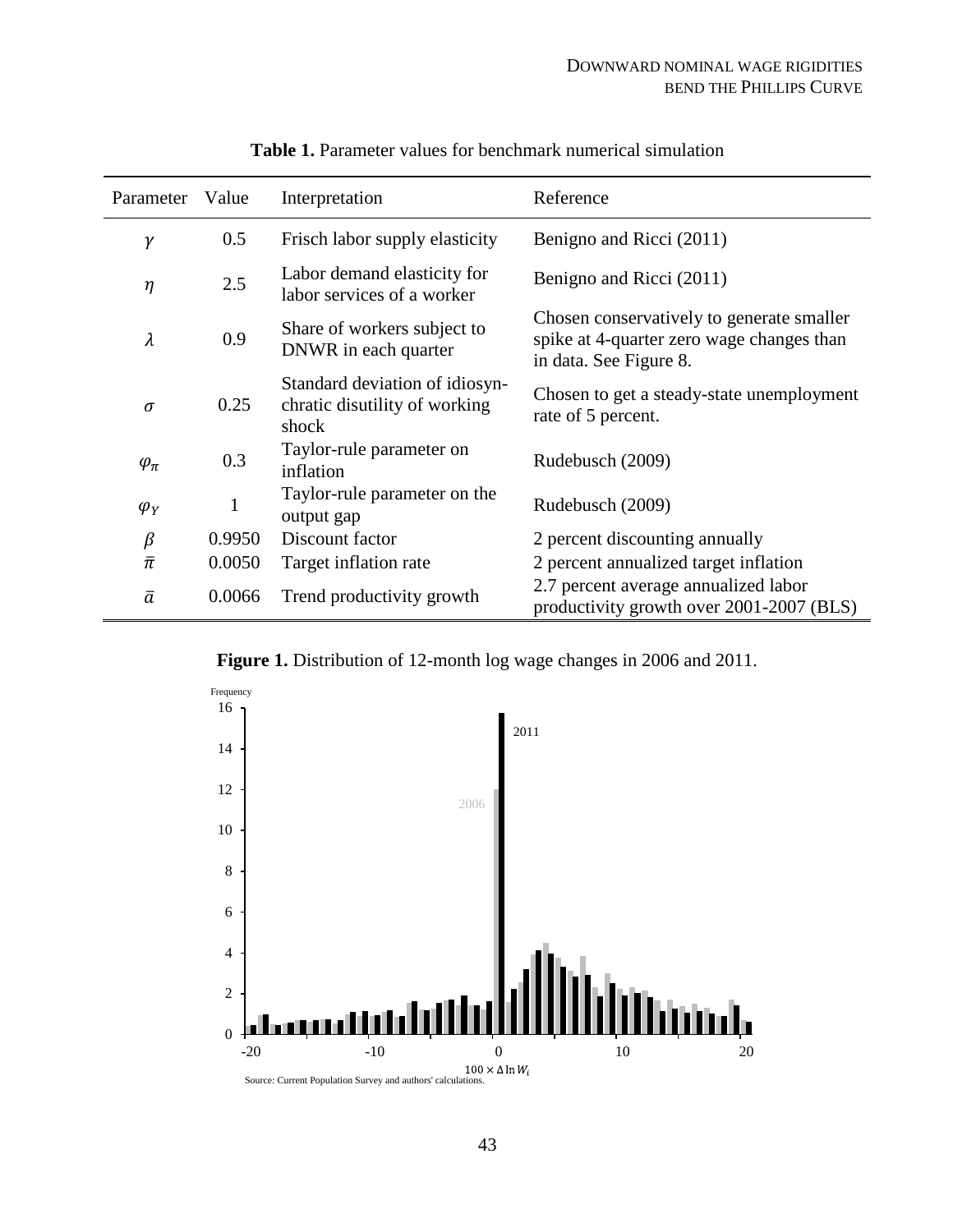

<span id="page-44-0"></span>**Figure 2.** Fraction of workers reporting the same wage as one year prior and the unemployment rate.

<span id="page-44-1"></span>**Figure 3.** The U.S. wage Phillips curve: 1986-2012.

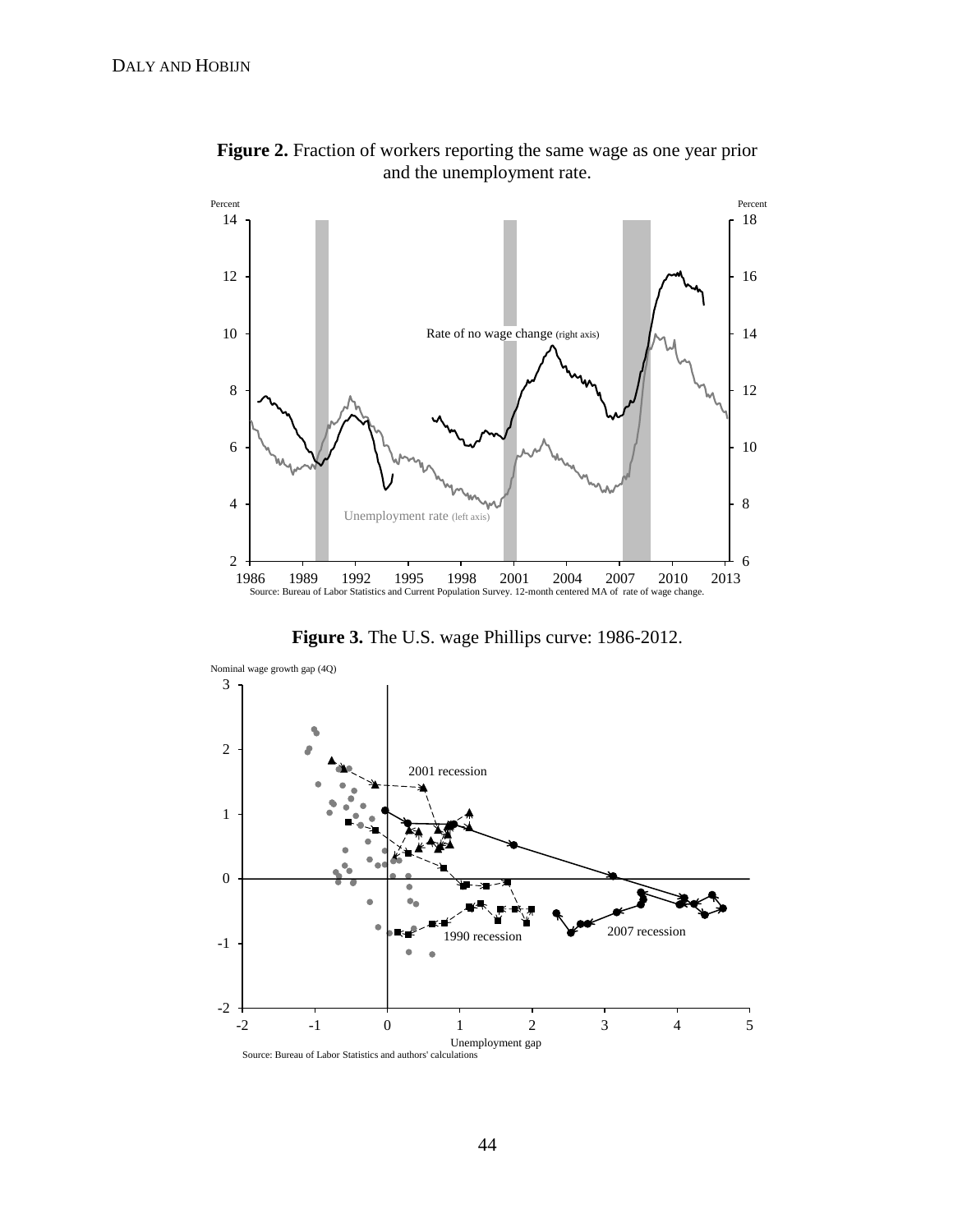<span id="page-45-0"></span>

**Figure 4.** Different groups of workers that determine dynamics of distribution of real wages.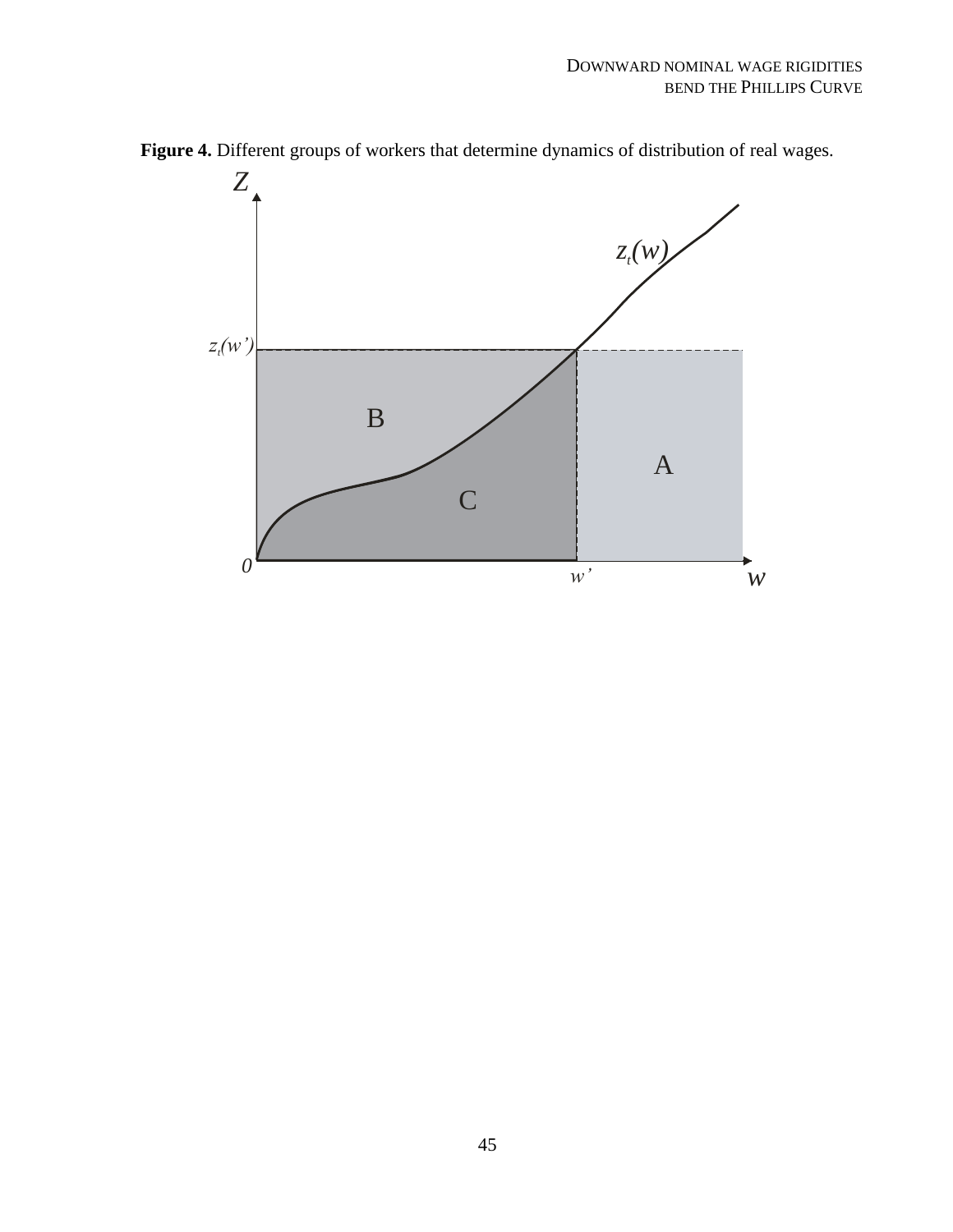<span id="page-46-0"></span>

Figure 5. How shifts in aggregate demand and aggregate supply bend the Phillips Curve.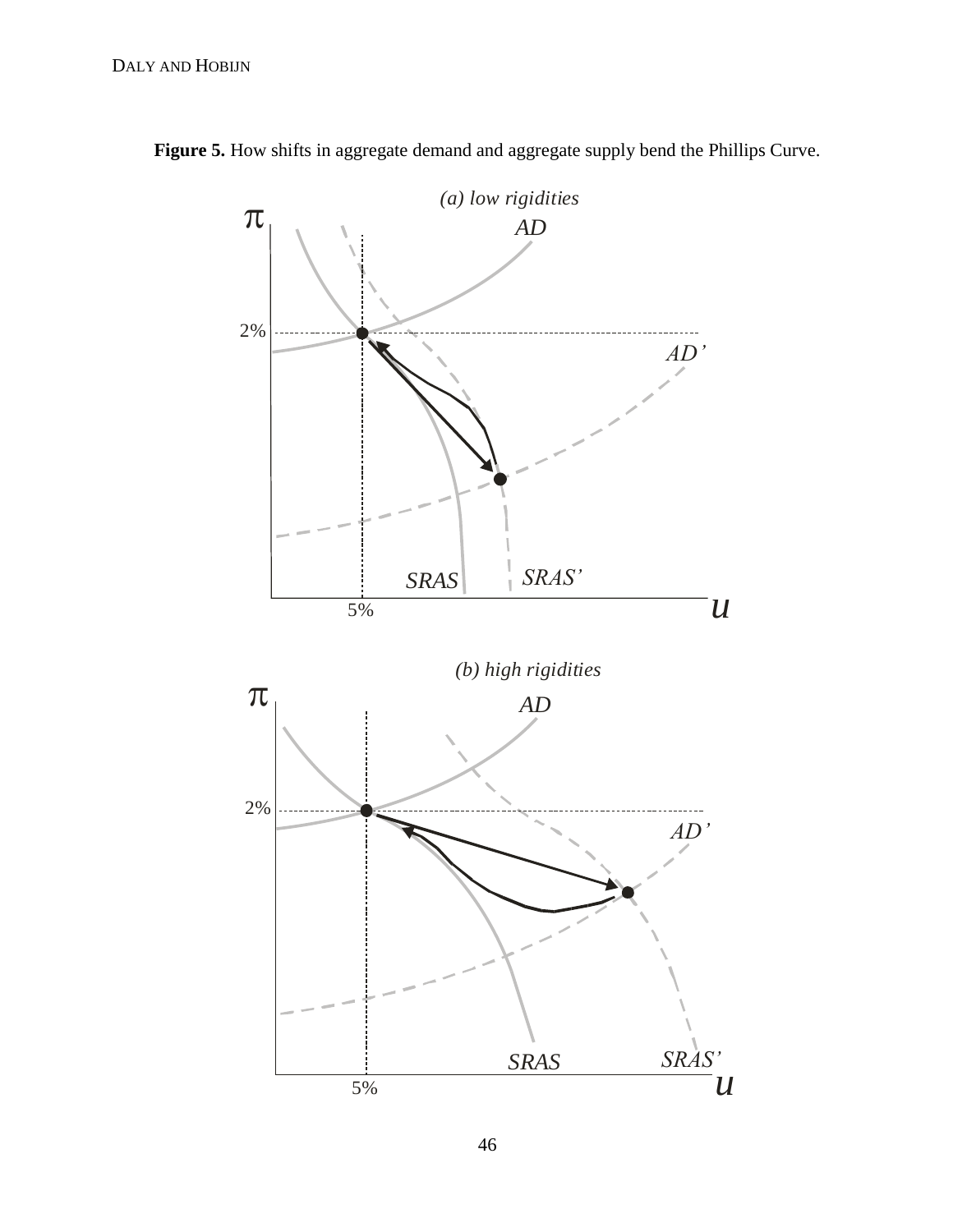

<span id="page-47-0"></span>**Figure 6.** Long-run Phillips curve for different parameter combinations.

**Figure 7.** Steady-state distribution of quarterly  $\Delta \ln W_{it}$  under flexible wages and DNWR.

<span id="page-47-1"></span>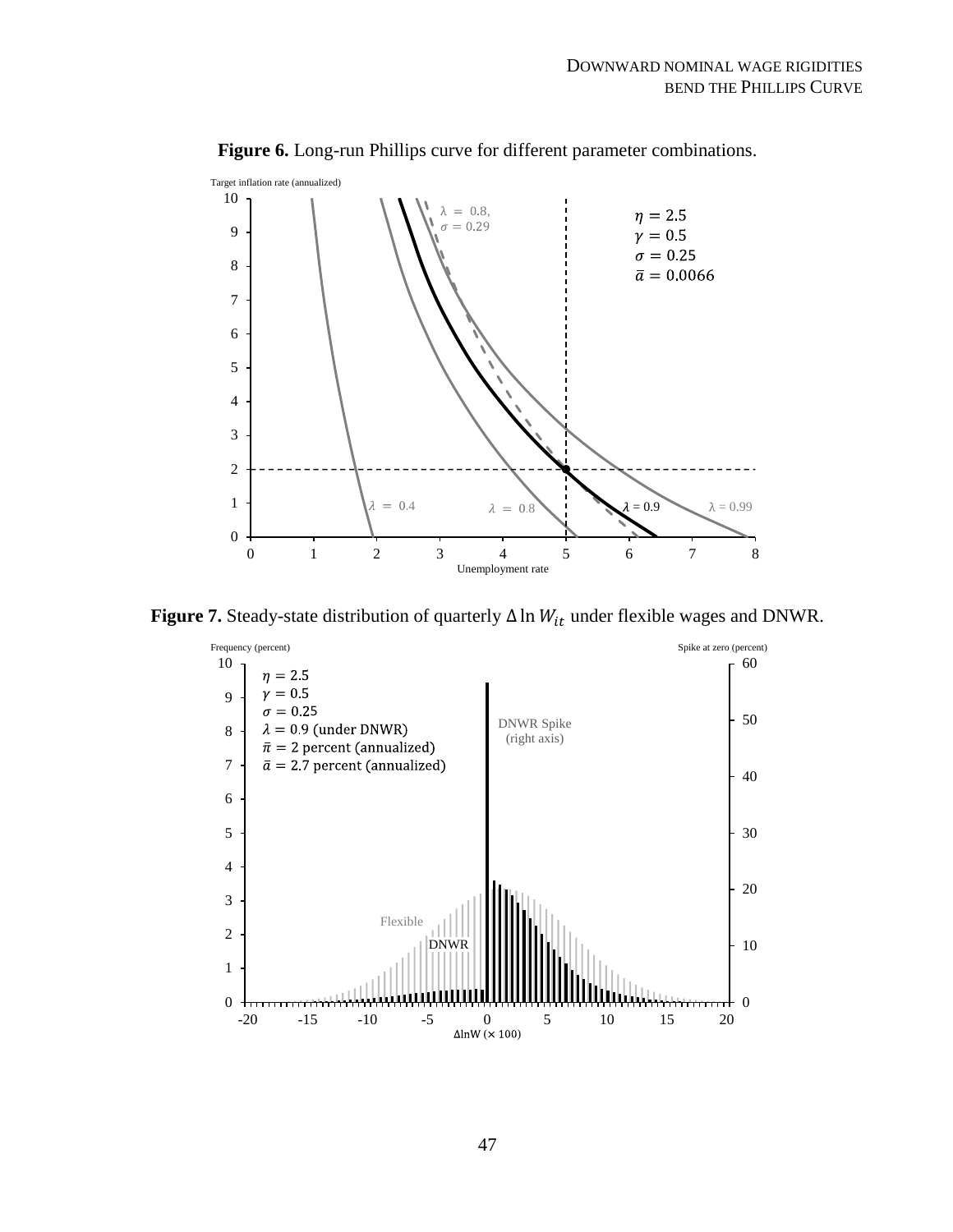<span id="page-48-0"></span>

**Figure 8.** Fraction of workers with no wage change over 4 quarters for different values of  $\lambda$  and  $\sigma$ .

**Figure 9.** Distribution of quarterly  $\Delta \ln W_{it}$  in steady state and after shock  $D_1 = -0.03$  at  $t = 12$ .

<span id="page-48-1"></span>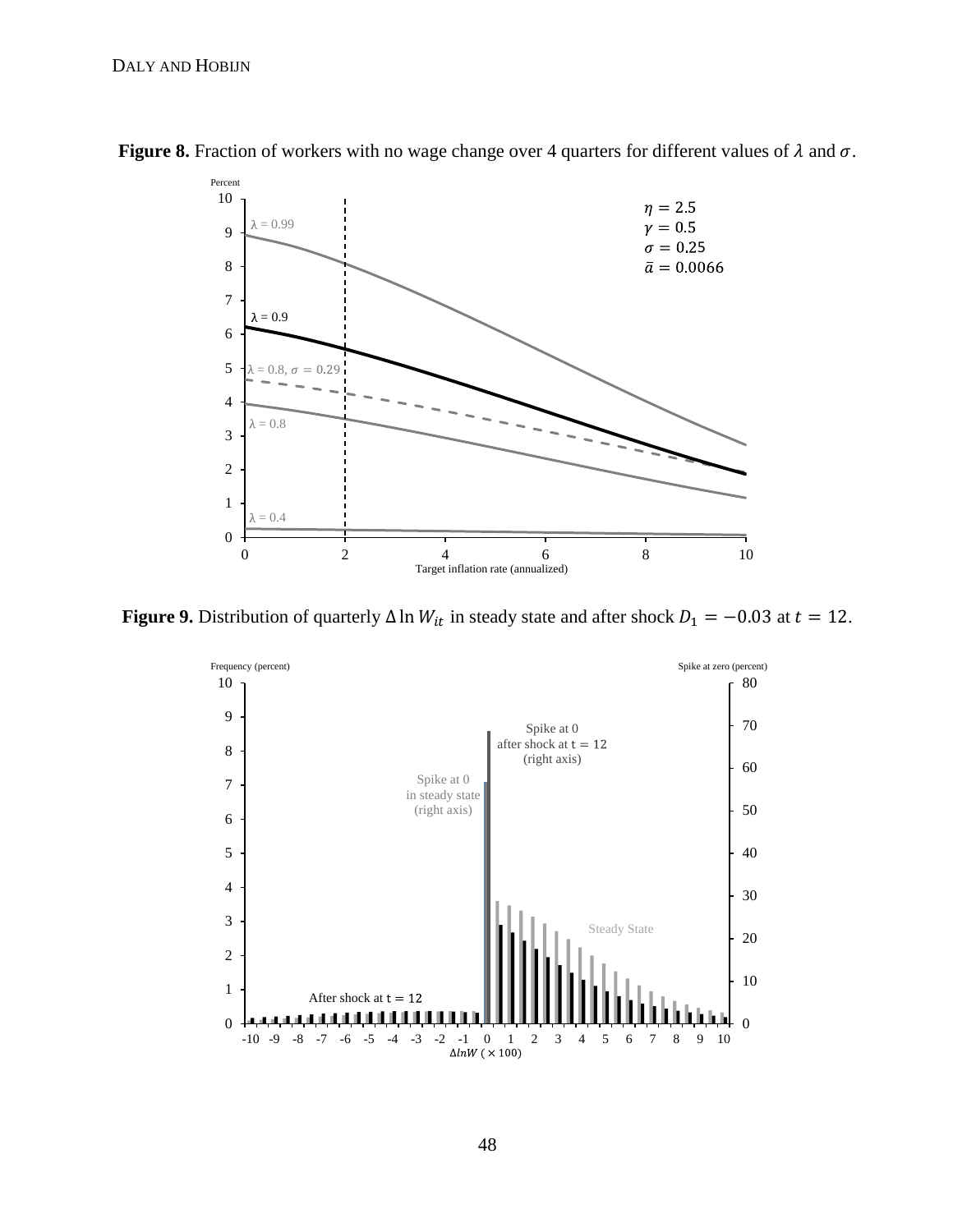<span id="page-49-0"></span>

Figure 10. Paths unemployment rate, and spike in zero 4-quarter wage changes.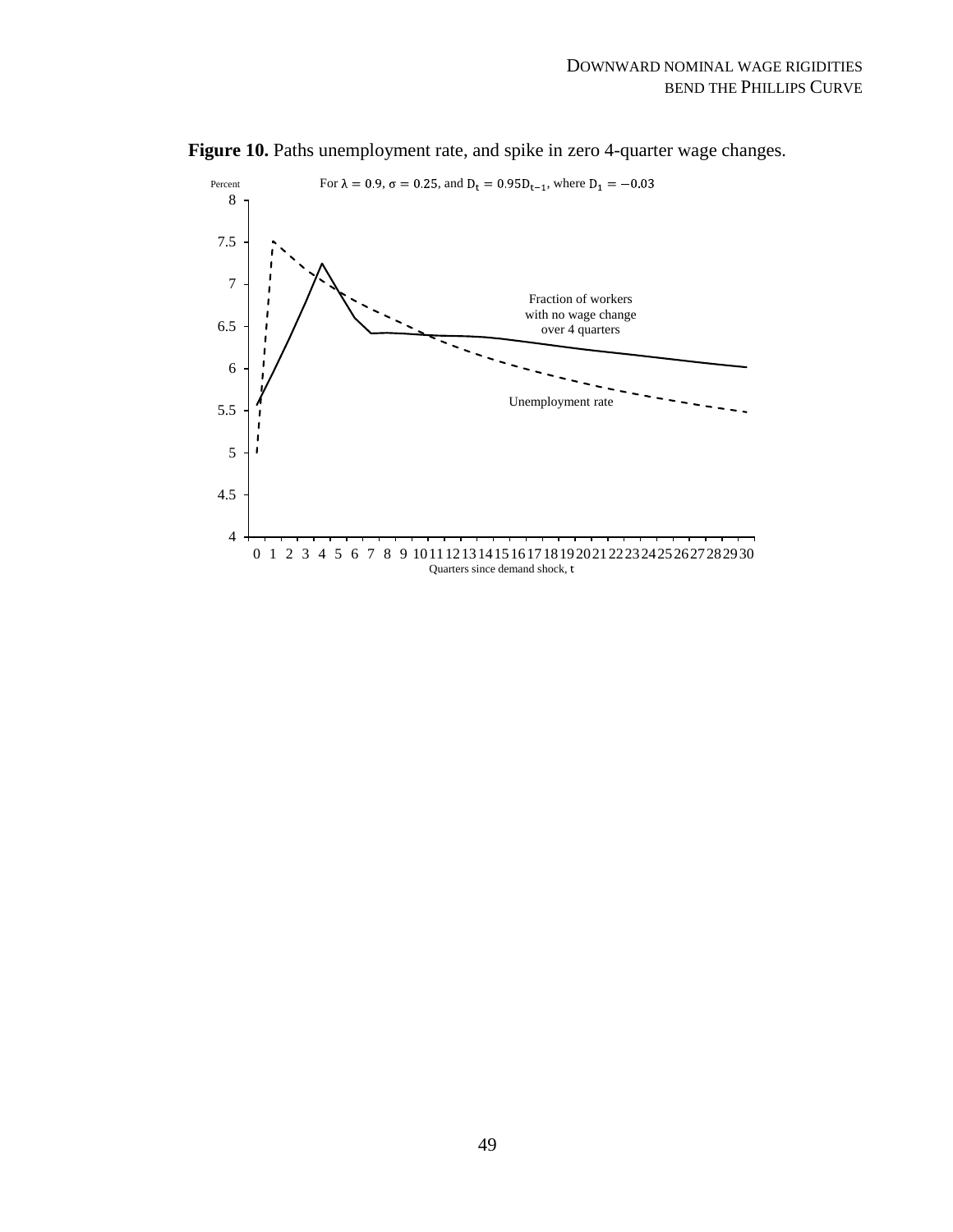### DALY AND HOBIJN



<span id="page-50-0"></span>**Figure 11.** Four examples of the bending of the Phillips Curve.